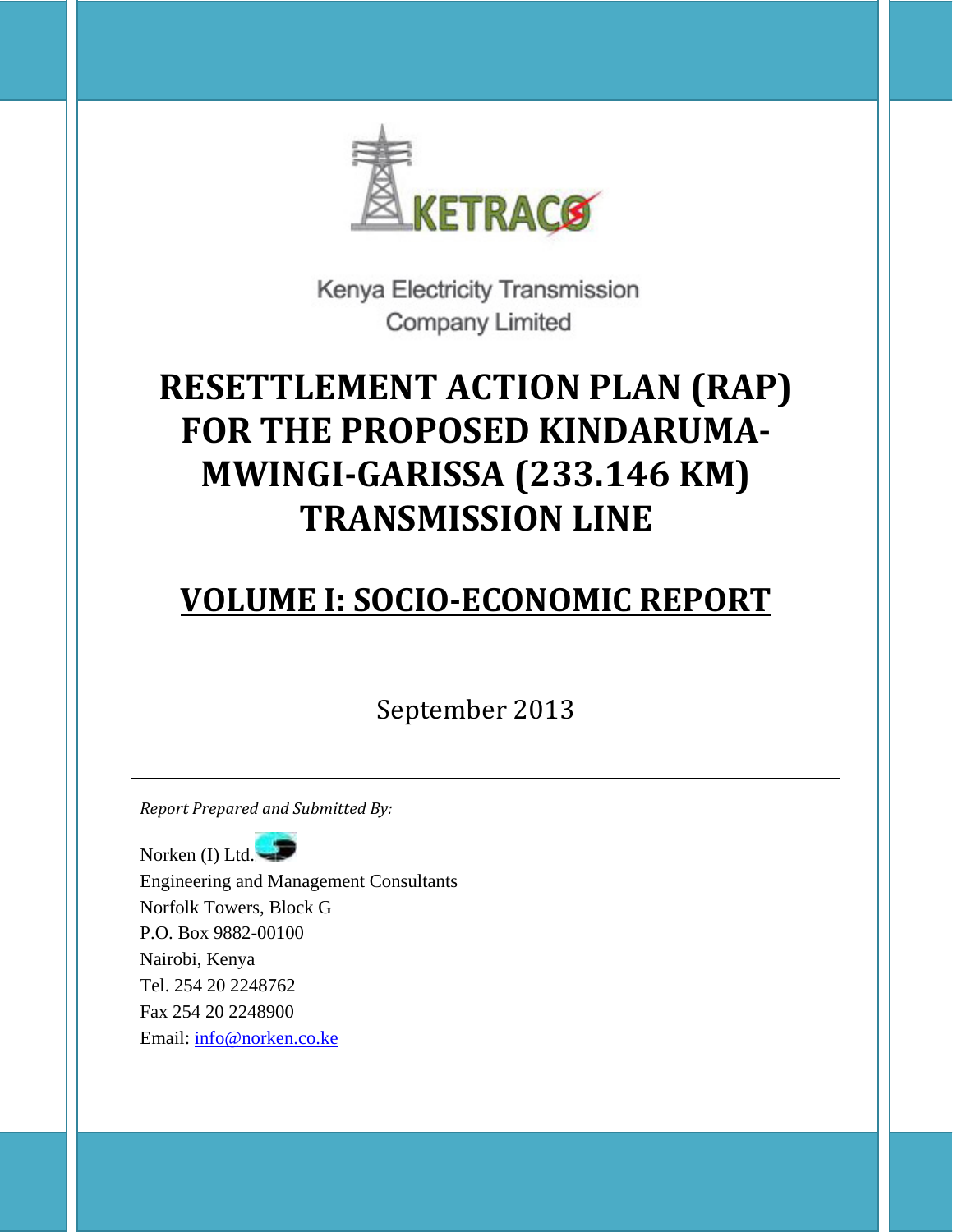**Norken International Limited** Engineering and Management Consultants September 2013

#### **Proponent:**

KENYA ELECTRICITY TRANSMISSION COMPANY LIMITED (KETRACO)

#### **Assignment:**

RESETTLEMENT ACTION PLAN FOR THE PROPOSED KINDARUMA –MWINGI - GARISSA 132KV TRANSMISSION LINE

#### **Name and Address of Consultant:**

Norken (I) Limited, Block G, Norfolk Towers, Kijabe Street, P. O. Box 9882 - 00100, Nairobi, Kenya. Tel. 254 020 2248762

Signed: Date: 04<sup>th</sup> September 2013

 Julius Ngundo, Socio-Economist For: Norken International Ltd

#### **Name and Address of Proponent:**

Kenya Electricity Transmission Company Limited 2<sup>nd</sup> Floor, Capitol Hill Square, Chyulu Road, Upper Hill PO Box 34942-00100, Nairobi, Kenya.

Tel. 254 20 4956000

Signed: \_\_\_\_\_\_\_\_\_\_\_\_\_\_\_\_\_\_\_\_\_\_\_\_\_\_\_\_\_\_\_ Date: \_\_\_\_\_\_\_\_\_\_\_\_\_\_

For: Kenya Electricity Transmission Company Limited

---------------------------------------------------------------------------------------------------------------------

*Disclaimer:*

*This Resettlement Action Plan is strictly confidential to Kenya Electricity Transmission Company Limited (KETRACO) and any use of the materials thereof should strictly in accordance with the agreement between KETRACO and Norken International Limited (the Consultant).*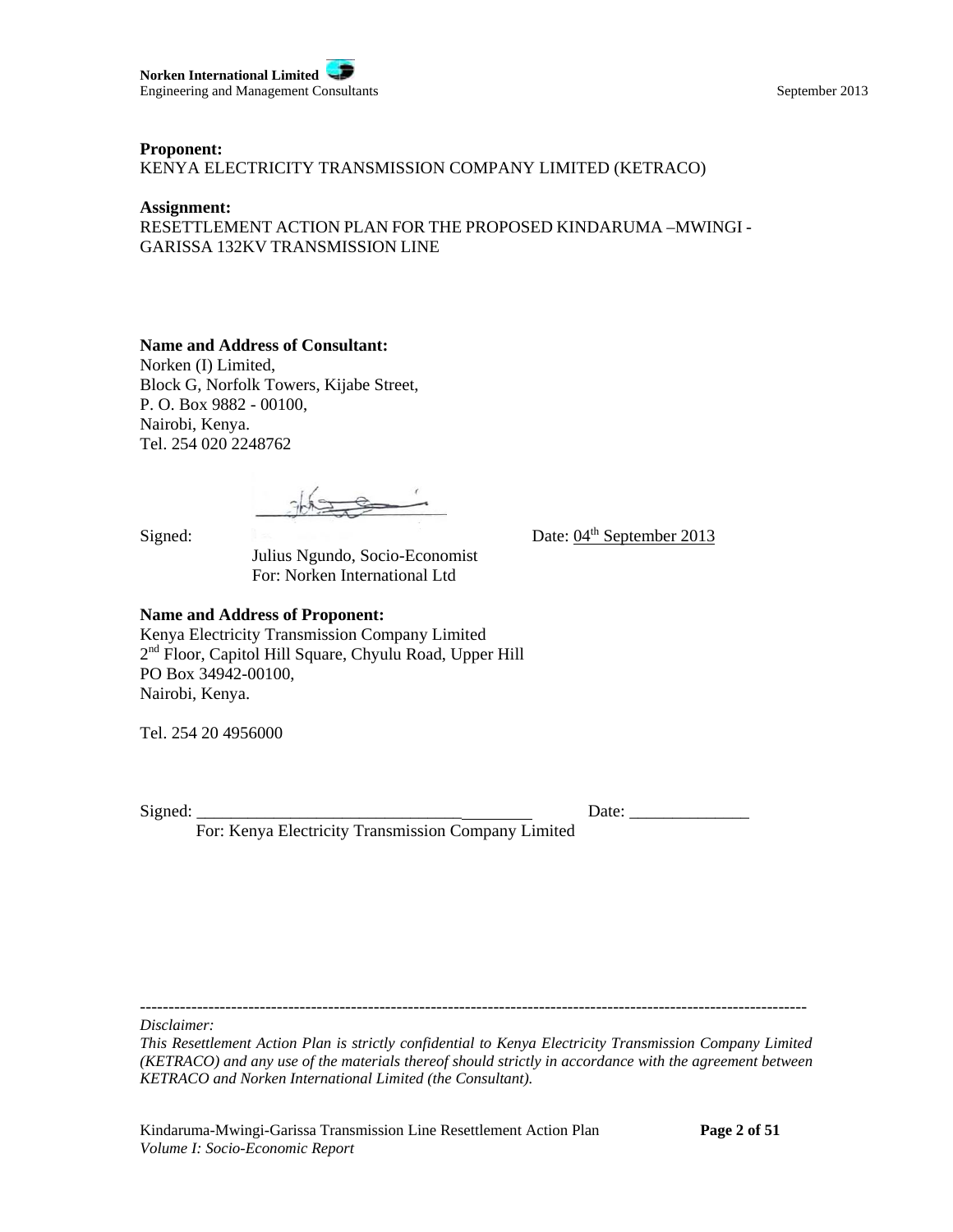# **Table of Contents**

| 1.1   |                                                                           |  |
|-------|---------------------------------------------------------------------------|--|
| 1.2   |                                                                           |  |
| 1.3   |                                                                           |  |
| 1.4   |                                                                           |  |
| 1.5   | Project Components Requiring Land Acquisition and Compensation  13        |  |
| 1.6   |                                                                           |  |
| 1.7   |                                                                           |  |
|       |                                                                           |  |
| 2.1   |                                                                           |  |
| 2.2   |                                                                           |  |
| 2.3   |                                                                           |  |
| 2.4   |                                                                           |  |
| 3     |                                                                           |  |
| 3.1   |                                                                           |  |
| 3.2   |                                                                           |  |
| 3.3   |                                                                           |  |
|       |                                                                           |  |
| 4.1   |                                                                           |  |
| 4.1.1 |                                                                           |  |
| 4.1.2 |                                                                           |  |
| 4.2   |                                                                           |  |
| 4.3   |                                                                           |  |
| 4.4   |                                                                           |  |
| 4.5   |                                                                           |  |
| 4.5.1 |                                                                           |  |
| 4.5.2 |                                                                           |  |
| 4.5.3 |                                                                           |  |
| 4.5.4 |                                                                           |  |
| 4.5.5 |                                                                           |  |
| 4.5.6 |                                                                           |  |
| 4.5.7 |                                                                           |  |
| 4.5.8 |                                                                           |  |
| 4.5.9 |                                                                           |  |
| 5     | LEGAL FRAMEWORK                                                           |  |
| 5.1   |                                                                           |  |
| 5.1.1 |                                                                           |  |
| 5.1.2 |                                                                           |  |
| 5.1.3 |                                                                           |  |
| 5.1.4 |                                                                           |  |
| 5.1.5 |                                                                           |  |
| 5.1.6 | Prevention, Protection and Assistance to Internally Displaced Persons and |  |
|       |                                                                           |  |
| 5.1.7 |                                                                           |  |
| 5.1.8 |                                                                           |  |
|       |                                                                           |  |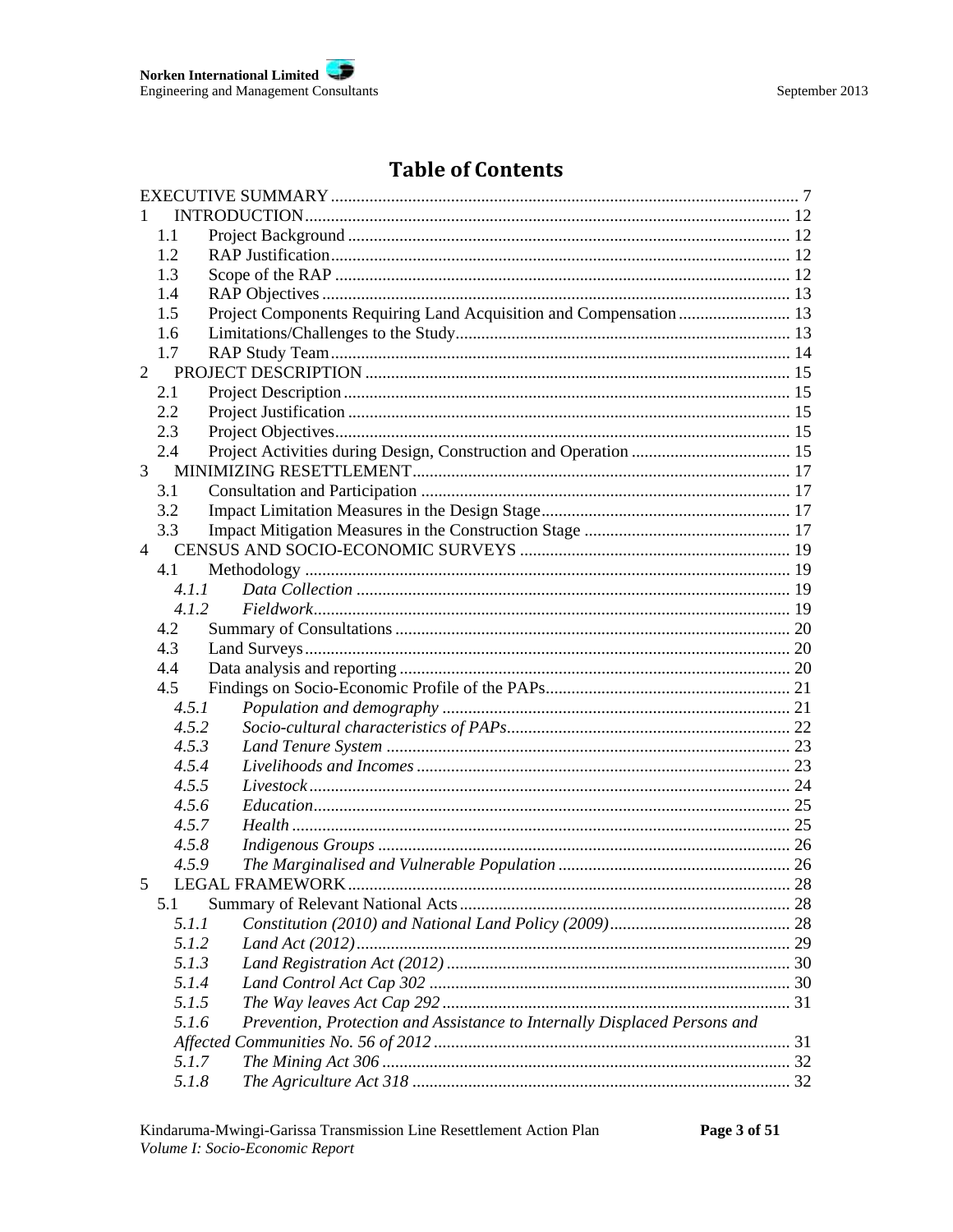| 5.1.9          |                                                                           |  |
|----------------|---------------------------------------------------------------------------|--|
| 5.1.10         |                                                                           |  |
| 5.2            |                                                                           |  |
| 5.3            | Analysis of the National Legal Frameworks and the World Bank Policies  34 |  |
| 6              |                                                                           |  |
| 6.1            |                                                                           |  |
| 6.2            |                                                                           |  |
| 6.2.1          |                                                                           |  |
| 6.2.2          |                                                                           |  |
| 6.2.3          |                                                                           |  |
| 6.3            |                                                                           |  |
| 6.4            |                                                                           |  |
| 6.5            |                                                                           |  |
| 6.6            |                                                                           |  |
| $\overline{7}$ |                                                                           |  |
| 7.1            |                                                                           |  |
| 7.2            |                                                                           |  |
| 7.2.1          |                                                                           |  |
| 7.2.2          |                                                                           |  |
| 7.2.3          |                                                                           |  |
| 8              |                                                                           |  |
| 8.1            |                                                                           |  |
| 9              |                                                                           |  |
| 9.1            |                                                                           |  |
| 9.2            |                                                                           |  |
| 9.3            |                                                                           |  |
| 10             |                                                                           |  |
| 10.1           |                                                                           |  |
| 10.2           |                                                                           |  |
| 11             |                                                                           |  |
| 11.1           |                                                                           |  |
| 11.2           |                                                                           |  |
| 11.3           |                                                                           |  |
| 11.4           |                                                                           |  |
| 12             |                                                                           |  |
| 12.1           |                                                                           |  |
| 12.2           |                                                                           |  |
|                |                                                                           |  |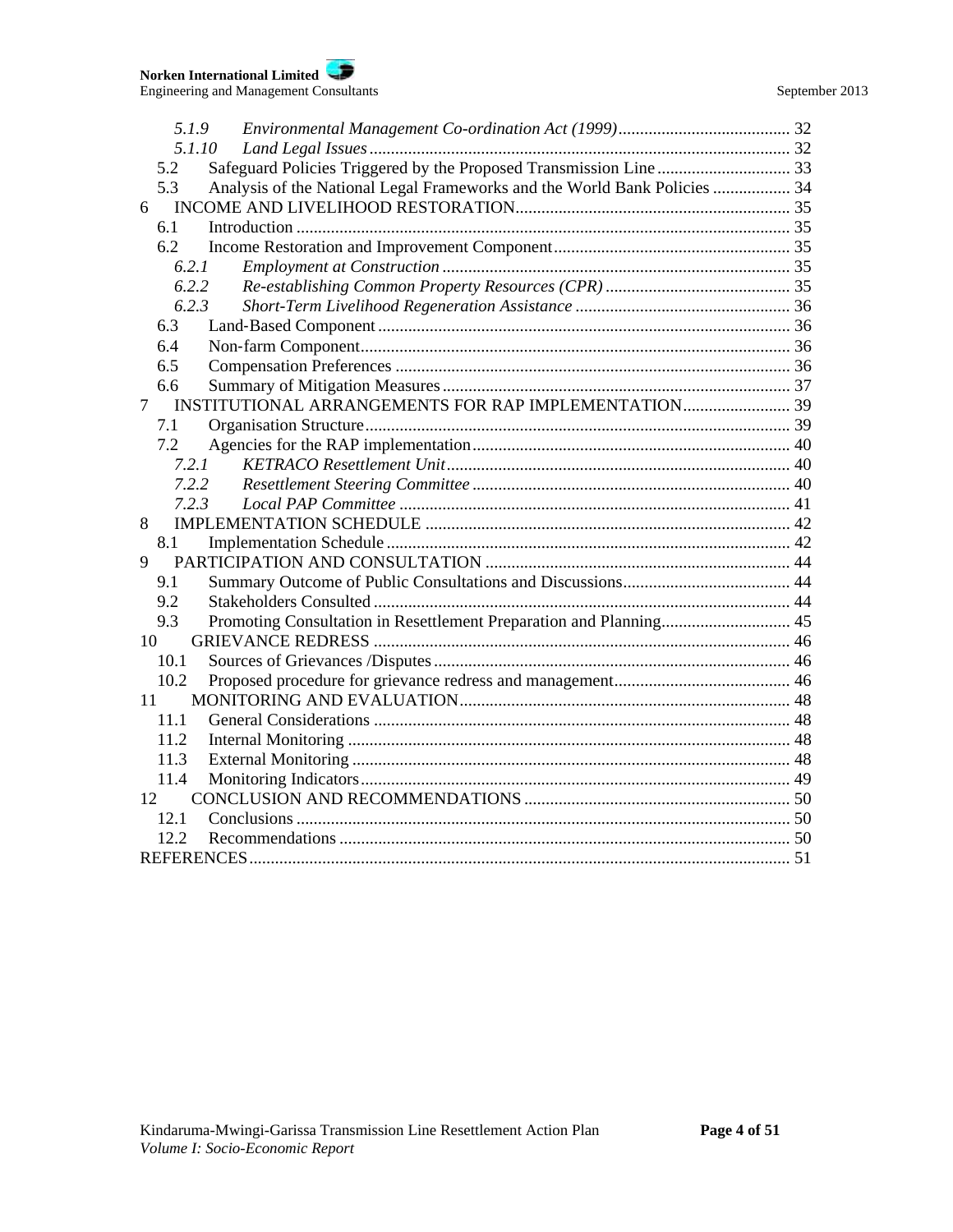#### **Norken International Limited** Engineering and Management Consultants September 2013

### **List of Tables**

| Table 1: |  |
|----------|--|
| Table 2: |  |
| Table 3: |  |
| Table 4: |  |
| Table 5: |  |
| Table 6: |  |
| Table 7: |  |
| Table 8: |  |
| Table 9: |  |

# **List of Figures**

# **List of Appendices**

| Terms of Reference for the RAP           |
|------------------------------------------|
| Data Collection Tools                    |
| <b>Public Consultation</b>               |
| List of Marginalised and Vulnerable PAPs |
| Map of the Transmission Line Route       |
| List of PAPs Preferring Land for Land    |
|                                          |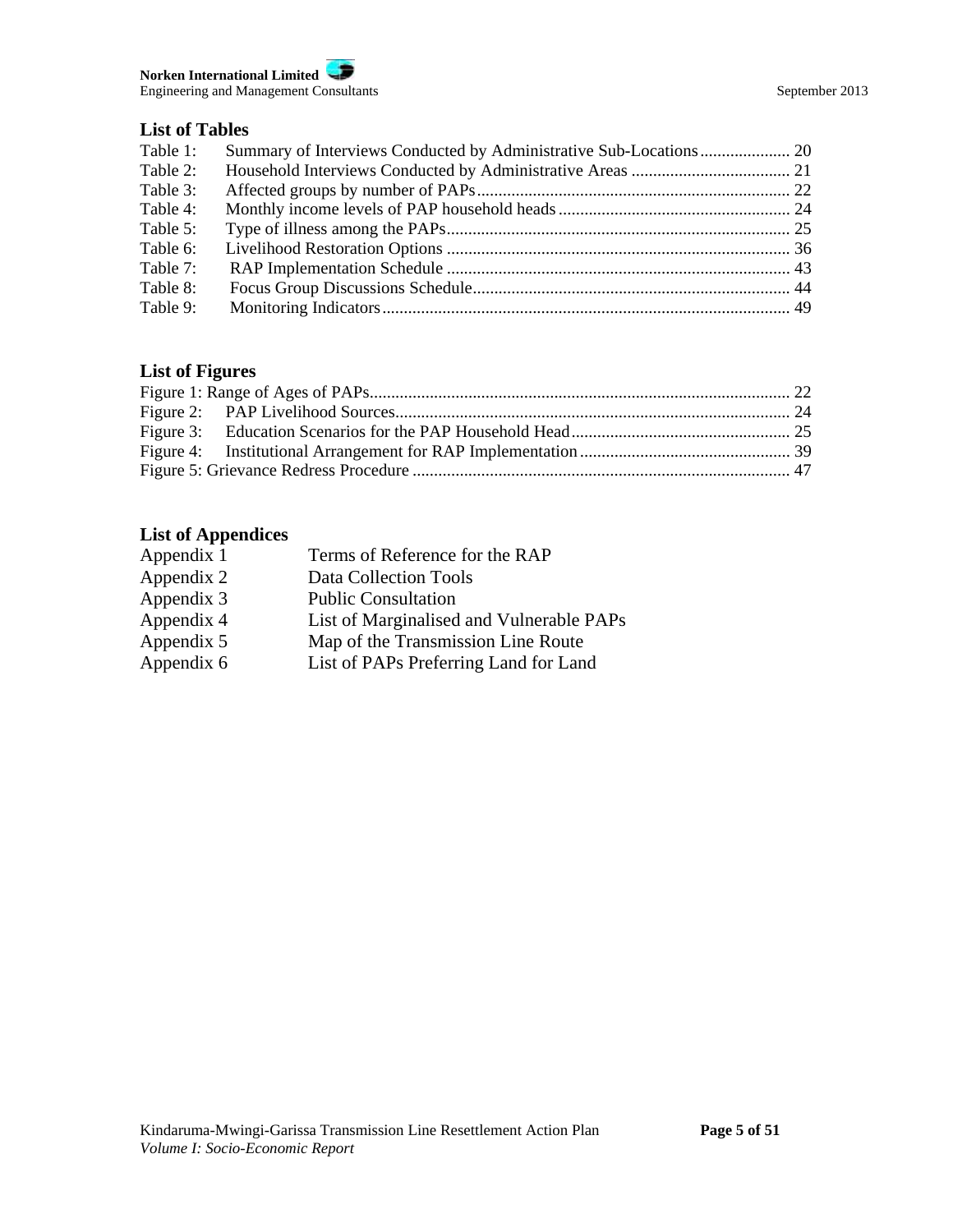# **ACRONYMS AND ABBREVIATIONS**

| <b>AFDB</b>    | <b>African Development Bank</b>                   |
|----------------|---------------------------------------------------|
| <b>AIDS</b>    | <b>Immune Deficiency Syndrome</b>                 |
| <b>CPR</b>     | <b>Common Property Resources</b>                  |
| <b>CRC</b>     | <b>Central Resettlement Committee</b>             |
| <b>EMA</b>     | <b>External Monitoring Assistance</b>             |
| <b>ESIA</b>    | <b>Environmental and Social Impact Assessment</b> |
| <b>ETB</b>     | <b>Energy Transmission Board</b>                  |
| <b>FGD</b>     | <b>Focus Group Discussions</b>                    |
| GCI            | <b>Galvanized Corrugated Iron</b>                 |
| <b>GLA</b>     | <b>Government Lands Act</b>                       |
| <b>GOK</b>     | Government of Kenya                               |
| <b>GPS</b>     | <b>Global Positioning System</b>                  |
| <b>HIV</b>     | Human Immune Virus                                |
| ICT            | Information and communication technology          |
| <b>IFC</b>     | <b>International Finance Cooperation</b>          |
| <b>IPPs</b>    | <b>Independent Power Producers</b>                |
| <b>KCAA</b>    | Kenya Civil Aviation Authority                    |
| KenGen         | Kenya Electricity Generation Company              |
| <b>KETRACO</b> | Electricity Transmission Company of Kenya         |
| Km             | Kilometre                                         |
| kV             | Kilovolts                                         |
| L.R. No        | <b>Land Reference Number</b>                      |
| L.R            | land reference                                    |
| <b>LARC</b>    | <b>Local Area Resettlement Committees</b>         |
| <b>NEMA</b>    | National Environment Management Authority         |
| <b>OP</b>      | <b>Operational Policy</b>                         |
| <b>PAPs</b>    | <b>Project Affected Persons</b>                   |
| <b>PIC</b>     | <b>Public Information Centre</b>                  |
| PIU            | Project Implementation Unit                       |
| <b>RAP</b>     | <b>Resettlement Action Plan</b>                   |
| <b>RAPAS</b>   | <b>Resettlement Action Plan Activity Schedule</b> |
| <b>RLA</b>     | Registered Land Act                               |
| <b>RoW</b>     | Right of Way                                      |
| <b>RSC</b>     | <b>Resettlement Steering Committee</b>            |
| <b>SME</b>     | Small and Medium Sized Enterprises                |
| <b>ESIA</b>    | <b>Environmental and Social Impact Assessment</b> |
| <b>TOR</b>     | Terms of Reference                                |
| <b>VAT</b>     | Value Added Tax                                   |
| <b>EMA</b>     | <b>External Monitoring Assistance</b>             |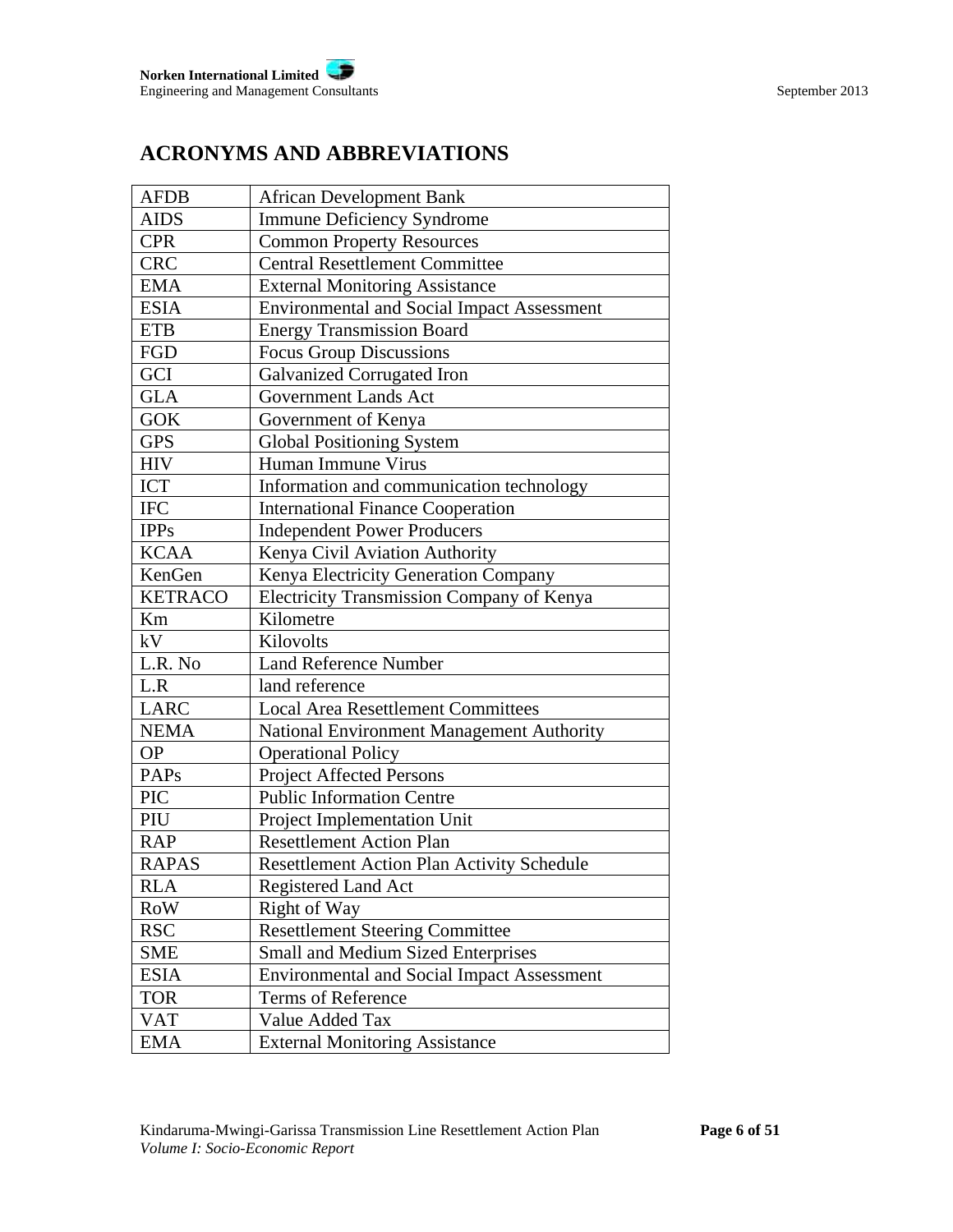# **EXECUTIVE SUMMARY**

#### **Project Background**

The Government of Kenya through its implementing agency, the Kenya Electricity Transmission Company Limited (KETRACO), plans to increase access to electricity in Kenya tenfold from the current 4% in the rural areas to about 40% by 2020. To do this, the transmission lines network is being considered for upgrading and with it the communication system required for line protection and management purposes.

In June 2012, KETRACO engaged the services of Norken International Limited to undertake a Resettlement Action Plan (RAP) for a 224km, 132kV single circuit transmission line, which will take off from the proposed switchyard extension adjacent to the existing Kindaruma Power Station through the proposed 132/33 kV Mwingi Substation and terminate at the new proposed 132/33 kV Garissa Substation, a stretch of 32 km and 192 km respectively with a right of way (RoW) of 30 metres. The aim of the proposed project is to boost power supply, therefore enhancing reliability in the greater counties of Mwingi and Garissa in Eastern and North-Eastern Provinces respectively.

The Consultant submitted the Final RAP Report to the Client on 17<sup>th</sup> December 2012. However, in March 2013, the Client advised the Consultant that there had been changes in the proposed alignment of the transmission line for approximately forty-five (45) kilometre within the existing route. The Consultant therefore went back into the field in April 2013 and carried out a socio-economic/census survey and valuation for the additional 45 kilometres of diversion, which is now 233.146 km in total. These changes have been incorporated into this final RAP Report.

### **RAP Justification**

The identified transmission line route will lead to physical displacement of people, loss of shelter, assets, income sources and livelihood, and restriction of access to economic resources. The RAP therefore helps to define the resettlement and compensation necessary as a result of implementing the Kindaruma-Mwingi-Garissa transmission line project, in accordance with the World Bank's Involuntary Resettlement Policy and relevant sections of the Operations Manual together with the Laws of Kenya.

### **Project Components Requiring Land Acquisition and Compensation**

Components that require land acquisition and compensation include:

- The land that is affected by the power line way leave which is 30m wide;
- The structures that are within the affected area;
- Trees along the affected area; and
- Crops found along the affected land.

Specifically, there are five hundred and forty one (541) PAP Households and a total of four hundred and ninety (490) structures that will be affected. The total amount of land to be acquired is approximately one thousand seven hundred and twenty eight (1,728.50) acres.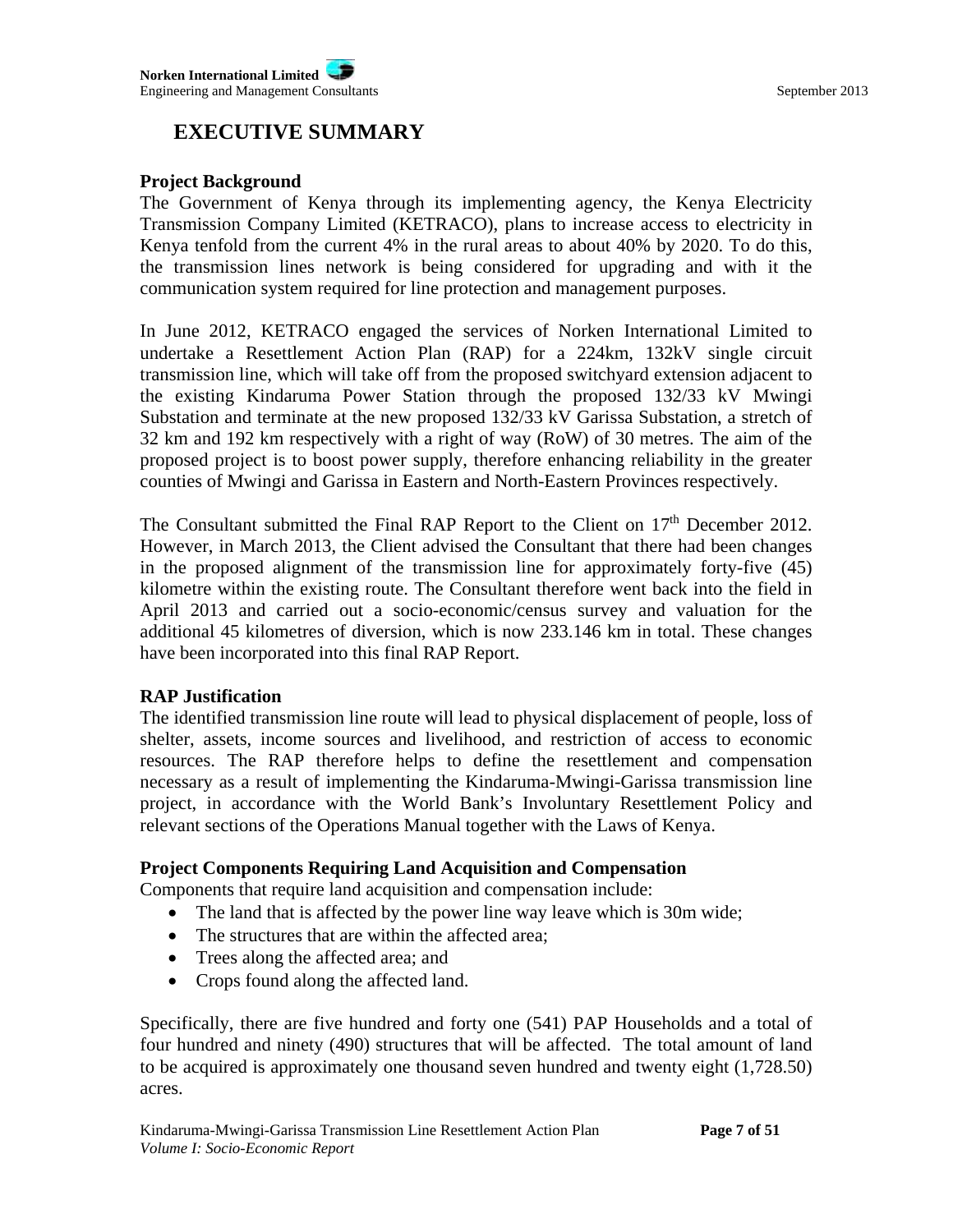# **Minimising Resettlement**

The realignment carried out by KETRACO between January and March 2013 has ensured that the previously affected homesteads and Catholic Church in Kairugu area are no longer affected as they do not fall within the proposed alignment. This applies also to the residential structures, mosque and cemetery in Bangale Market, which are no longer affected.

Minimizing impacts during construction will include:

- Hiring existing rental houses instead of establishing workers camps;
- Establishing access roads on existing tracks for construction vehicles working on the transmission line. This would also limit social disturbances and destruction of the environment;
- Construction of pole foundations and laying tension lines will be carried out after the harvest of crops so as to minimize the damage of crops;
- Replanting of the destroyed trees to restore the environment; and
- Giving employment preference to the PAPs during the construction phase

### **Methodology**

Both primary and secondary data was collected during the survey of the project area. Primary data from the field was collected through field visits, site walks and public consultation. A socio-economic, census and valuation survey of 100% of all the affected household was carried out. The socio-economic survey was carried out in tandem with the land/property assessments, so that as soon as an affected property was identified by the Surveyor, the Enumerators were able to conduct the socio-economic survey on that household. The surveys were carried out between  $31<sup>st</sup>$  July 2012 and  $10<sup>th</sup>$  October 2012 and thereafter between 01<sup>st</sup> April 2013 and 13<sup>th</sup> April 2013.

Whilst in the field between July and October 2012 the Team faced numerous challenges, which included:

- 1. Lack of a comprehensive land sales records for the entire project area;
- 2. Inaccessibility of some areas, especially those far away from the main roads and sparsely populated areas;
- 3. Harsh climate, specifically excessive heat and sun;
- 4. Rough terrain;
- 5. Inadequate proof of land ownership especially in areas where the land survey is yet to be carried out, making it extremely difficult to ascertain ownership of land;
- 6. Uncooperative PAPs making monetary demands before agreeing to an interview;
- 7. Insecurity especially in the wildlife-prone areas as the project traverses near Kora and Mwingi National Reserves, where the Team encountered snakes, ticks, wild pigs, among others;
- 8. Mistrust and tension between the bordering communities such as the Kamba and Wardei along the project route;
- 9. Boundary disputes among property owners;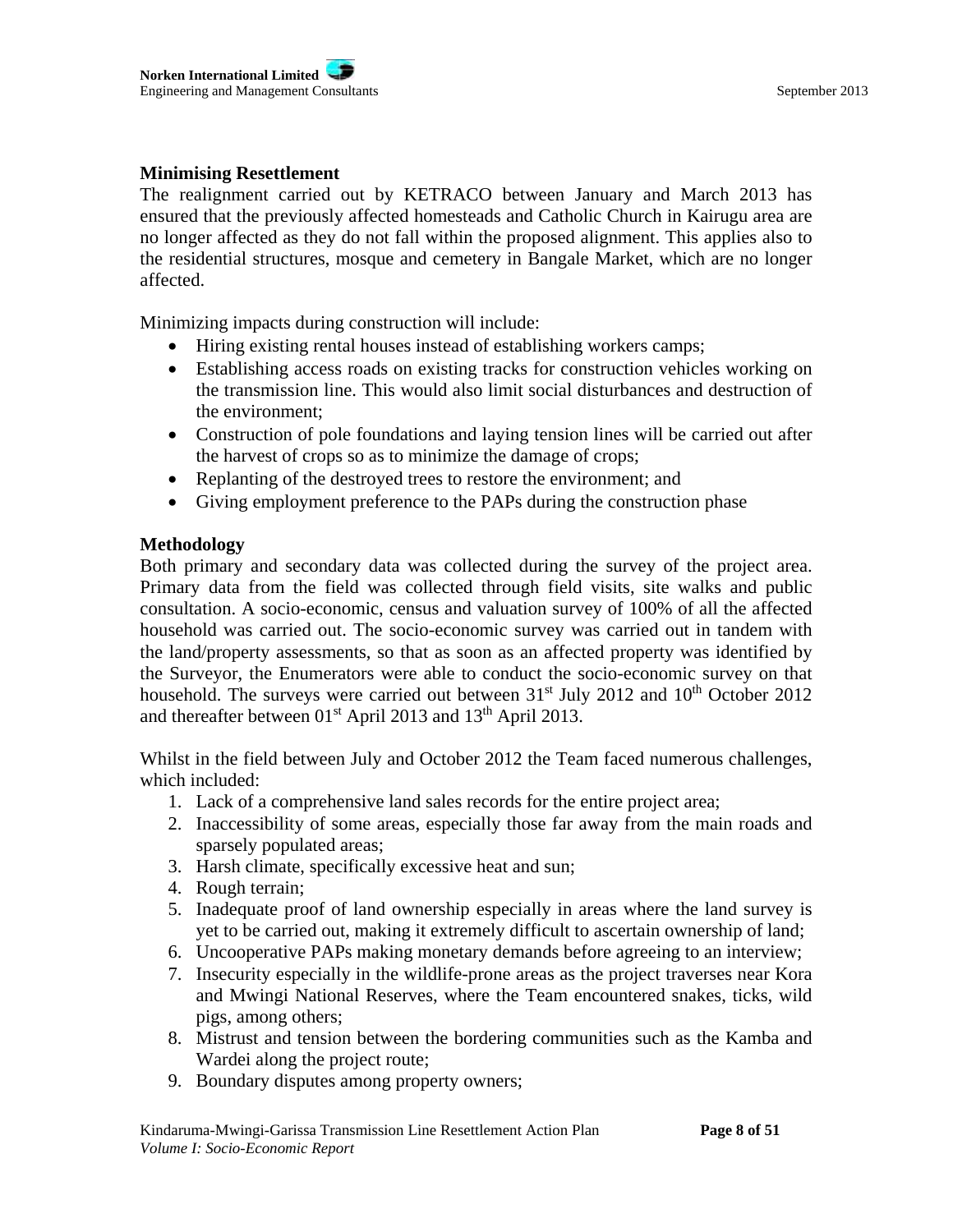**Norken International Limited** Engineering and Management Consultants September 2013

In April 2013, the heavy rains in the field made the access roads muddy, soggy and difficult to access and navigate. At some parts, the vehicles were unable to access the paths which are mainly earth roads through villages and some of the roads were washed away making movement with cars impossible. Walking on foot became impossible as the areas were very muddy.

Secondary data was collected through a detailed literature review which included a study of the relevant documents such as Policies, Acts and Regulations; District Development Plans; Project Area Topographical and Cadastral Maps; and previous project study documents.

# **Legal Framework**

Kenya has several regulations that provide guidelines for acquisition of land for public interest among them the way leave for transmission lines. The major ones include:

- The Constitution of Kenya (2010);
- National Land Policy(2009);
- $\bullet$  Land Act (2012);
- Land Registration Act (2012);
- Land Control Act (Cap 302);
- National Land Commission Act (2012);
- The Prevention, Protection and Assistance to Internally Displaced Persons and Affected Communities Act, 2012;
- The Wayleave Act Cap 292;
- Mining Act 306;
- Agriculture Act 318; and
- Environmental Management and Co-ordination Act (2003).

# **Income and Livelihood Restoration**

The socio-economic census established that the majority of the project affected persons (PAPs) are farmers and small-scale business owners. The Livelihood Restoration Programme will therefore target the two areas of: improving agriculture and small-scale business development; as well as the enhancement of income-generating activities.

The major assets for which compensation will be paid are:

- i. Private houses and fences;
- ii. Farm land (crop loss);
- iii. Private plantation (tree loss); and
- iv. Public buildings and temporary loss to social services infrastructure.

# **Institutional Arrangements for RAP Implementation**

The implementation management organization for this RAP will be at two levels, specifically: nationally with the Project Implementation Unit (PIU) and locally with the Resettlement Steering Committee (RSC).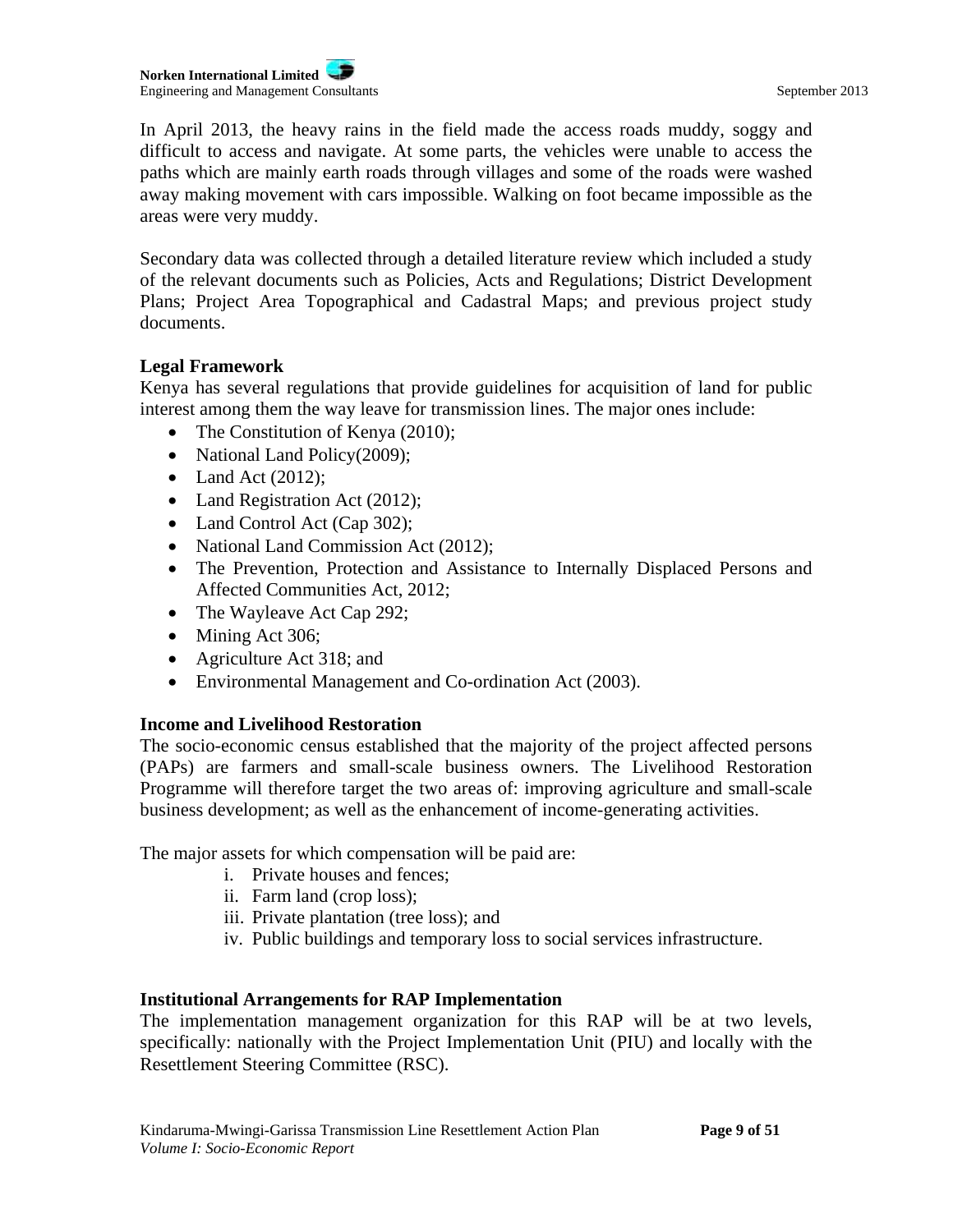KETRACO will put in place a Project Implementation Unit (PIU) dedicated to the implementation of this RAP under the leadership of a RAP Manager. A Resettlement Steering Committee (RSC) will be operationalised at Mwingi town and headed by KETRACO Resettlement Officer. PAPs at each location/sub-location will to the best of their preference identify one of their own as the PAP-RSC liaison person to form the Local PAP Committee.

#### **Implementation Schedule**

The responsibility for the RAP implementation will lie with the RSC under the supervision of the PIU. It is anticipated that the PAP's would be resettled before commencement of the rehabilitation project. The project implementation schedule will consist of three phases namely preparation, implementation and operation. The resettlement schedule for land acquisition and relocation will be coordinated by KETRACO.

### **Participation and Consultation**

The aim of consultation and community participation process was to disseminate project information and solicit the views of stakeholders in as far as the project design and Resettlement Action Plan implementation is concerned. The process of consultation and disclosure of affected properties was conducted through in-depth discussions with the provincial administration and various Government departmental heads, meetings and interviews with each of the PAP and consultative meetings with groups of PAPs.

The Consultant in collaboration with the Proponent organised and facilitated PAPs consultations through Focus Group Discussions (FGD) in thirteen different venues across all affected locations/sub locations during which the RAP study was discussed. During each of these meetings, PAPs were advised on assets affected, the legal aspects asset acquisition and resettlement, proposed implementation structures and grievance redress mechanisms. All meetings were conducted by the consultant and facilitated by the local provincial administration. In-depth discussions with GoK officers were also conducted.

### **Grievance Redress**

The key grievances subject matters likely to arise in the case of the Kindaruma-Mwingi-Garissa Transmission Line include:

- i. Mistakes on inventory of the affected properties that might have occurred during the census survey
- ii. Disagreements over land parcel boundaries for the affected
- iii. Court pending cases, that by law cannot be discussed outside the court, unless such are withdrawn,
- iv. Disagreements on plot /asset valuation where the PAP feels that his/her properties have been undervalued. This is also the case where the PAP demands are far higher than both the Government and market value arising from the perception that "the Government is rich"
- v. Divorce among couples, succession by heirs and other family disagreements;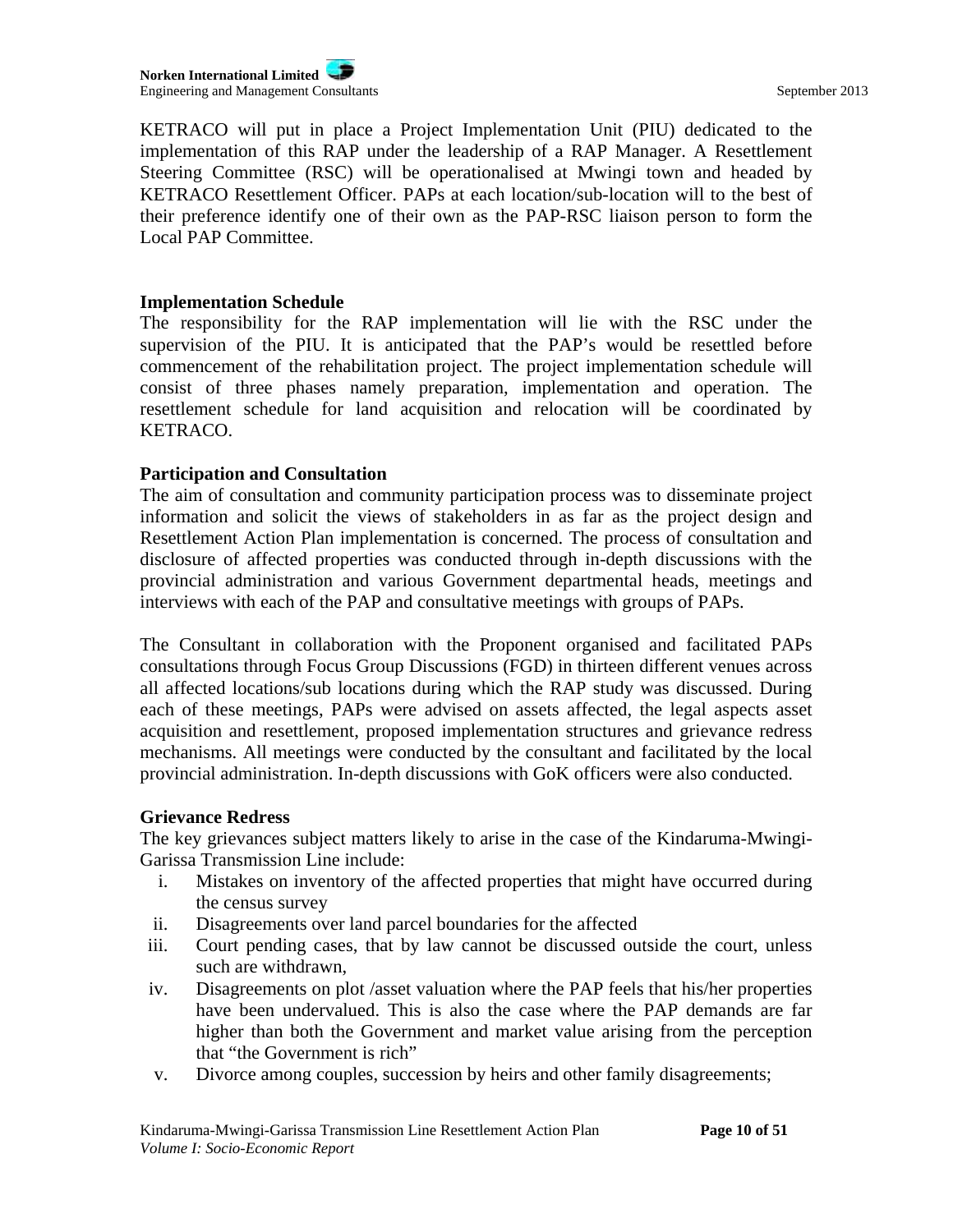- vi. Delays in compensation payment.
- vii. Extend and values for the resettlement assistance, relocation as well as disturbance and compensation for livelihoods.

Complaints will be launched through either one or combination of the following methods:

- i. Filling a specifically pre-designed complaint form and appending the PAPs signature and formally submitting it to the RSC office; or
- ii. Widely disseminating, through consultative forums and the media, information about PAPs disputes and grievances.

KETRACO will make every effort to resolve grievances at the community level without impeding access to any judicial or administrative remedies that are available but slow and expensive. All complaints from the PAPs received in writing or verbally by the RSC will be documented.

### **Monitoring and Evaluation**

Monitoring and evaluation of the RAP will be carried out during the whole process of land acquisition and resettlement, including rehabilitation activities. This is meant to ensure that the earmarked objectives are met and the RAP is appropriately implemented, both internally and externally.

Internal monitoring will be conducted by the RSC and PIU. Monitoring will be done on a continuous basis to ensure that all responsible implementing agencies follow the schedule and comply with the principles of the RAP. External resettlement monitoring will be conducted by an External Monitoring Assistance (EMA) Team who shall be engaged by the PIU. External monitoring will be in two phase namely compliance monitoring and impact evaluation.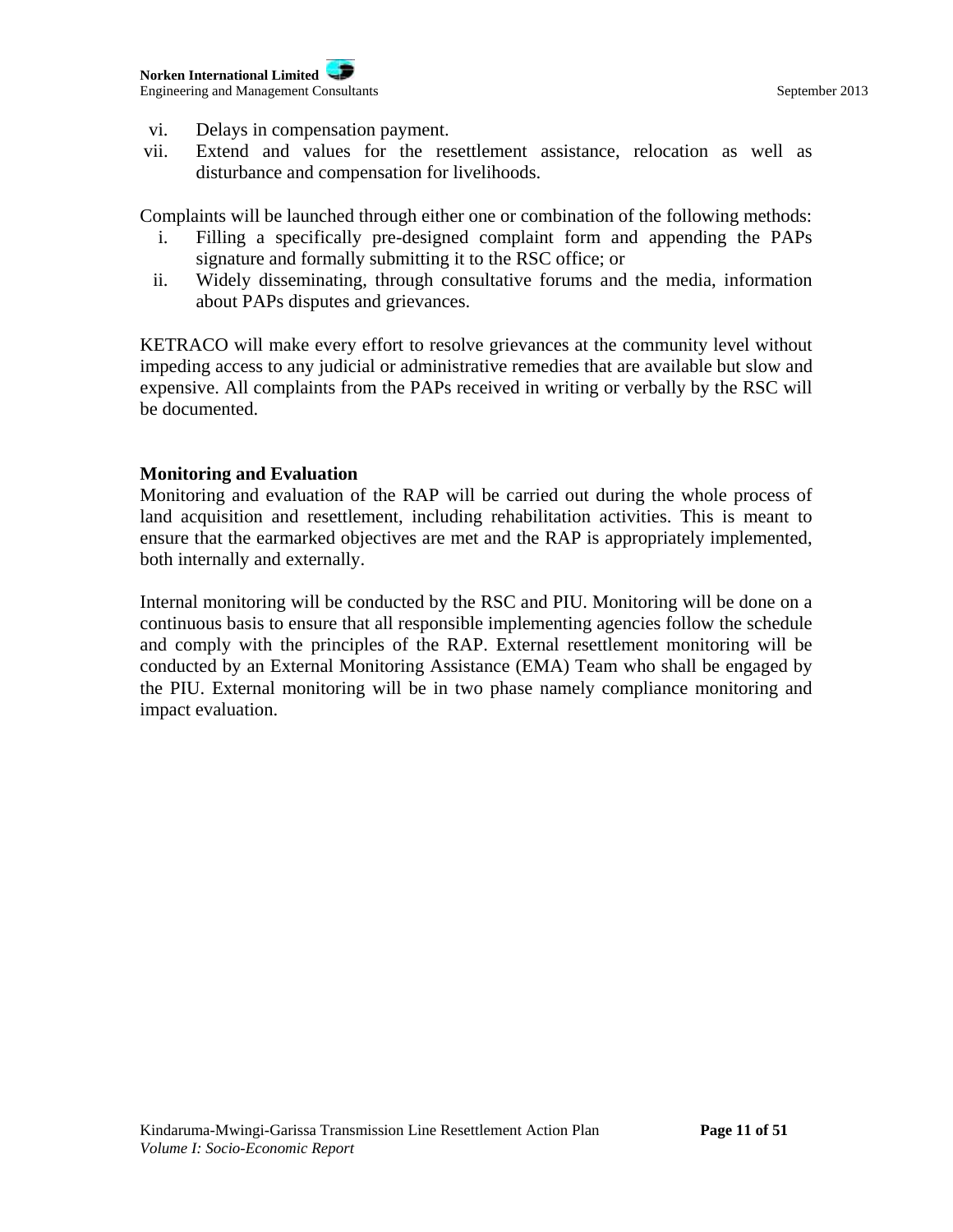# **1 INTRODUCTION**

# **1.1 Project Background**

The Government of Kenya through its implementing agency, the Kenya Electricity Transmission Company Limited (KETRACO), plans to increase access to electricity in Kenya tenfold from the current 4% in the rural areas to about 40% by 2020. To do this, the transmission lines network is being considered for upgrading and with it the communication system required for line protection and management purposes.

In June 2012, KETRACO (the Client) engaged the services of Norken International Limited to undertake a Resettlement Action Plan (RAP) for the 224km, 132kV single circuit transmission line. The Consultant (Norken) submitted the Final RAP Report to the Client on 17<sup>th</sup> December 2012. However, in March 2013, the Client advised the Consultant that there had been changes in the proposed alignment of the transmission line for approximately forty-five (45) kilometre within the existing route. The Consultant therefore went back into the field in April 2013 and carried out a socio-economic/census survey and valuation for the additional 45 kilometres of diversion. These changes have been incorporated into this final RAP Report.

# **1.2 RAP Justification**

The objectives of this assignment were to update the existing Resettlement Action Plan (RAP) carried out in 2010 by:

- i. Identifying and quantifying different categories of project affected persons (PAPs) who would require some form of assistance, compensation, rehabilitation or relocation;
- ii. Providing guidelines to stakeholders participating in the mitigation of adverse social impacts of the project;
- iii. Verifying the adherence and compliance of the World Banks Safeguard Policies; and
- iv. Preparing a detailed and comprehensive Resettlement Action Plan Report.

The RAP identifies those persons within the project area who may be displaced as a result of the proposed project and those persons who may have to relinquish their land for the project. It provides a socio-economic profile on the Project Affected Persons (PAPs) and gives the cost of resettlement (including the resettlement activities as required by the World Bank's OP 4.12 Involuntary Resettlement).

# **1.3 Scope of the RAP**

The RAP study identifies those persons within the project area (proposed 132kV transmission line corridor) who may be displaced as a result of the project, and those persons who may have to relinquish their land to the project. It also provides a socioeconomic profile on the Project Affected People (PAP), and gives the cost of resettlement (including the resettlement activities as required by the World Bank's OP 4.12).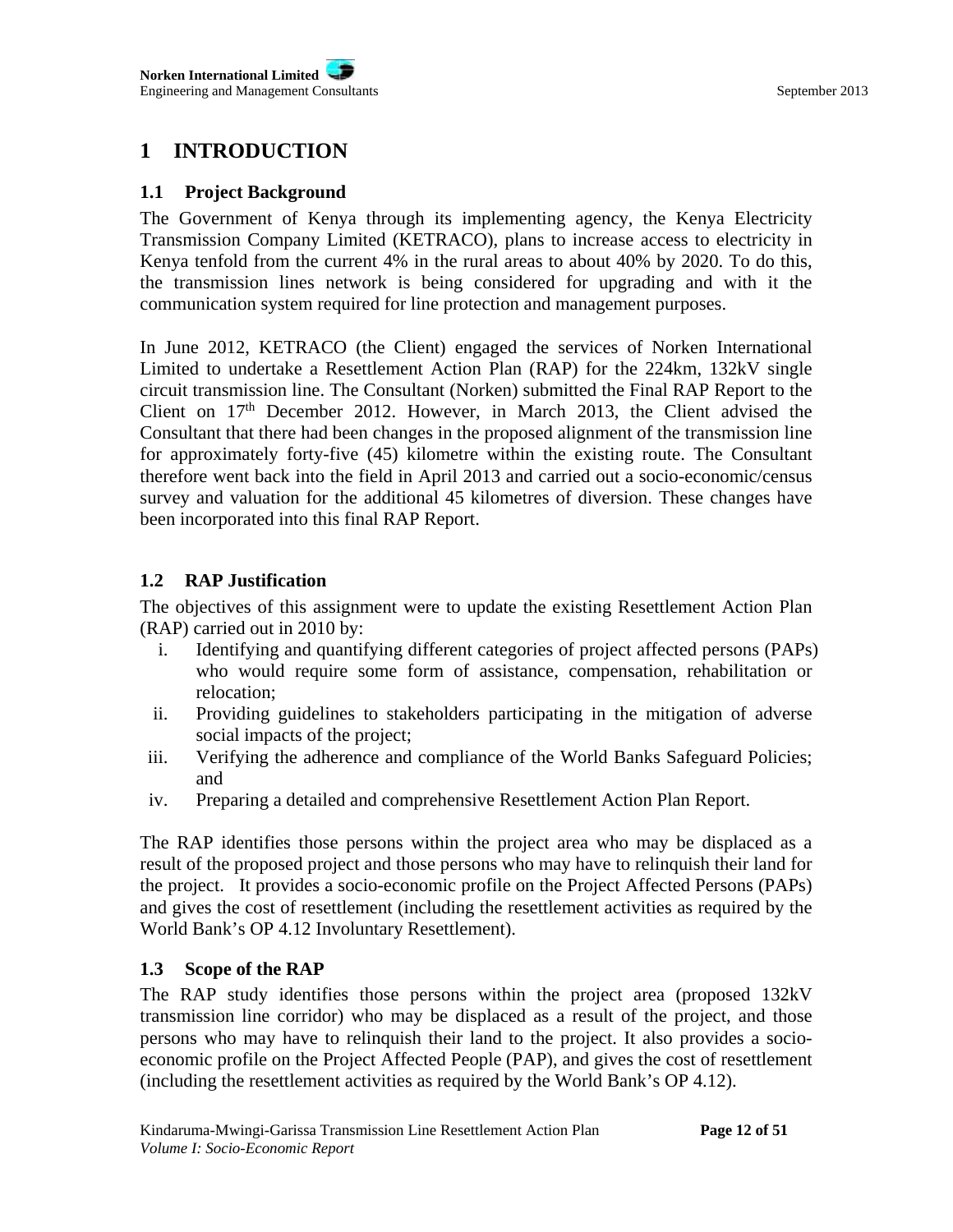# **1.4 RAP Objectives**

Any project which includes the acquisition of land either of a temporary or permanent nature requires the development of a RAP in order to meet the following objectives:

- Provide a clear definition of the PAP by socio-economic and gender category; household or family; the cut-off dates for eligibility for compensation; the assets to be compensated at replacement cost.
- Provide a detailed socio-economic survey in order to identify entitlement, key issues faced in terms of land acquisition and compensation, as well as options and strategies for minimising impacts on current land use activities or cultural heritage.
- Provide specific rates for compensation of loss of assets at fair market and equitable value and the methodology of how these values are derived.
- Establish the land acquisition and compensation processes, options available, eligibility and entitlement and consultation and grievance referral and redress mechanisms.
- Take into account the requirements of the applicable laws of Kenya as well as requirements of the International Finance Corporation (IFC), African Development Bank (AFDB) and the policies and procedures of KETRACO.

# **1.5 Project Components Requiring Land Acquisition and Compensation**

Components that require land acquisition and compensation include:

- The land that is affected by the power line way leave which is 30m wide;
- The structures that are within the affected area:
- Trees along the affected area; and
- Crops found along the affected land.

### **1.6 Limitations/Challenges to the Study**

The major challenges faced by the team included:

- i. Lack of comprehensive land sales records for the entire project area. Land sales and ownership will therefore need to be verified and authenticated with either the Ministry of Lands and/or customary land sale agreements;;
- ii. Inaccessibility of some areas, especially those far away from the main roads and sparsely populated areas;
- iii. Harsh climatic conditions, specifically excessive heat and sun between July and October 2012, as well as heavy rains in April 2013;
- iv. Rough terrain;
- v. Inadequate proof of land ownership ,especially in areas where the land survey is yet to be carried out, making it extremely difficult to ascertain ownership of land;
- vi. Uncooperative PAPs making monetary demands before agreeing to be interviewed;
- vii. Insecurity especially in the wildlife-prone areas of Ukasi and Bangale areas where the project traverses near Kora National Park and Mwingi National Reserve. In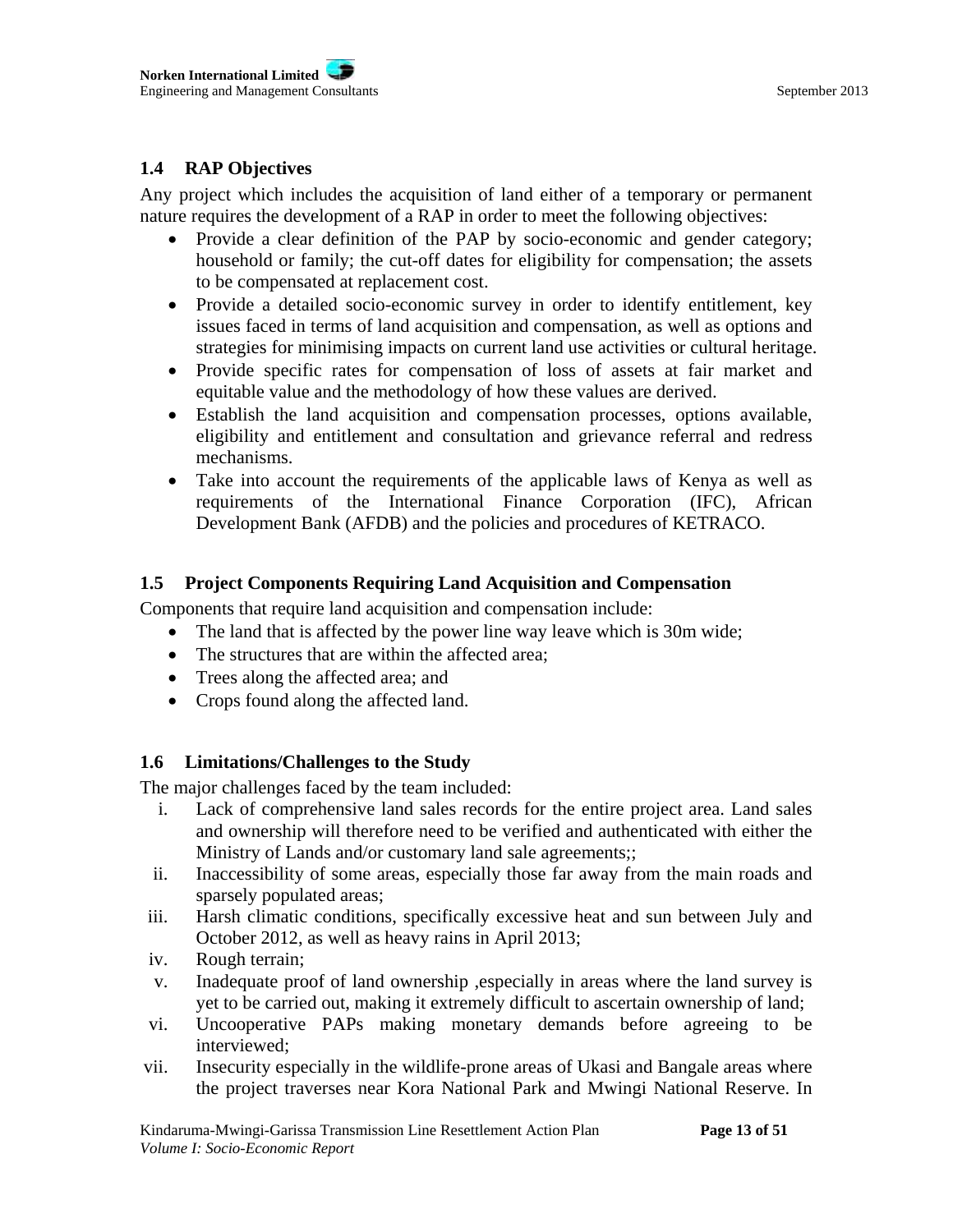these areas, the Team encountered snakes, ticks and wild pigs among other wildlife;

- viii. Mistrust and tensions between the bordering communities such as the Kamba and Wardei along the project route, as such, there will be need to involve the Provincial Administration, Clan Leaders and the Mwingi and Tana River County Councils so as to settle the boarder wrangles; and
- ix. Boundary disputes among property owners.

# **1.7 RAP Study Team**

The team comprised of the following professionals:

- Team Leader/Socio/Economist;
- Land Valuer/Land Economist;
- Surveyors;
- Environmental Experts; and
- Various Enumerators from the Locations within the project areas.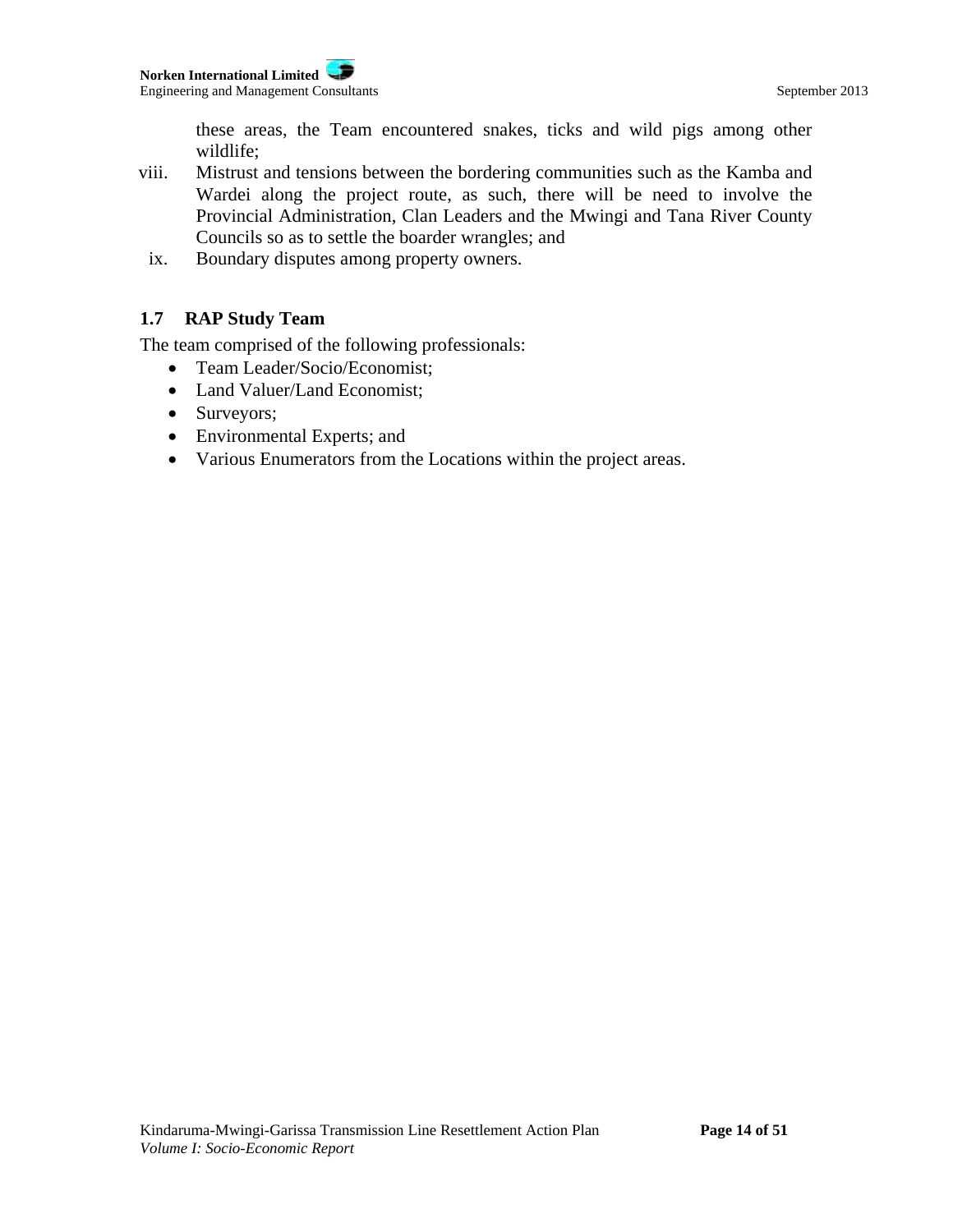# **2 PROJECT DESCRIPTION**

# **2.1 Project Description**

The proposed 132 kV transmission line will take off from the proposed switchyard extension adjacent to the existing Kindaruma Power Station through the proposed 132/33 kV Mwingi Substation and terminate at the new proposed 132/33 kV Garissa Substation, a stretch of 32 km and 192 km respectively with a right of way (RoW) of 30 metres. The identification of the Substation lands is still pending and as such the scope of the RAP focuses on the transmission line only (Ref Appendix 1: TOR).

# **2.2 Project Justification**

The identified line route will lead to physical displacement of people, loss of shelter, assets, income sources and livelihood, and restriction of access to economic resources. World Bank OP 4.12 - Involuntary Resettlement is triggered by this project and therefore requires the preparation of a Resettlement Action Plan. The Resettlement Action Plan helps to define the resettlement and compensation necessary as a result of implementing the Kindaruma-Mwingi-Garissa power transmission line project, in accordance with the World Bank's Involuntary Resettlement Policy and relevant sections of the Operations Manual together with the Laws of Kenya.

# **2.3 Project Objectives**

The aim of the proposed project is to boost power supply, therefore enhancing reliability in the greater counties of Mwingi and Garissa in Eastern and North-Eastern Provinces respectively.

# **2.4 Project Activities during Design, Construction and Operation**

The project activities during design, construction and operation identified by the Environmental and Social Impact Assessment (ESIA) carried out in 2010 include:

- Digging of holes, assembling of structures, concrete casting, and stringing of the conductor when putting up the transmission line;
- Erection of the lattice structures (pylons), which will involve the delivery of complete structures, physical assembly at site and laying using cranes. The steel structures will be assembled on site. They will have rivets and will be bolted. Strong aluminium rollers will be used to hoist the structures and in exceptional situation helicopters can be used;
- The foundations of the lattice structures/pylons which will be dug manually and thereafter casting concrete will be used. The depth will be a minimum of 5m but it will be determined after geotechnical study is undertaken;
- Vegetation clearing, which will be done manually by use of *pangas* and slashers. Where there are big trees, portable power saw mills(petrol powered) will be used;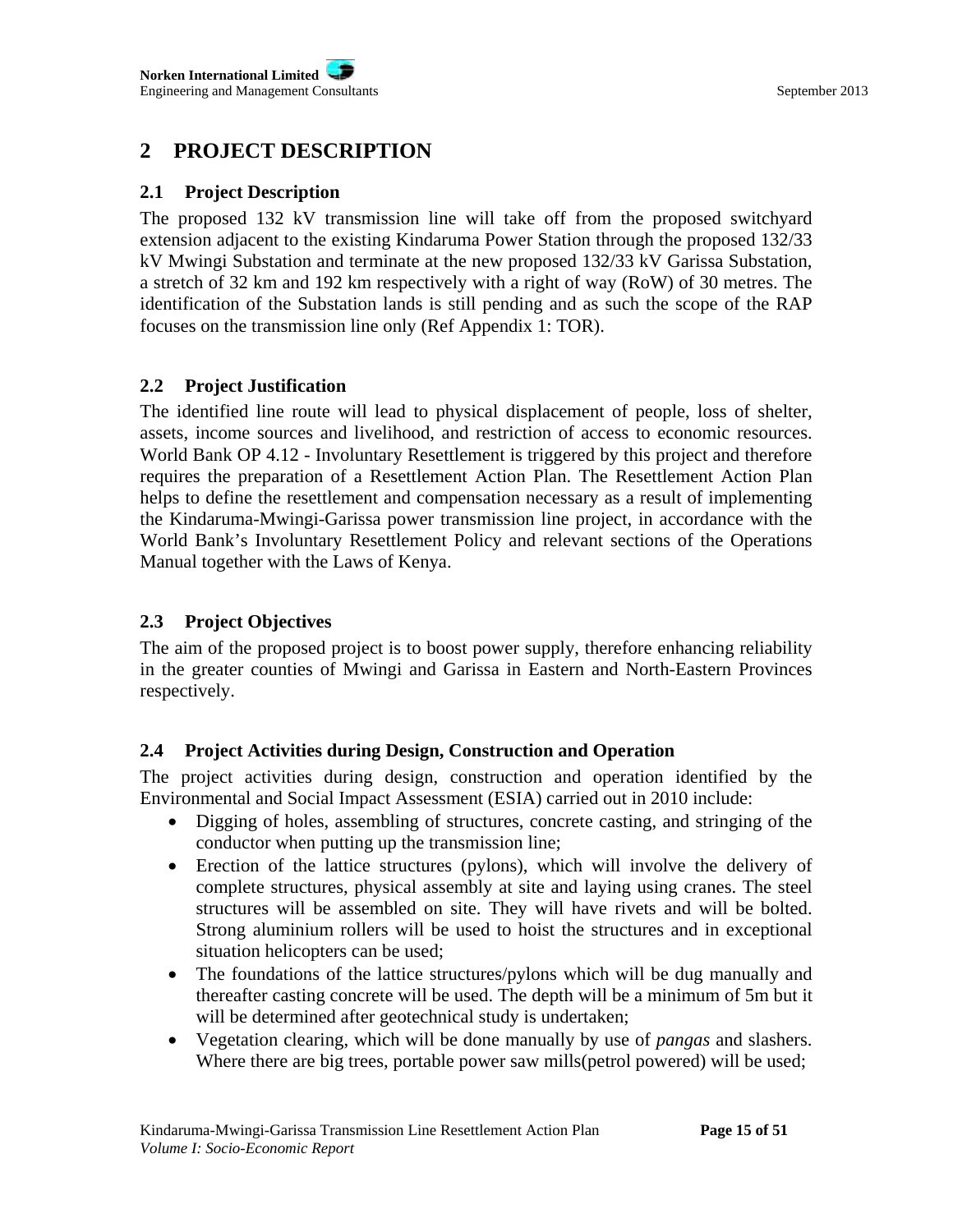**Norken International Limited** Engineering and Management Consultants September 2013

- During the operation phase of the project way leaves will be maintained through manual vegetation clearing. Once the lattice towers are erected and structural integrity established, minimal maintenance is required. routine Aerial inspection and ground inspection will however be done annually; and
- Approximately 10 unskilled labour, five artisans, 2 technicians and three engineers will be employed in the project.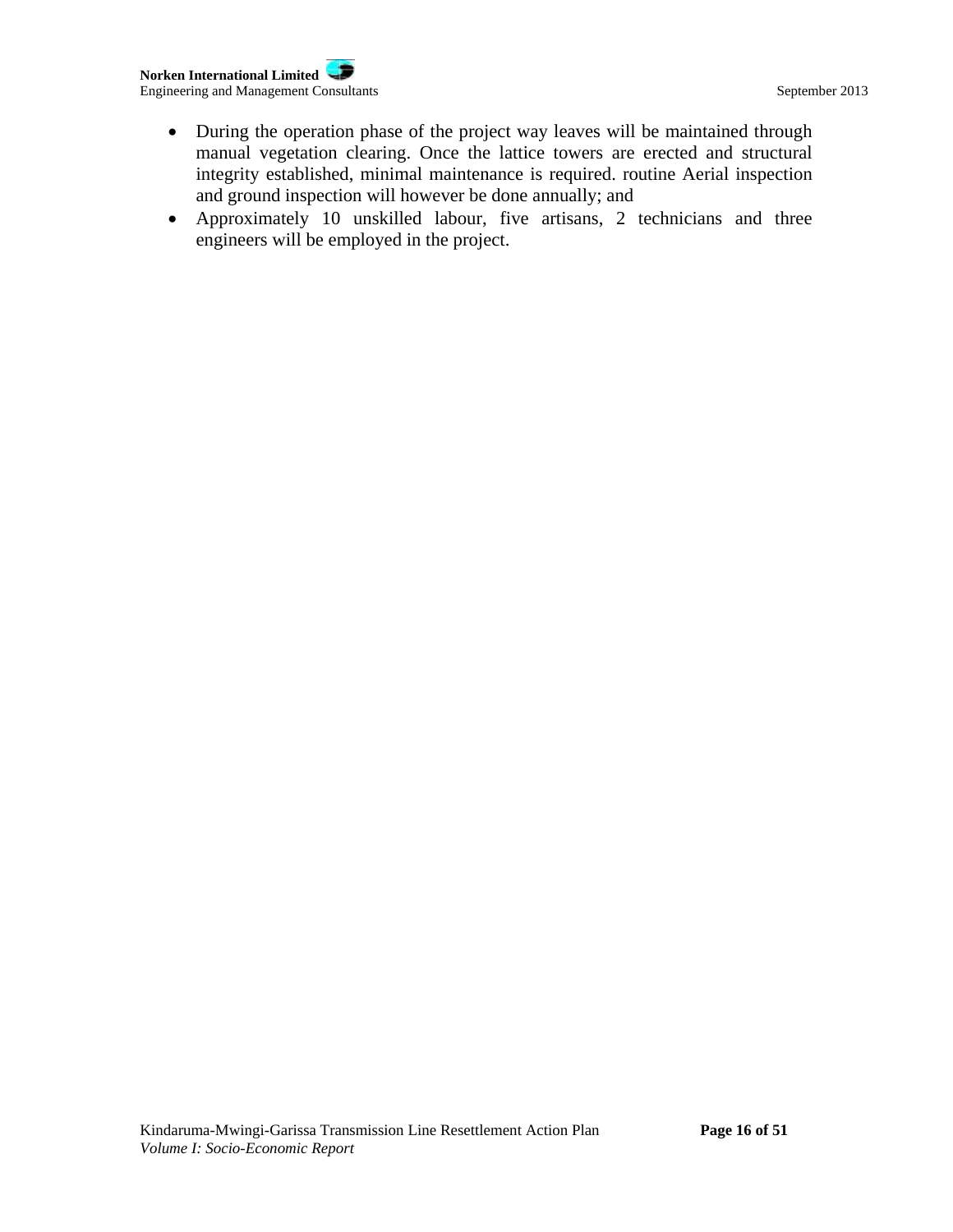# **3 MINIMIZING RESETTLEMENT**

The construction of the Kindaruma-Mwingi-Garissa transmission line will lead to land acquisition and resettlement. In summary, there are five hundred and forty one (541) PAP Households and a total of four hundred and ninety (490) structures that will be affected. The total amount of land to be acquired is approximately one thousand seven hundred and twenty eight (1,728.50) acres.

It is therefore important to minmize displacements and disturbances arising from land acquisition in line with the World Bank OP 4.12. This has been realized through consultations and participation with the PAPs, redesigning the project (facility relocation/rerouting) and putting appropriate impact limitation and mitigation measures in the construction and design stages which are detailed in the following paragraphs.

# **3.1 Consultation and Participation**

The project affected persons (PAPs) participated in the establishment of the RAP by generating primary resettlement opinions and a socio-economic data base. Furthermore, the PAPs will determine the final version of the RAP and participate during its implementation in the following ways:

- Assisting in the update of the detailed site investigation of private and community assets;
- Determining compensation criteria;
- Negotiation of compensation agreements to fully reflect resettlers' interests and opinions and transparency of the KETRACO resettlement work;
- Resettlers' selection of house building materials and methods;
- Regular consultation meetings attended by PAPs to keep the communities informed of the RAP progress and to continue soliciting opinions and proposals from the affected people; and
- Dissemination and sharing of information about relevant policies, laws and regulations, compensation criteria, and others

# **3.2 Impact Limitation Measures in the Design Stage**

The original alignment resulted in 2012 resulted in the identification of affected homesteads and Catholic Church in Kairugu areas well as residential structures, mosque and cemetery in Bangale Market. The realignment carried out by KETRACO between January and March 2013 has ensured that these are no longer affected.

It is however proposed that all those that shall be affected by the project should be compensated before project commencement to ensure that their livelihoods have improved or restored to the pre-impact status

# **3.3 Impact Mitigation Measures in the Construction Stage**

The transmission line will require that affected structures be relocated. Field investigations and comments obtained from the community members pointed at various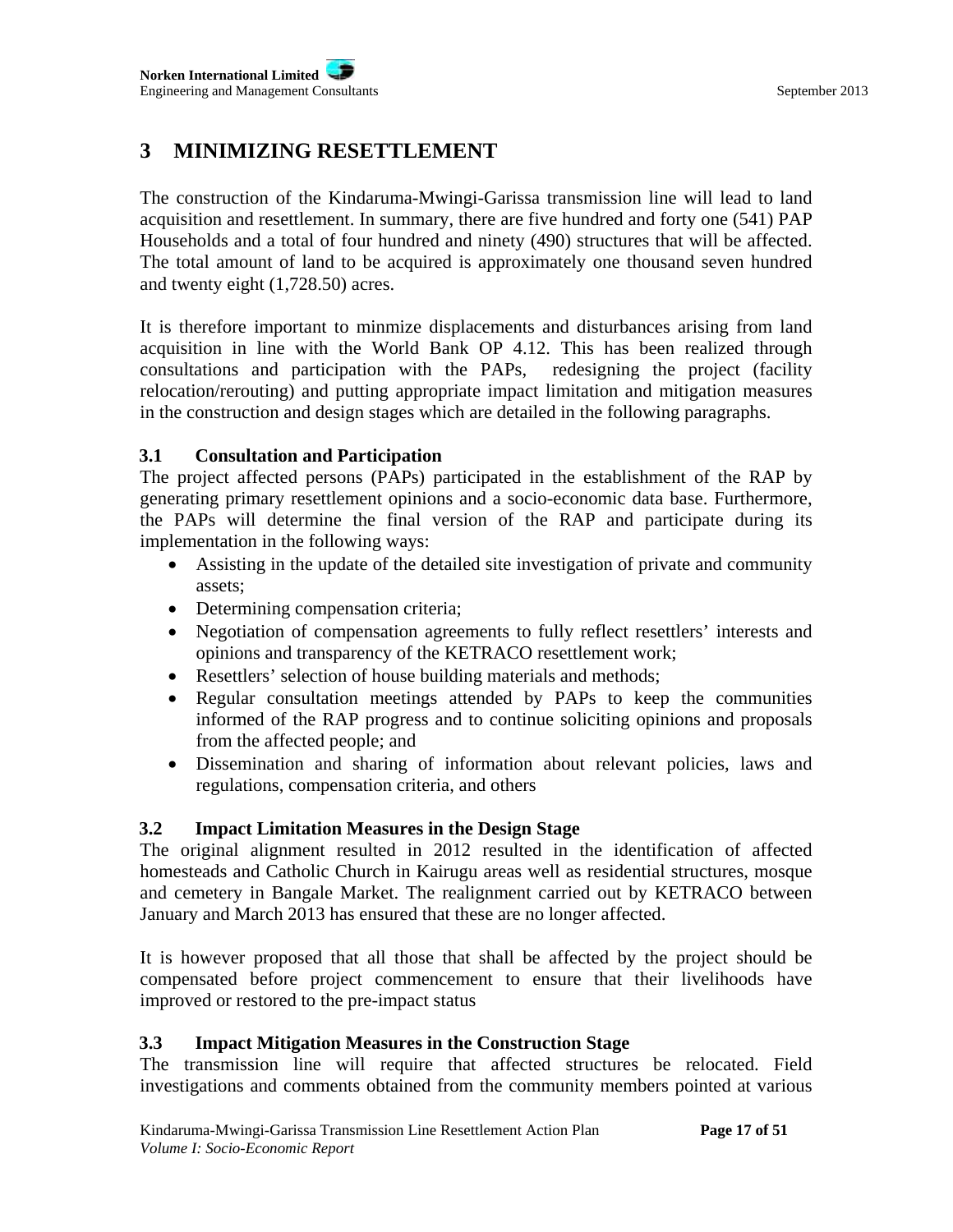sections that could be re-aligned to avoid destruction and therefore relocation of structures on of graves. This was addressed by KETRACO in the realignment.

During consultations, it was also proposed that the transmission line should, as much as possible traverse through agricultural land and open grounds rather than destroying structures.

Minimizing impacts during construction will include:

- Hiring existing rental houses instead of establishing workers camps. This should be complemented by hiring of local residents who would reside in their homes;
- Establishing access roads on existing tracks for construction vehicles working on the transmission line. This would also limit social disturbances and destruction of the environment;
- Construction of pole foundations and laying tension lines will be carried out after the harvest so as to minimize the damage to crops;
- Replanting of the destroyed trees to restore the environment;
- Giving employment preference to, specifically the vulnerable, PAPs during the construction and maintenance phases.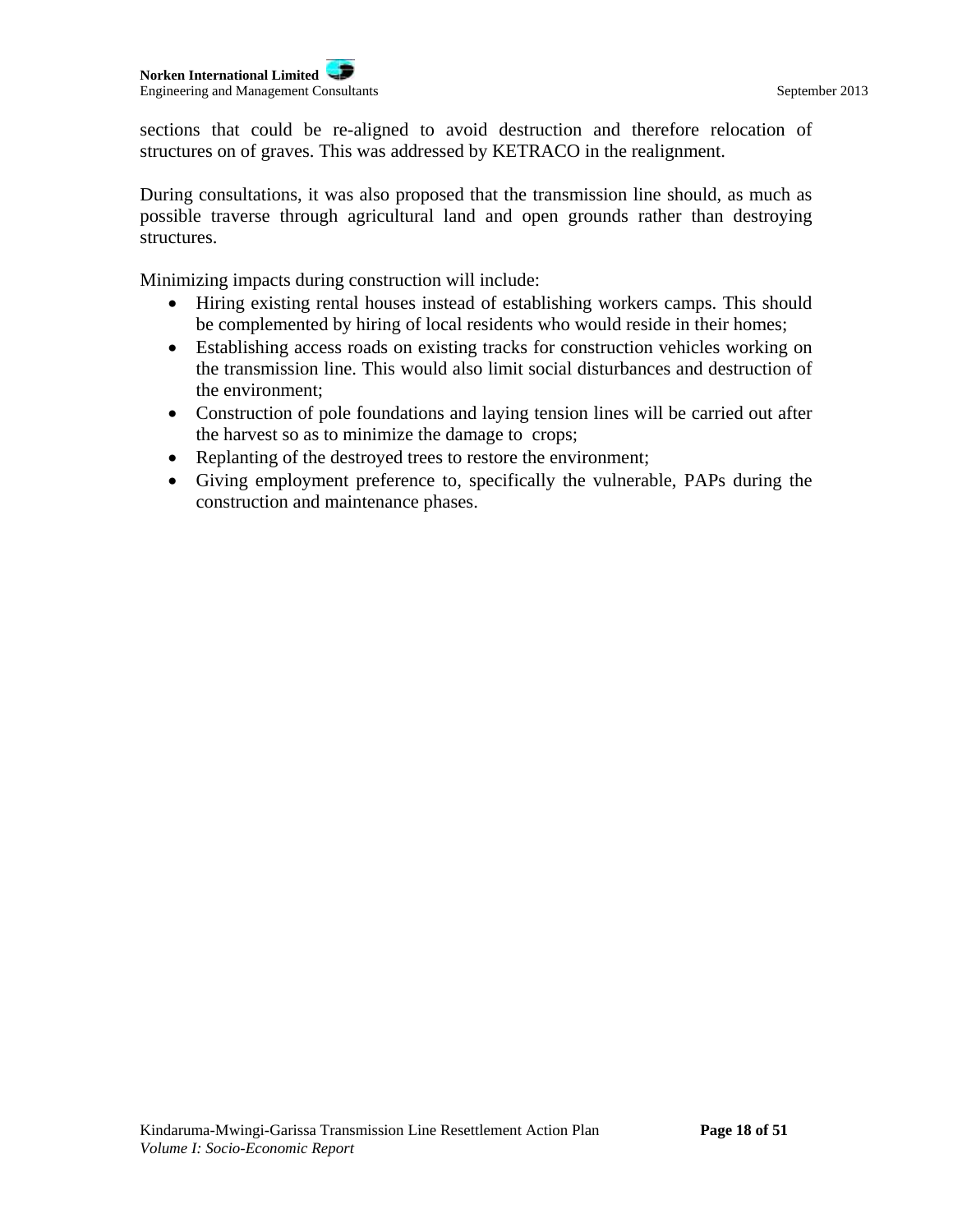# **4 CENSUS AND SOCIO-ECONOMIC SURVEYS**

# **4.1 Methodology**

### *4.1.1 Data Collection*

Both primary and secondary data was collected during the survey of the project area. Primary data from the field was carried out as follows:

- Qualitative data was collected through field visits, site walks as well as public consultation; and
- Quantitative data was collected through a socio-economic, census and valuation survey of 100% of all the affected households. The socio-economic survey was carried out in tandem with the land/property assessments, so that as soon as an affected property was identified by the Surveyor, the Enumerators were able to conduct the socio-economic survey on that household. The surveys were carried out between  $31^{st}$  July 2012 and  $10^{th}$  October 2012 as well as between  $01^{st}$  April and 13th April 2013. A sample questionnaire is provided in Appendix 2.

Secondary data was collected through a detailed literature review which included a study of the following documents:

- Policies, Acts and Regulations;
- District Development Plans;
- Project Area Topographical and Cadastral Maps; and
- Previous Project Study Documents.

# *4.1.2 Fieldwork*

The field visits were undertaken to identify the properties to be affected by the project. During the field visits the following tasks were performed:

# *i. Observation*

This included observation of social and physical setting of the area as well as economic activities

# *ii. Identification of affected properties*

Confirmation of the properties within the Right of Way (ROW) using GPS;

# *iii. Interviews and discussions*

Interviews were held with the PAPs household heads/proxies, Government personnel and Consultative group discussions with the PAP at location/sub-location levels.

Interviews for each of the individual affected households were conducted using predesigned semi-structured questionnaires (Ref Appendix 2). The questionnaires were administered to household heads/proxies. The issues covered included sociodemography data, literacy levels, health situation, culture and social networks, livelihoods, access to services and resources, land tenure/ownership, structures in the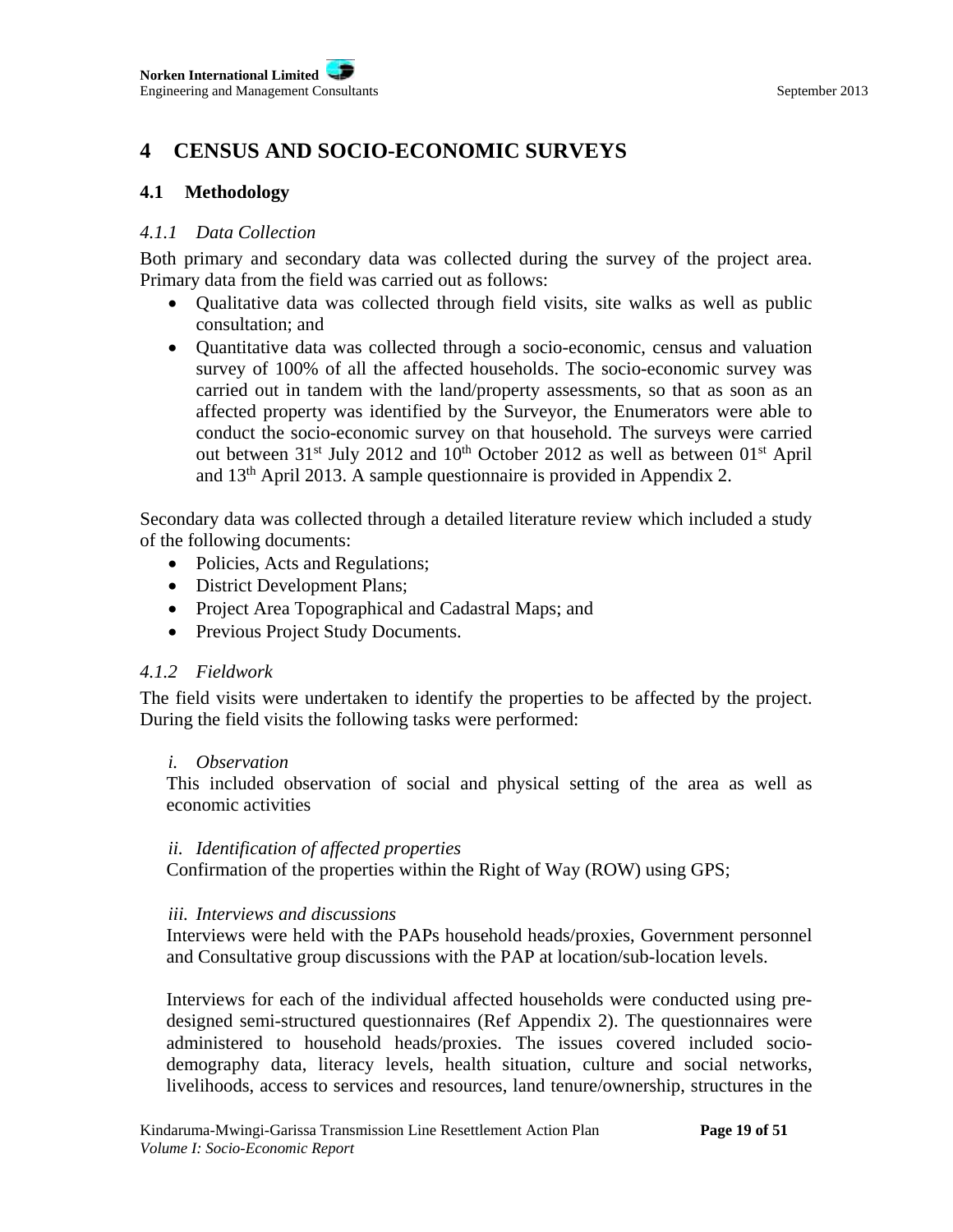homestead, perceptions of and willingness to surrender land for the project road and impacts of resettlement and compensation.

#### **4.2 Summary of Consultations**

The table below presents a summary schedule of PAPs consultative meetings as conducted by administrative locations/sub-locations:

| <b>Summary of Interviews Conducted by Administrative Sub-Locations</b><br>Table 1: |            |                             |                         |  |
|------------------------------------------------------------------------------------|------------|-----------------------------|-------------------------|--|
| Area                                                                               | Date       | <b>Venue</b>                | <b>Time</b>             |  |
| Mwingi Central                                                                     | 29/10/2012 | Chief's Office Mwingi       | From 9.00 am            |  |
| Kiomo                                                                              | 29/10/2012 | Chief's Office, Kiomo       | From $2.00$ pm          |  |
| Kyondoni                                                                           | 31/10/2012 | Kwa Kyumbo Market           | From 9.00 am            |  |
| Thaana Nzau                                                                        | 01/11/2012 | Thaana Nzau Market          | From 9.00 am            |  |
| Kairungu                                                                           | 01/11/2012 | Kairungu Market             | From $2.00 \text{ pm}$  |  |
| Endui                                                                              | 02/11/2012 | Chief's Office, Mutwangombe | From 9.00 am            |  |
| Kivou                                                                              | 03/11/2012 | Chief's Office, Kivou       | From 9.00 am            |  |
| Nguni                                                                              | 03/11/2012 | Chief's Office, Nguni       | From $2.00 \text{ pm}$  |  |
| Ukasi                                                                              | 05/11/2012 | Chief's Office, Ukasi       | 11.00 am                |  |
| Mbuvu                                                                              | 06/11/2012 | Kasteni Market              | From $12.00 \text{ pm}$ |  |
| Garissa                                                                            | 07/11/2012 | Wathajir Farm               | From $2.00$ pm          |  |
| Madogo $&$                                                                         | 08/11/2012 | Arawale Hall                | From 9.00 am            |  |
| Bangale <sup>1</sup>                                                               |            |                             |                         |  |

### **4.3 Land Surveys**

l

Land surveys were carried as follows:

- The Land Surveyor used a hand-held GPS and the land coordinates provided by the Client would identify the area affected by the transmission line as well as the 30m corridor;
- The Surveyor would also note the coordinates at the beginning and end of each parcel of land. The coordinates would be used to assess the size of land affected; and
- All the developments such as the structures, trees and crops within the affected area would be noted.

### **4.4 Data analysis and reporting**

Data entry was carried out on Excel Spreadsheets. Excel software is found to be appropriate due to its statistical data analysis capabilities for both qualitative and quantitative analysis. Qualitative data was coded for easier analysis and interpretation. The analysed data was presented in percentages, tables, numbers, figures and charts in reporting the findings.

<sup>1</sup> The Chief of Madogo indicated that all people who own plots/land in Madogo area also own land/plots in Bangale area. Hence one meeting was conducted combining the Bangale and Madogo PAPs at Arawale hall in Bangale market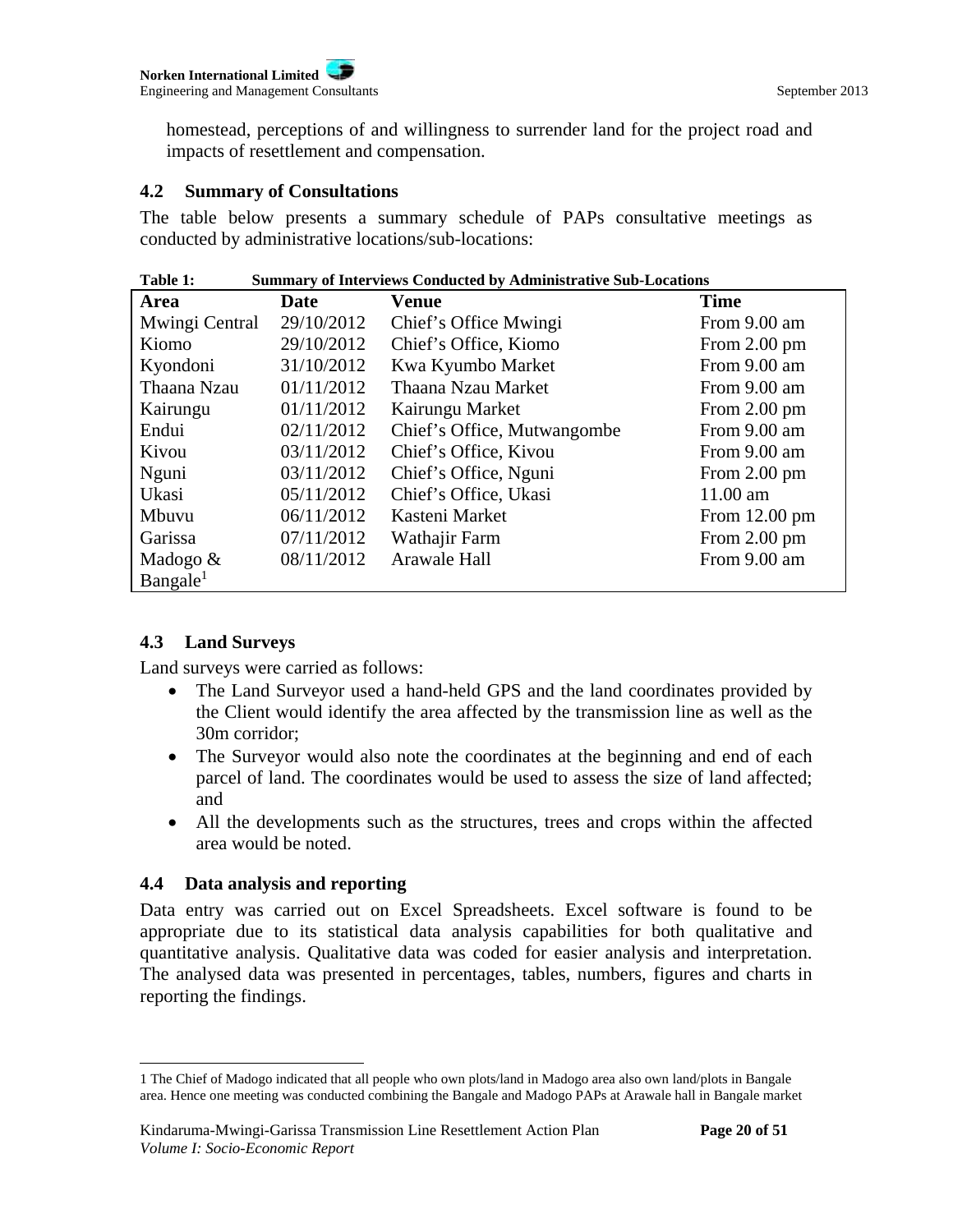# **4.5 Findings on Socio-Economic Profile of the PAPs**

# The table below present's summary of household interviews conducted:

|          | 1 avie 4:      |            |            |             | Household Hiterviews Conducted by Administrative Areas |              |                 |
|----------|----------------|------------|------------|-------------|--------------------------------------------------------|--------------|-----------------|
| County   |                | District   |            | Location    |                                                        | Sub-location |                 |
|          | No. of PAP     |            | No. of PAP |             | No. of PAP                                             |              | No. of PAP      |
| Name     | households     | Name       | households | Name        | households                                             | Name         | households      |
|          |                |            |            |             |                                                        | Kivaa        | 2               |
| Machakos |                | 24 Masinga |            | 24 Kivaa    |                                                        | 24 Kyondoni  | $\overline{23}$ |
|          |                |            |            | Kyome       |                                                        | Kyome        | $\mathbf{1}$    |
|          |                | Migwani    | 18         | Thaana Nzau | 17                                                     | Thaana       | 17              |
|          |                |            |            | Mwingi      | 48                                                     | Kyanika      | 48              |
|          |                |            |            | Mwasuma     |                                                        | Kalanga      | $\mathbf{1}$    |
|          |                |            |            | Mui         |                                                        | Kalitini     | $\mathbf{1}$    |
|          |                |            |            | Kiomo       |                                                        | 70 Kiomo     | 70              |
|          |                |            |            | Ithumbi     | 14                                                     | Ithumbi      | 14              |
|          |                |            |            |             |                                                        | Kathoka      | 43              |
|          |                |            |            |             |                                                        | Katitika     | $28\,$          |
|          |                |            |            | Endui       | 72                                                     | Mutwang'ombe | $\overline{1}$  |
|          |                |            |            |             |                                                        | Kairungu     | 36              |
|          |                |            |            | Kairungu    | 51                                                     | Kakongo      | 15              |
|          |                | Mwingi     |            |             |                                                        | Kisama       | 29              |
|          |                | Central    | 339        | Kivou       | 82                                                     | Kivou        | 53              |
|          |                |            |            |             |                                                        | Kyavyuka     | $\frac{2}{37}$  |
|          |                |            |            | Nguni       |                                                        | 35 Mwasuma   |                 |
|          |                |            |            | imba        | 37                                                     | Mwalali      |                 |
|          |                |            |            |             |                                                        | Mbuvu        | 46              |
|          |                |            |            | Mbuvu       | 80                                                     | Kakunike     | 34              |
|          |                | Mwingi     |            |             |                                                        | Sosoma       | $\mathbf{1}$    |
| Kitui    | 529            | East       | 172        | Ukasi       | 20                                                     | Ukasi        | 19              |
|          |                |            |            |             |                                                        | Bangale      | 29              |
|          |                |            |            | Bangale     | 31                                                     | Basaraghesa  | $\overline{2}$  |
|          |                | Bura       | 35         | Konaramatha | $\vert 4 \vert$                                        | Saka         | $\overline{4}$  |
| Tana     |                |            |            | Madogo      |                                                        | Madogo       | $\mathbf{1}$    |
| River    | 37             | Tana River |            | Mulanjo     |                                                        | Mulanjo      | $\mathbf{1}$    |
|          |                |            |            |             |                                                        | Township     |                 |
| Garissa  | $\overline{2}$ | Garissa    |            | Athili      | $\overline{2}$                                         | Raya         |                 |
| Total    | 592            |            | 592        |             | 592                                                    |              | 592             |

# **Table 2: Household Interviews Conducted by Administrative Areas**

# *4.5.1 Population and demography*

A total of five hundred and forty one (541) PAP households and five self help group farms were enumerated. PAPs from the affected public institutions and groups totalled 437, as presented in the table below: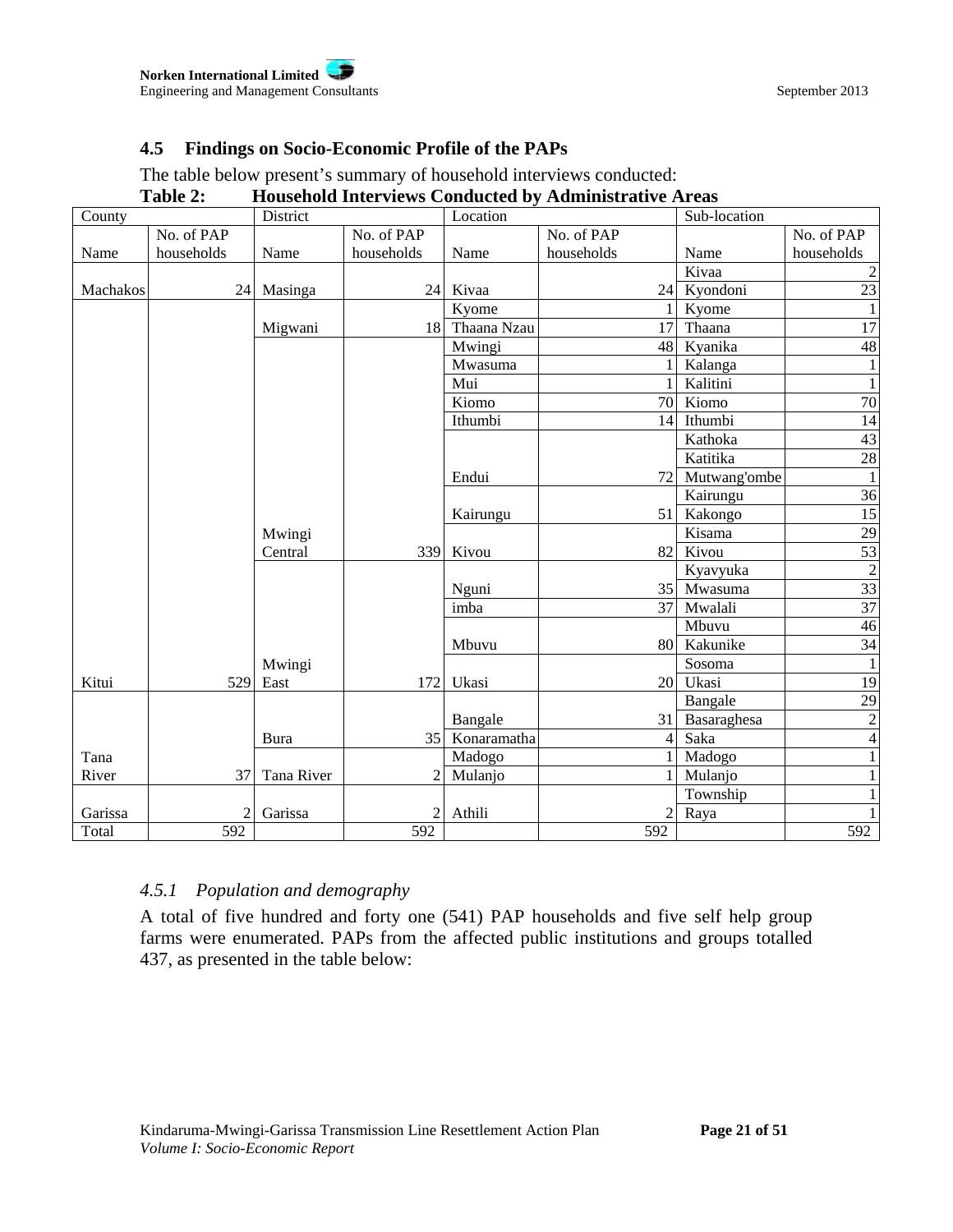| Table 3:                        | Affected groups by number of PAPs |
|---------------------------------|-----------------------------------|
|                                 | <b>Number of member</b>           |
| <b>Institution/Organisation</b> | <b>PAPs</b>                       |
| Kikunduu Self help group        | 246                               |
| Wathajir Farm                   | 70                                |
| Gubatu Farm                     | 60                                |
| Dullow Farm                     | 40                                |
| Olive Branch Farm               | 21                                |
| <b>Total</b>                    | 437                               |

The youngest head of household is 3 years while the oldest household head is 92 years. Child headed households (below 18 years) are 8 while 124 households are headed by those over 70 years. The average age of household heads is 44 years. The variation of ages for households in the area is presented in the following figure:



**Figure 1: Range of Ages of PAPs** 

In- terms of marital status, 65% of the PAPs were single, 33% were married and the rest were either separated/divorced or windowed. 476 of the PAP household heads were Married, 45 Windowed, 56 Single and 1 Separated.

# *4.5.2 Socio-cultural characteristics of PAPs*

The project area is inhabited by a number of tribes the main ones being the Kamba. Other tribes include Somalis and Orma in Tana River and Garissa Counties respectively. The Kambas consists of 67 clans among which are Aanziu, Akitondo, Akitutu and Ambua. The Orma consist of Dagodia, Fai and Baretuma while Somali clans include Olahan.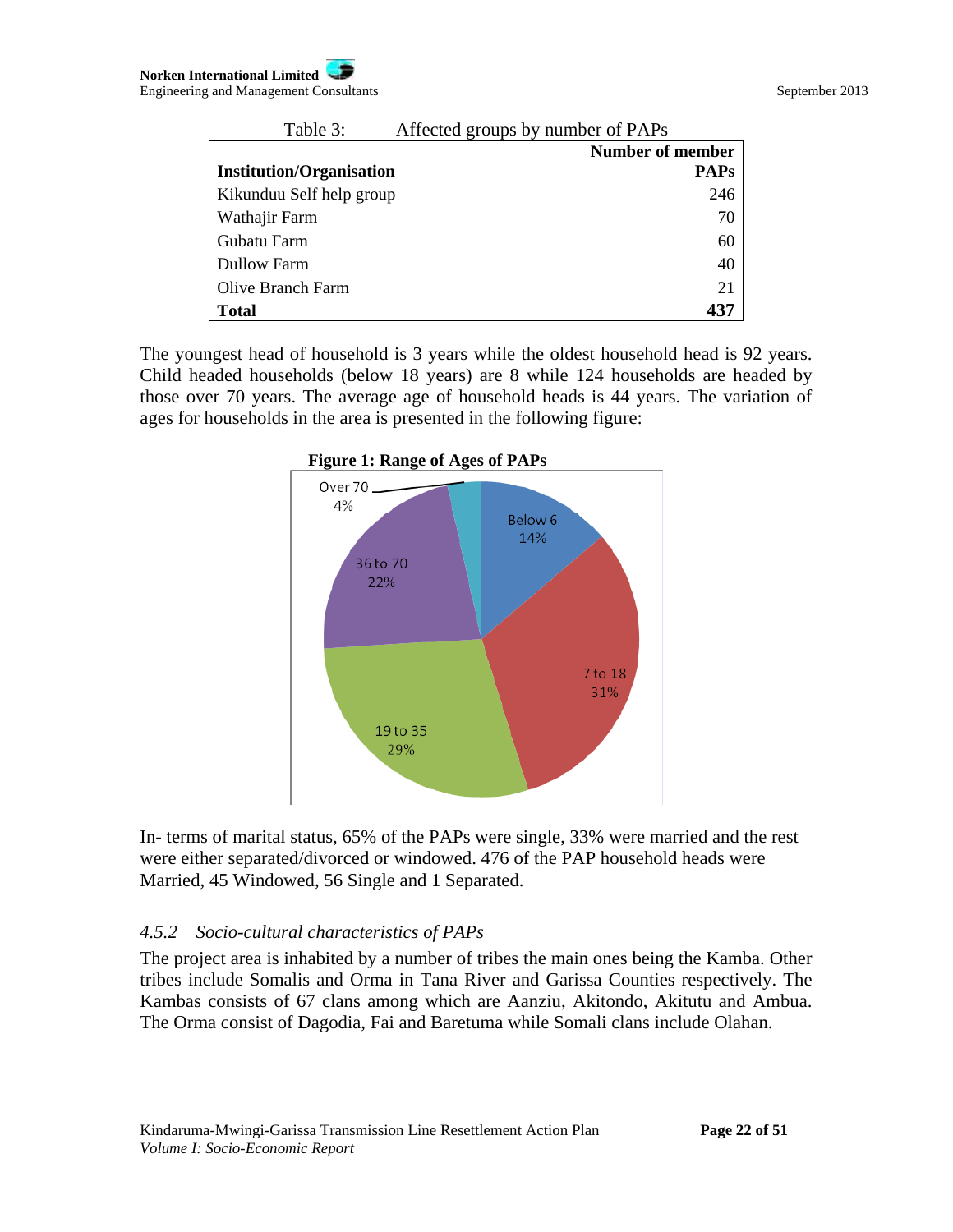### *4.5.3 Land Tenure System*

The land tenure system in the project area includes individual land owners as well as Government-owned land. Three types of land access exist along the project corridor, specifically: inheritance, purchase and lease. 349 of the PAP households have their land registered and were able to give the registration numbers, while 9 of the PAP households have their land registered but admitted to having the land reference (L.R.) number missing and 207 of the PAP households indicated that their land had not been registered.

In Tana River district, the local clans control the area they perceive to be theirs in accordance with the accepted traditions and norm.

Land along the project corridor starting from Kyondoni through Kairugu, Kiomo and Mwingi to Nguni areas, is used for crop growing of mostly maize, beans, green gram, cowpeas, pigeon peas, sorghum and finger millet. Other crops grown include vegetables and fruits especially mangoes. In addition, the land is used for pasture and beekeeping as well as construction of buildings, borehole and earth dams.

### *4.5.4 Livelihoods and Incomes*

The transmission line traverses a corridor where livelihoods include agro-pastoral, urban and mixed farming. The dominant source of income in the project area from Kindaruma to Nguni is agriculture. The main agricultural crops along this section of the transmission line are cowpeas, green grams, pigeon peas, cassava, maize, beans, sorghum and millet.

Livestock rearing dominates along sections from Ukasi to Garissa. The key livestock species are cattle, sheep and goats. This section also has high potential for honey production. 368 PAP households kept cattle with an average of each household keeping 7 animals. Majority were keeping between 2-4 animals. 440 households owned donkeys and 486 households kept goats, while 100 kept sheep. 499 households owned chicken whilst 372 households kept other animals including dogs, ducks, turkey, cats, rabbits, doves and camels.

The PAPs along this corridor earn their livelihoods from diverse economic activities including farming, employment (civil servant, teacher), trading and doing other jobs including *bodaboda* and security. The economic engagement of PAPs household heads is presented in the Figure below: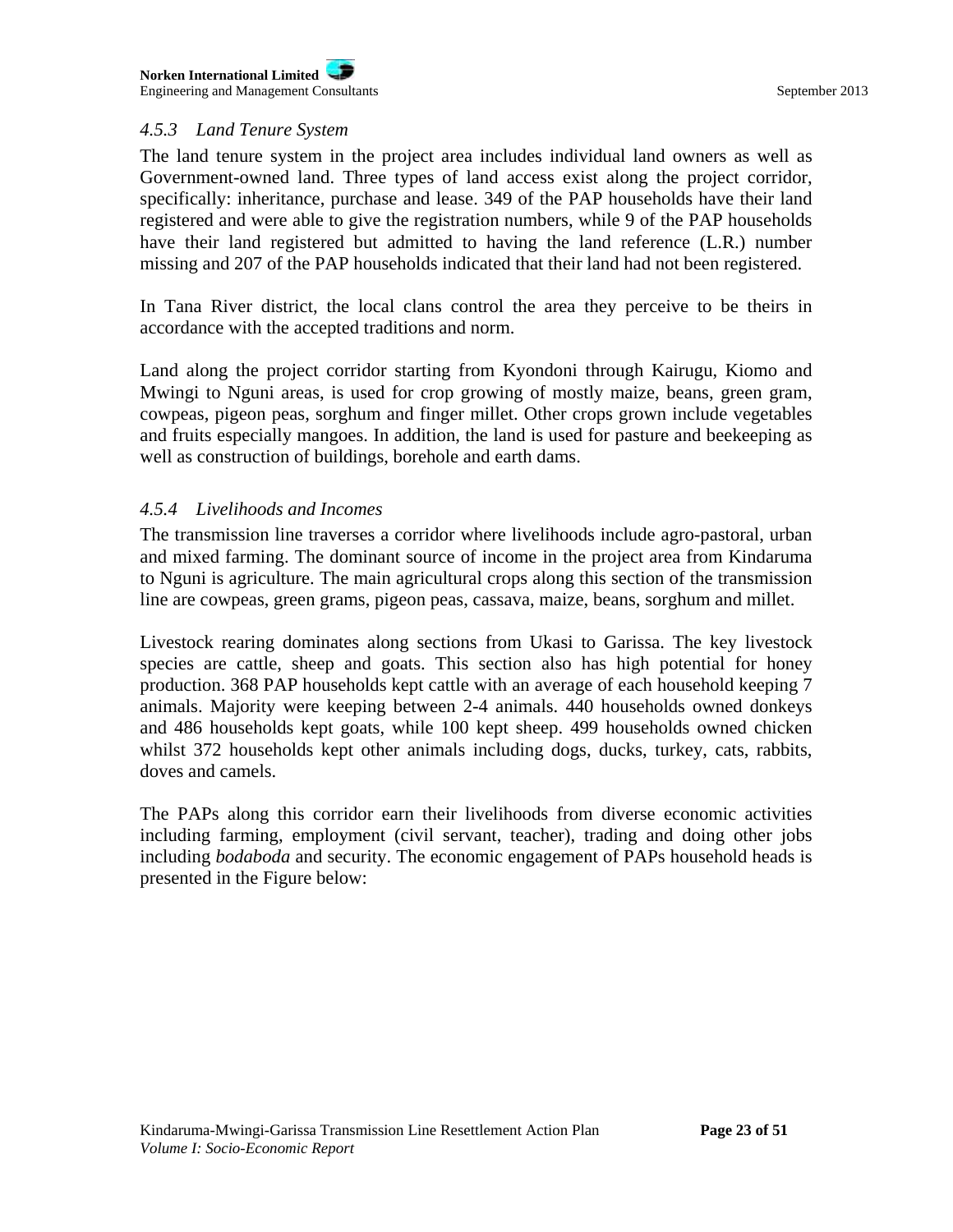

The above figure illustrates that over 50% of the population consist of dependants that include the aged, unemployed, those below working-age and students/pupils.

Incomes earned by household heads ranged from Kshs, 2,400 to over 300,000. On average, an income brought in by the household was Kshs 15,523. The table below summarises income levels of PAP household heads:

| <b>Table 4:</b>       | Monthly income levels of PAP household heads |  |
|-----------------------|----------------------------------------------|--|
| <b>Monthly Income</b> | <b>No of PAP Household Heads</b>             |  |
| 2,400-5000            | 95                                           |  |
| 5001-10,000           | 119                                          |  |
| 10001-20,000          | 99                                           |  |
| 20,001-40,000         | 53                                           |  |
| 40,001-70000          | 27                                           |  |
| over 70,000           | 13                                           |  |

# **Table 4: Monthly income levels of PAP household heads**

### *4.5.5 Livestock*

368 PAP households kept cattle with an average of each household keeping 7 animals. Majority were keeping 2-4 animals. 440 households owned donkeys. 486 households kept goats while 100 kept sheep. 499 households owned chicken. 372 households kept other animals including dogs, ducks, turkey, cats, rabbits, doves and camels.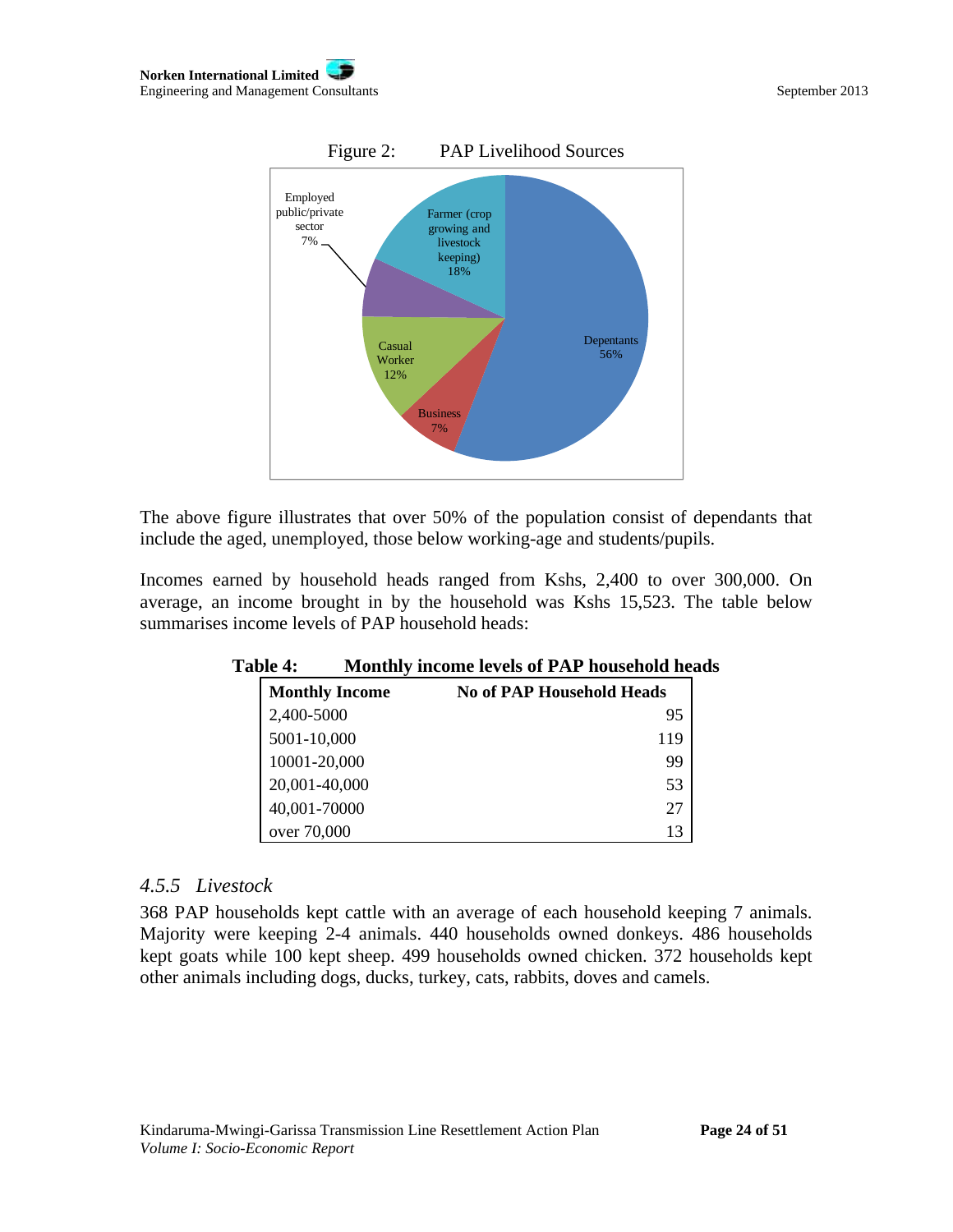# *4.5.6 Education*

50% of the PAPs population had attained primary level of education, while 24% of the PAPs had no education. 15% were secondary school leavers and the rest (11%) had attained college/technical school. The education scenarios for the PAPs household heads is presented in the figure below:



# *4.5.7 Health*

The various diseases found amongst population living along the transmission line are presented in the following table:

| Table 5:<br>Type of illness among the PAPs                      |                |
|-----------------------------------------------------------------|----------------|
| Disease                                                         | Number of PAPs |
| Anaemia                                                         |                |
| Asthma                                                          |                |
| Aged                                                            |                |
| Epileptic                                                       |                |
| <b>High Blood Pressure</b>                                      |                |
| <b>Blind</b>                                                    |                |
| General pains (chest pain, tooth ache, leg pain, headache, Back |                |
| ache, etc)                                                      | 27             |
| cold/coughing                                                   |                |

### **Table 5: Type of illness among the PAPs**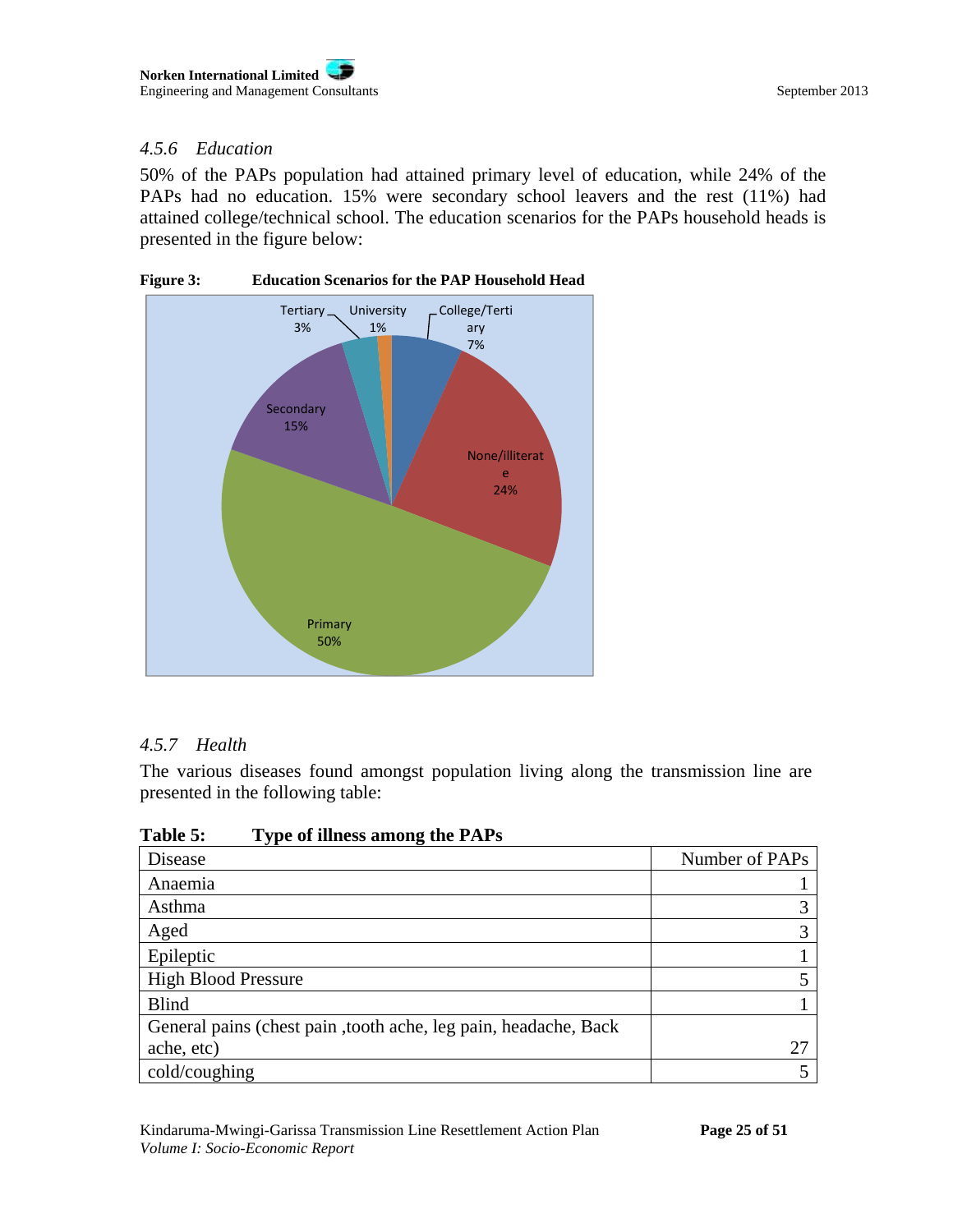

| Eyesight problem     | ◠   |
|----------------------|-----|
| Malaria/fever        | 68  |
| Goitre               |     |
| Hand/Leg Dislocation | 4   |
| heart problem        |     |
| Kidney               |     |
| None                 | 425 |
| Nose bleeding        | ി   |
| Stomach ache/Ulcers  |     |
| T.B                  | 5   |
| Typhoid              | ◠   |

### *4.5.8 Indigenous Groups*

With reference to World Bank Safeguard Policy OP 4.10, the term "Indigenous Peoples" is used in a generic sense to refer to a distinct, vulnerable, social and cultural group possessing the following characteristics in varying degrees:

- i. Self-identification as members of a distinct indigenous cultural group and recognition of this identity by others;
- ii. Collective attachment to geographically distinct habitats or ancestral territories in the project area and to the natural resources in these habitats and territories7;
- iii. Customary cultural, economic, social, or political institutions that are separate from those of the dominant society and culture; and
- iv. An indigenous language, often different from the official language of the country or region.

The Kindaruma-Mwingi-Garissa transmission line traverses areas that are largely occupied by dominant social groups with structured land control patterns, traditional practices, traditional land-based modes of production.

Indigenous peoples - defined here as social groups with identities that are distinct from dominant groups, who are usually marginalised and vulnerable segments of society would include the Malakote, Korokoro, Boni and Sanye peoples. None of these were found on the transmission line.

### *4.5.9 The Marginalised and Vulnerable Population*

Among the PAPs households, there are a total of 136 vulnerable persons. These included;

- 1. the aged (67),
- 2. the physically ill (30),
- 3. the terminally ill (14),
- 4. the aged and physically ill (10),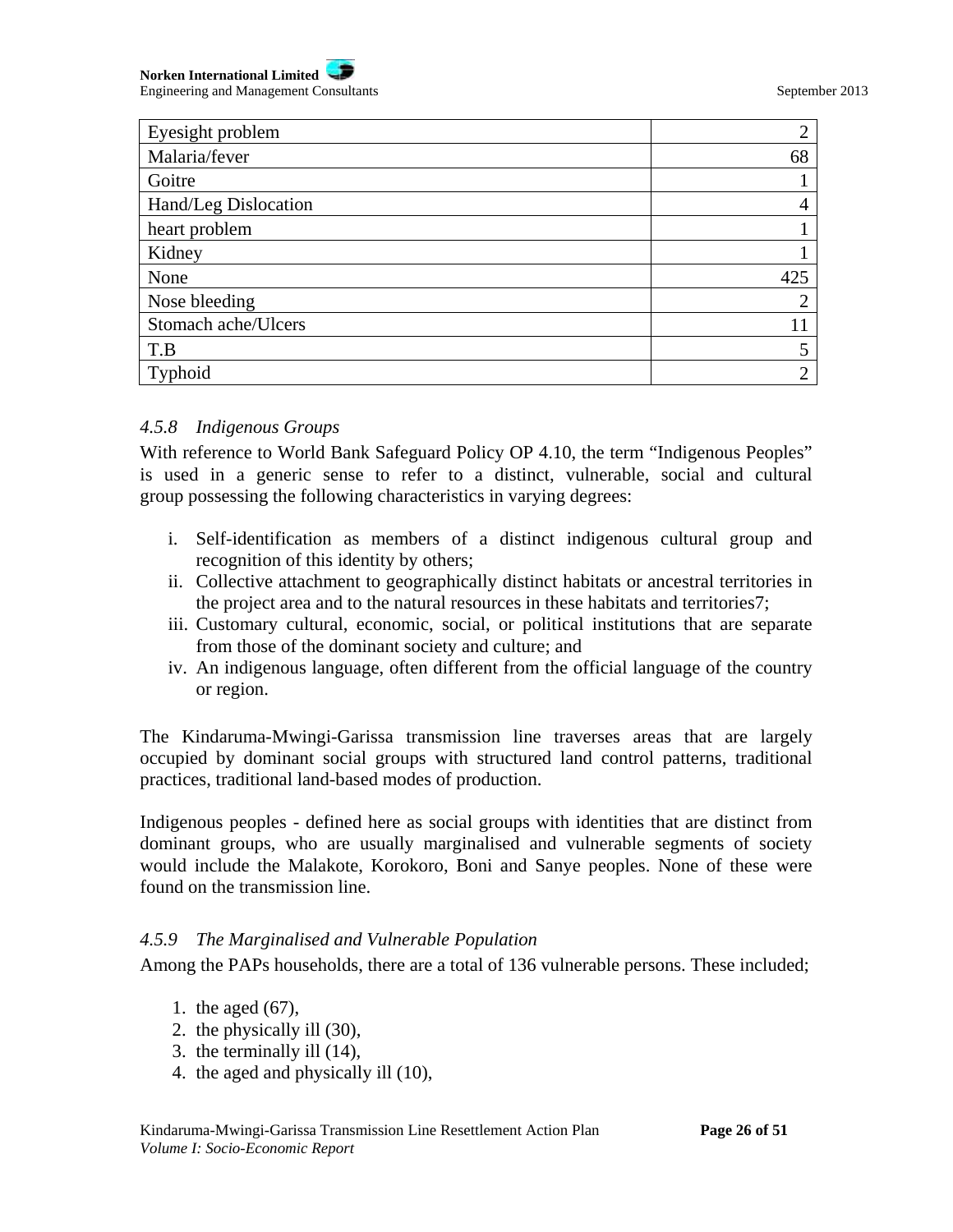- 5. the aged and terminally ill (8),
- 6. the physically ill and terminally ill (4) and the aged,
- 7. Physically ill and terminally ill (3).

The list of the PAPs including the nature of vulnerability is presented in Appendix 4.

There is need to adopt specific strategies in dealing with this group of PAPs that would include the following:

- i. Give them priority in employment opportunities arising from the project;
- ii. Identify appropriate micro-programs that could be provided under the Project such as revolving fund financial incentives (including tax rebates, interest free loans and subsidies) and assistance for housing construction; and
- iii. Services that assist to find and retain accommodation, social engagement, lifeskills development, personal care and crisis management.

Strategies which KETRACO cannot handle directly will be undertaken through organizations and institutions (NGOs, Churches and GOK agencies) that have specialized in such areas.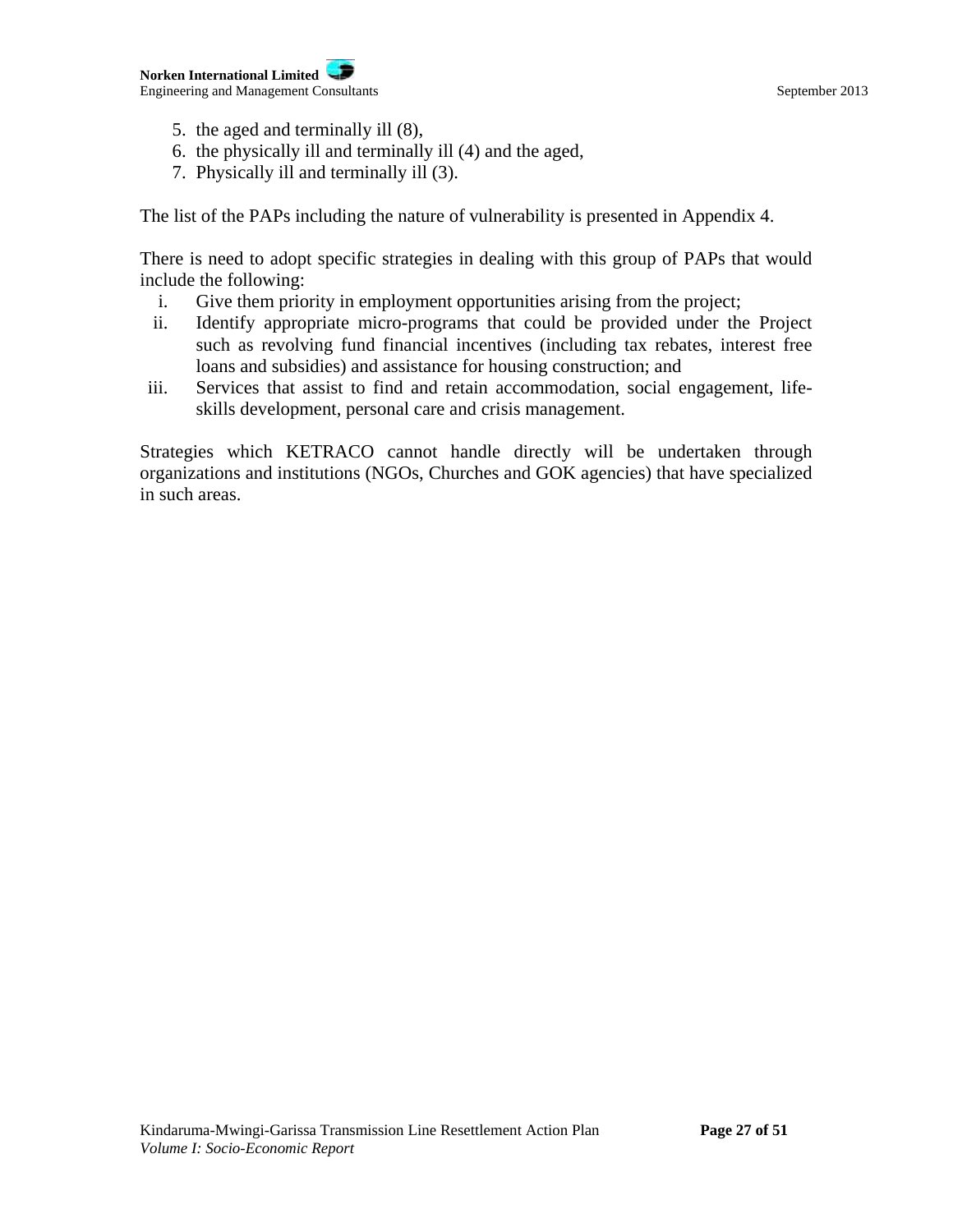# **5 LEGAL FRAMEWORK**

### **5.1 Summary of Relevant National Acts**

Kenya has several regulations that provide guidelines for acquisition of land for public interest among them the way leave for transmission lines. The major ones include:

- The Constitution (2010);
- National Land Policy(2009);
- $\bullet$  Land Act (2012);
- Land Registration Act (2012);
- Land Control Act (Cap 302);
- National Land Commission Act (2012);
- Prevention, Protection and Assistance to Internally Displaced Persons and Affected Communities No. 56 of 2012;
- The Way leave Act Cap 292;
- Mining Act 306;
- Agriculture Act 318; and
- Environmental Management and Co-ordination Act(2003).

# *5.1.1 Constitution (2010) and National Land Policy (2009)*

The Constitution and National Land Policy have explained that all land in Kenya is designated as Public land, Community land and Private land. The public land is held by the state and used for public purposes. Community land refers to land lawfully held, managed and used by a given community as defined in article 63 of the constitution. Private land refers to land lawfully held, managed and used by an individual or other entity under statutory tenure. Apart from the public land, that can be used by the Government freely for public purposes, community and private land rights are protected by the constitution, except when there is a need to acquire for public purposes. In such a case, the land should be acquired following the guidelines outlined in the Land Act, with a fair and prompt compensation.

### The Constitution (2010) article 40, section 3-6, states that;

 "*the state shall not deprive a person of property of any description, or of any interest in, or right over, property of any description, unless the deprivation..........is for public purpose or in the public interest and its carried out in accordance with the constitution and the act of parliament that requires prompt payment in full, or just compensation to the person; and allows any person who has an interest in, or right over, that property a right of access to court of law. Provisions may be made for compensation to be paid to occupants in good faith of land acquired who may not hold title to the land. The rights under this article do not extend to any property that has been found to have been unlawfully acquired"*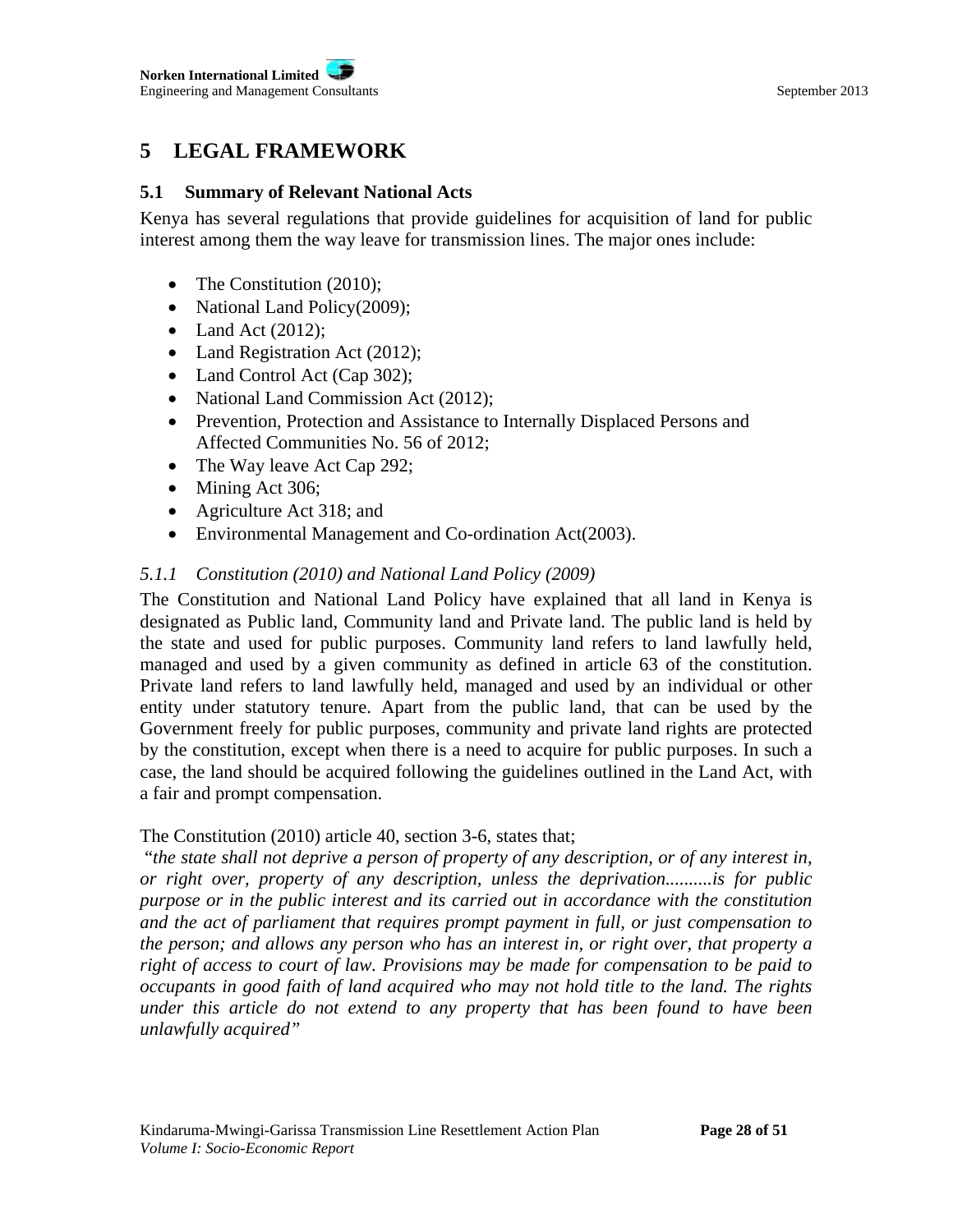**Norken International Limited** Engineering and Management Consultants September 2013

The New Constitution of Kenya 2010 has also brought in several changes that cover the Bill of Rights for all citizens, Gender Parity, Vulnerable and Marginalized Groups, Equality and Freedom from Discrimination and Protection of Right to Property.

# *5.1.1.1 Vulnerable and Marginalized Groups*

Chapter 4 of the New Constitution of Kenya 2010 provides for the Bill of Rights where:

- under article 21 (3) states that all state organs and public officers have the duty to address the needs of vulnerable groups within society, including women, older members of society, persons with disabilities, children youth, members of minority or marginalized communities, and members of particular ethnic, religious or cultural communities.
- Under article 56. The State shall put in place affirmative action programmes designed to ensure that minorities and marginalized groups –
	- a) Participate and are represented in governance and other spheres of life;
	- b) Are provided special opportunities in educational and economic fields;
	- c) Are provided special opportunities for access to employment;
	- d) Develop their cultural values, languages and practices; and
	- e) Have reasonable access to water, health services and infrastructure
- Under article 57. The State shall take measures to ensure the rights of older persons –
	- a) To fully participate in the affairs of the society;
	- b) To pursue their personal development;
	- c) To live in dignity and respect and be free from abuse; and
	- d) To receive reasonable care and assistance from their family and the State

# *5.1.2 Land Act (2012)*

Land Act (2012) is one of the Acts that have been enacted to implement the National Land Policy and the Constitution guidelines to harmonise land regulations. The Act regulates land management and administration to increase the security of tenure. On Land acquisition for public purposes, the Act outlines the following procedures that are premised on the Constitution and National land Policy regulations.

Chapter VIII articles 107-133, expounds on the powers of the state to carry out compulsory acquisition on private land whenever the land is needed for public purpose. The following procedures should however be followed,

1. That whenever the national or county Government is satisfied that it's necessary to acquire some particular land for public purposes, it will submit a request to the commission.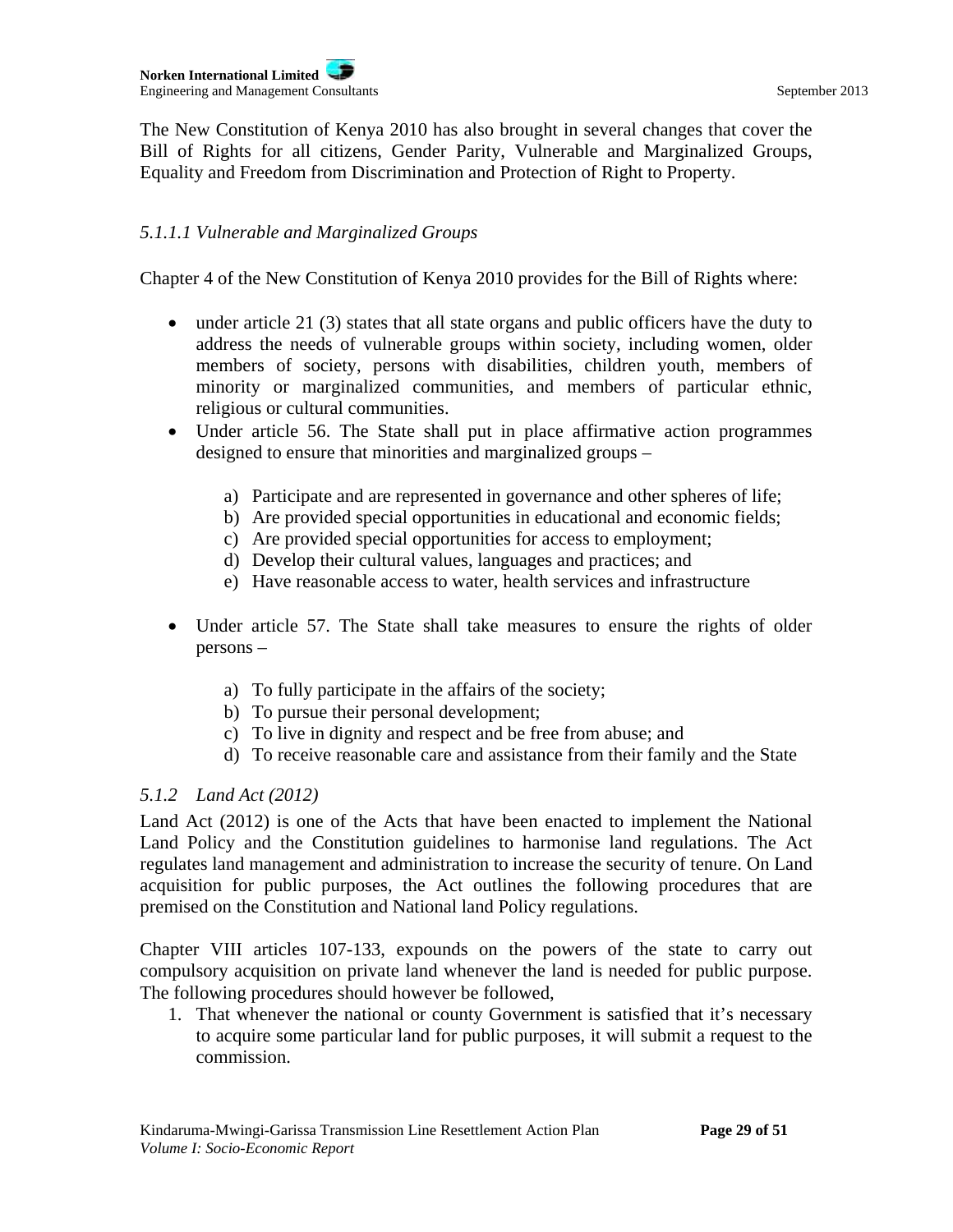- 2. The commission once satisfied that it is necessary will publish a notice of intention to acquire the required land
- 3. The commission will carry out/ or authorises a person to carry out the inspection
- 4. Any damage caused during the inspected should be paid
- 5. Just compensation is then paid promptly in full to all persons whose interest in the land are determined
- 6. An inquiry shall be published at least 30 days after publishing the notice to inquire to hear issues of propriety and claims by persons interested in the land giving them at least 14 days before the inquiry.
- 7. Interested persons will be required to submit a written claim of compensation on or before the date of inquiry
- 8. After the inquiry the commission will prepare a written award for every person affected
- 9. Payment of the award will be done promptly after the issuance of awards
- 10. Where due to lack of competent person to receive the payment or the affected person does not consent the payment, or there is a dispute on the person to be paid, the money will be deposited with the commission in a special account to be paid when the issue is settled.
- 11. After the payment, the persons affected should surrender the title deeds to the registrar for the alteration or cancellation if the whole land has been acquired.

# *5.1.3 Land Registration Act (2012)*

Land Registration just like the land Act is one of the Acts that were formulated to revise, consolidate and rationalize the registration of titles to land, to give effect to the principles and objects of devolved Government in land registration, and for connected purposes. The Act is revoked in such a project since after the acquisition of land; the PAPs will need to surrender their titles to the registrar for alteration or cancellation if the whole land is acquired. The Act outlines the land registration process. The land Act on the other hand exempts the PAPs from payment of stamp duty for such registration. Article 28 (e) and (i),of the land registration, confers the rights of compulsory acquisition and access of electric supply lines, telephone and telegraph lines or poles, pipelines, aqueducts, canals, weirs and dams erected, constructed or laid in pursuance or by virtue of any power conferred by any written law as overriding interests on registered land.

# *5.1.4 Land Control Act Cap 302*

An Act of Parliament to provide for controlling transactions in agricultural land. The Land Control Board has the powers to control any transaction on agricultural land if it is deemed to reduce the agricultural profitability and productivity of the land, or the transaction is not in line with the existing land regulations. Land Act borrows from this Act when it states that for if the land that is left after compulsory Acquisition is uneconomical, the Government should acquire the remaining part.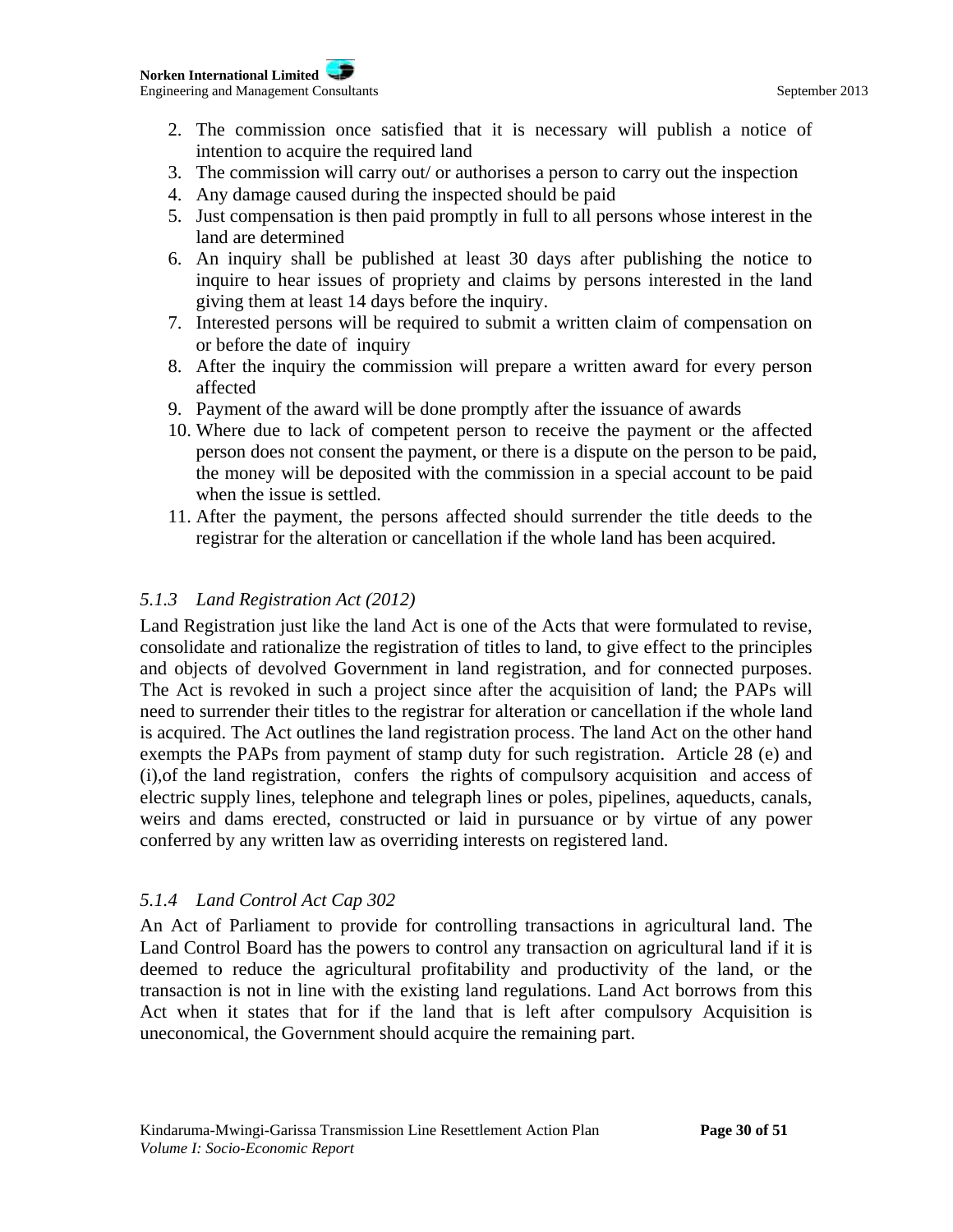# *5.1.5 The Way leaves Act Cap 292*

The Act authorizes the Government to carry out sewers, drains and pipelines through, over and under any lands whatsoever. It however cautions that "....but may not in so doing interfere with any existing buildings". Where any developments are affected, the Act recommends for compensation. Section 6 (1), "the Government shall make good all compensation to the owner of any tree or crops destroyed or damaged". The Act further explains the process of resolving conflicts that arise in determining the compensation value.

# *5.1.6 Prevention, Protection and Assistance to Internally Displaced Persons and Affected Communities No. 56 of 2012*

According the Act, Internally Displaced Person for this purpose, includes among others a person or group of persons who have been forced to leave their homes or places of habitual residence as a result of large scale development projects. Hence this project triggers the Act.

Article 5(2) and 6(3), the government shall prevent such displacements except where it is justified by overriding public interests.

Article 12(1), authorises the formation of a national Consultative Coordination Committee for internally displaced persons that can deal with matters that arise out of displacement and relocation.

Article 22(1-2) explains the procedures for displacement induced by development projects, which should take into considerations the following:

- Seek the free consent and informed consent of the affected persons;
- Hold public hearings on the project planning; and
- Give justification for displacement and demonstrate that the displacement is unavoidable and no feasible alternative exist.

Article 22(3), the displacement will not be carried out unless:

- Reasonable time is given to the persons to review the decision and challenge it if need be; and
- An effective remedy is available to them for consumer rights and fair administration.

Article 22(4), the government shall ensure that the displacement is carried out in a manner that is respectful of the human rights of those affected, taking in particular into account the protection of community land and the special needs of women, children and persons with special needs. This requires:

- Full information for those affected and their effective participation, including by women, in planning, management of the displaced, and in defining suitable durable solutions;
- Provisions of safe, adequate and habitable sites and to the greatest practicable extent, of proper accommodation; and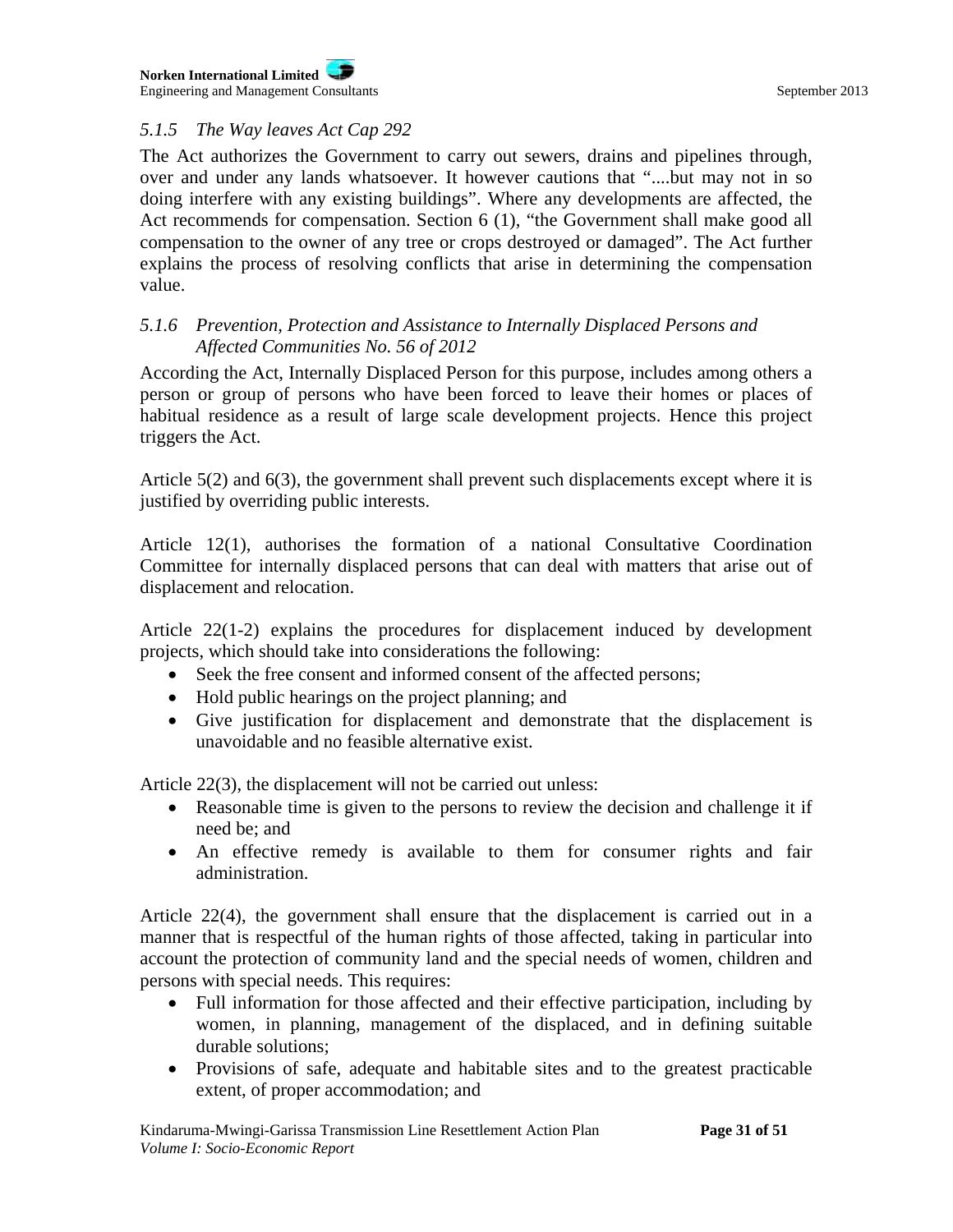#### **Norken International Limited** Engineering and Management Consultants September 2013

 Creation of satisfactory conditions of safety, nutrition, health and hygiene and the protection of family unity.

Article 22(5), the government will also ensure the presence of government official when the displacement and relocation is effected and the monitoring by the independent body.

# *5.1.7 The Mining Act 306*

This act makes direct reference to the responsibility of the holder of a mining lease for the provision of compensation to people who hold land for any disturbances created (section 26). Sections 48 and 32 ensure that a developer (subject to section 26) has the right to remove timber from a site upon which the lease is held.

### *5.1.8 The Agriculture Act 318*

This act provides for the maintenance of stable agriculture and the conservation of soil and its fertility. According to article 186 (6), where the owner of an agricultural land is unable to utilize it efficiently, "the Minister shall have power to purchase the land or any part of the land compulsorily" according to the Land Acquisition Act (now Land Act)

# *5.1.9 Environmental Management Co-ordination Act (1999)*

This act makes provision for adequate environmental investigations to be undertaken in respect of certain listed developments). The need to carry out an environmental Impact Assessment (EIA) before any listed development may take place, are provided for in the act (article 58). Thereafter, an environmental Audit is required according to article 68 of the Act to determine on the conformitywith the statements made in the environmental impact assessment study report issued in respect of that land or those premises under article 58. Article 43 emphasizes on rights of the locals to environmental resources where the "Minister may, by notice in the Gazette, declare the traditional interests of local communities customarily resident within or around a lake shore, wetland, coastal zone or river bank or forest to be protected interests".

# *5.1.10 Land Legal Issues*

Land is critical to economic development, poverty alleviation and food security, hence getting the land rights system correct is vital because it affects how other policies will work on the land. In Kenya, land tenure system is entrenched in the Constitution which is the strongest law in the country. For purposes of implementation, other procedures are set out in the National Land Policy (2009), Land Act (2012), Land Registration Act (2012), National Land Commission Act (2012), and Land Control Act Cap 302. Land tenure system is classified as follows,

# a) Public Land

This is the land which at the effective date was unalienated Government land as defined by Lands Act (2012). The land is reserved for future use by the Government itself, alienated for individual use, or used for public purposes projects. Categories of Government land include land lawfully held, used or occupied by any State organ, except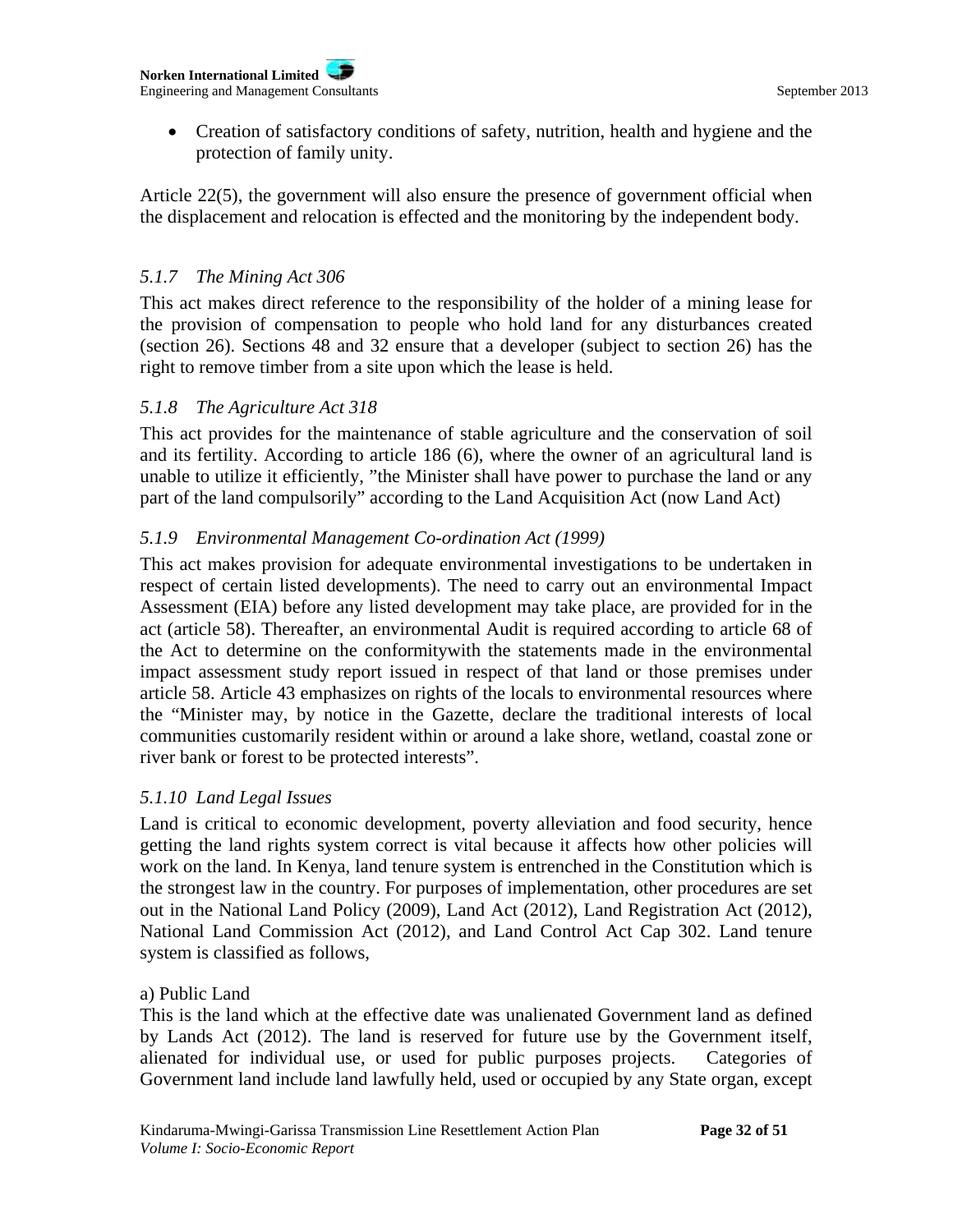any such land that is occupied by the State organ as lessee under a private lease; land transferred to the State by way of sale, reversion or surrender; land in respect of which no individual or community ownership can be established by any legal process; land in respect of which no heir can be identified by legal process; all minerals and mineral oils as defined by law; Government forests; all roads and thoroughfares; all rivers, lakes and other water bodies as defined by an Act of Parliament; the territorial sea, the exclusive economic zone and the sea bed; the continental shelf; all land between the high and low water marks; any land not classified as private or community land under this Constitution; and any other land declared to be public land by an Act of Parliament. Public land shall vest in and be held by a county Government in trust for the people resident in the county, and shall be administered on their behalf by the National Land Commission, if it is unalienated land, land occupied by the state organ, land transferred or surrendered to the state, or land that no heir can be identified. Other public land such as roads, water bodies, forests and others shall be held by the national Government and shall be administered on their behalf by the National Land Commission.

### b) Community Land

According to the Constitution, Community land consists of land lawfully registered in the name of group representatives under the provisions of any law; land lawfully transferred to a specific community by any process of law; and any other land declared to be community land by an Act of Parliament; which consist of land which is lawfully held, managed or used by specific communities, as community forests, grazing areas or shrines; ancestral lands and lands traditionally occupied by hunter-gatherer communities; or land that is lawfully held as trust land by the county Governments, but not including any public land held in trust by the county Government under Article 62 (2).Community land shall be vested in and be held by communities identified on the basis of ethnicity, culture or similar community of interest. Most of this land is currently held under trust land Act and undergoing adjudication process to convert then to private land.

#### c) Private land

Private land consists of registered land held by any person under any freehold tenure; land held by any person under leasehold tenure; or any other land declared private land under an Act of Parliament. The Constitution protects the private land rights in that they cannot be deprived unless through an act of Parliament.

### **5.2 Safeguard Policies Triggered by the Proposed Transmission Line**

World Bank Involuntary Resettlement (OP 4.12) states that:

- Displaced persons should be meaningfully consulted and have opportunities to participate in planning and implementing resettlement programs;
- Displaced persons should be assisted in their efforts to improve their livelihoods and standards of living or at least to restore them, in real terms, to predisplacement levels or to levels prevailing prior to beginning of project implementation, whichever is higher;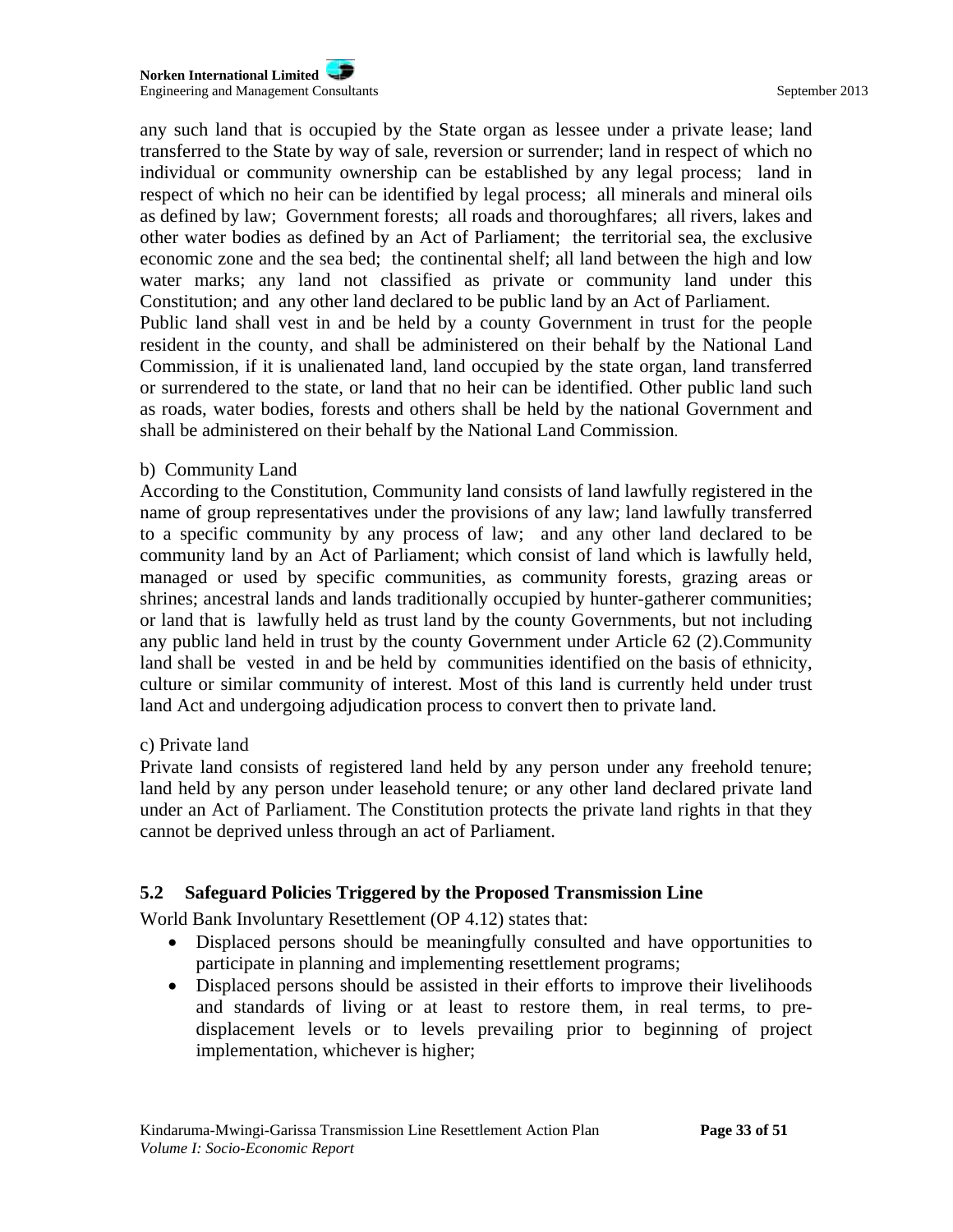- Avoiding or minimizing involuntary resettlement where feasible, exploring all viable alternative project design; where it is not feasible to avoid resettlement, resettlement activities should be conceived and executed as sustainable development programs, providing sufficient investment resources to give the persons displaced by the project the opportunity to share in project benefits; and
- The production systems of a community are safeguarded to the extent that guarantees their livelihoods and that their skills base remain relevant regardless of the resettlement site. The policy objectives are also designed to minimize kinship group dislocation that might subject the affected persons to unfair competition when mutual help is diminished or lost.

### **5.3 Analysis of the National Legal Frameworks and the World Bank Policies**

National policies lay the ground work on the procedures that have to be followed when carrying out a land acquisition project in Kenya. World Bank policies on the other hand provide the principles that have to be adhered to when carrying out the acquisition process. The principles behind the legal frameworks are to ascertain that the affected persons are not disadvantaged due to involuntary resettlement. Thus the two legal frameworks complement each other without any contradictions. The Evictions and Resettlement Bill as explained is very similar to the World Bank RAP policies and if adopted in carrying out the projects, the projects would meet both the national and international standards.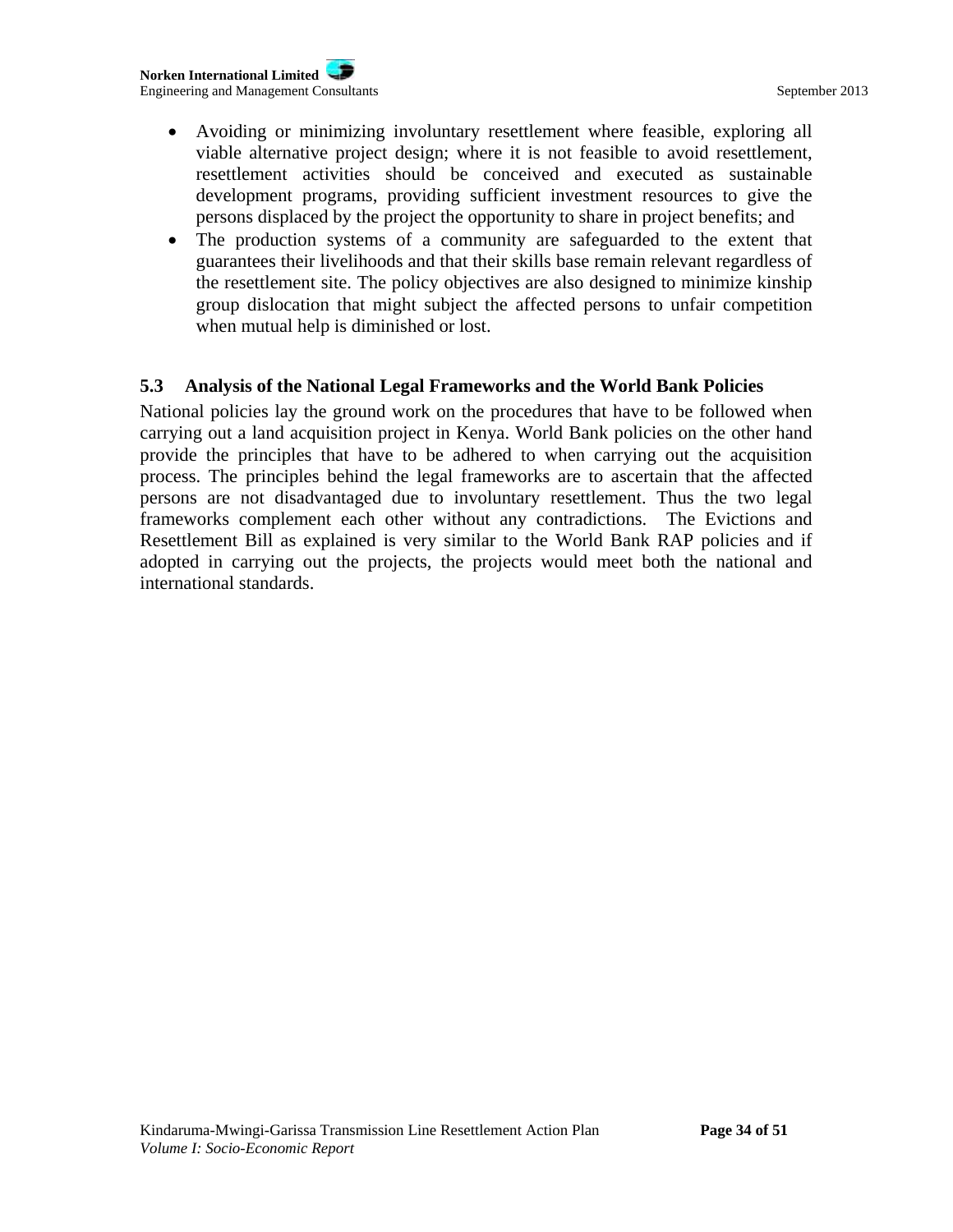# **6 INCOME AND LIVELIHOOD RESTORATION**

# **6.1 Introduction**

The PAPs livelihoods and economic activities will be affected as a result of implementation of the proposed project both during and after relocation when the PAPs incomes may be substantially reduced. The livelihoods will be affected through relocation of businesses hence loss of customers and increased distance to supply sites and reduced size of land for crop and livestock grazing among others.

The majority of the PAPs are farmers and small-scale business owners. The Livelihood Restoration Programme will therefore target the two areas of improving agriculture and small-scale business development, as well as the enhancement of income-generating activities. The major assets for which compensation will be paid are:

- i. Private houses and fences;
- ii. Farm land (crop loss);
- iii. Private plantation (tree loss); and
- iv. Public buildings and temporary loss to social services infrastructure;

### **6.2 Income Restoration and Improvement Component**

The household respondents proposed measures aimed at improving their living conditions including: connection to power; support in child education, water provision, employment of the PAPs during the construction stage; improvement in farming techniques and support in starting of small to medium sized enterprises (SME) including the provision of loans or grants to jump start development in the area. The following strategies for income restoration and improvement are however recommended under this RAP:

### *6.2.1 Employment at Construction*

It is advisable that, local people whose livelihood is impacted by the project be given preference in jobs associated with the project construction such as excavations, bush clearing and re-vegetation programmes (tree planting and watering). The PAPs should get preferential employment in project civil works based on their eligibility in the semi-skilled and unskilled category. This was recommended during the ESIA Public and the PAPs Consultative meetings.

# *6.2.2 Re-establishing Common Property Resources (CPR)*

In addition to lose of personal properties and assets, the project will also have impacts on community structures. The Common Property Resources **(**CPR), including churches and dam structures among others, will receive replacement values as budgeted for in the RAP budget.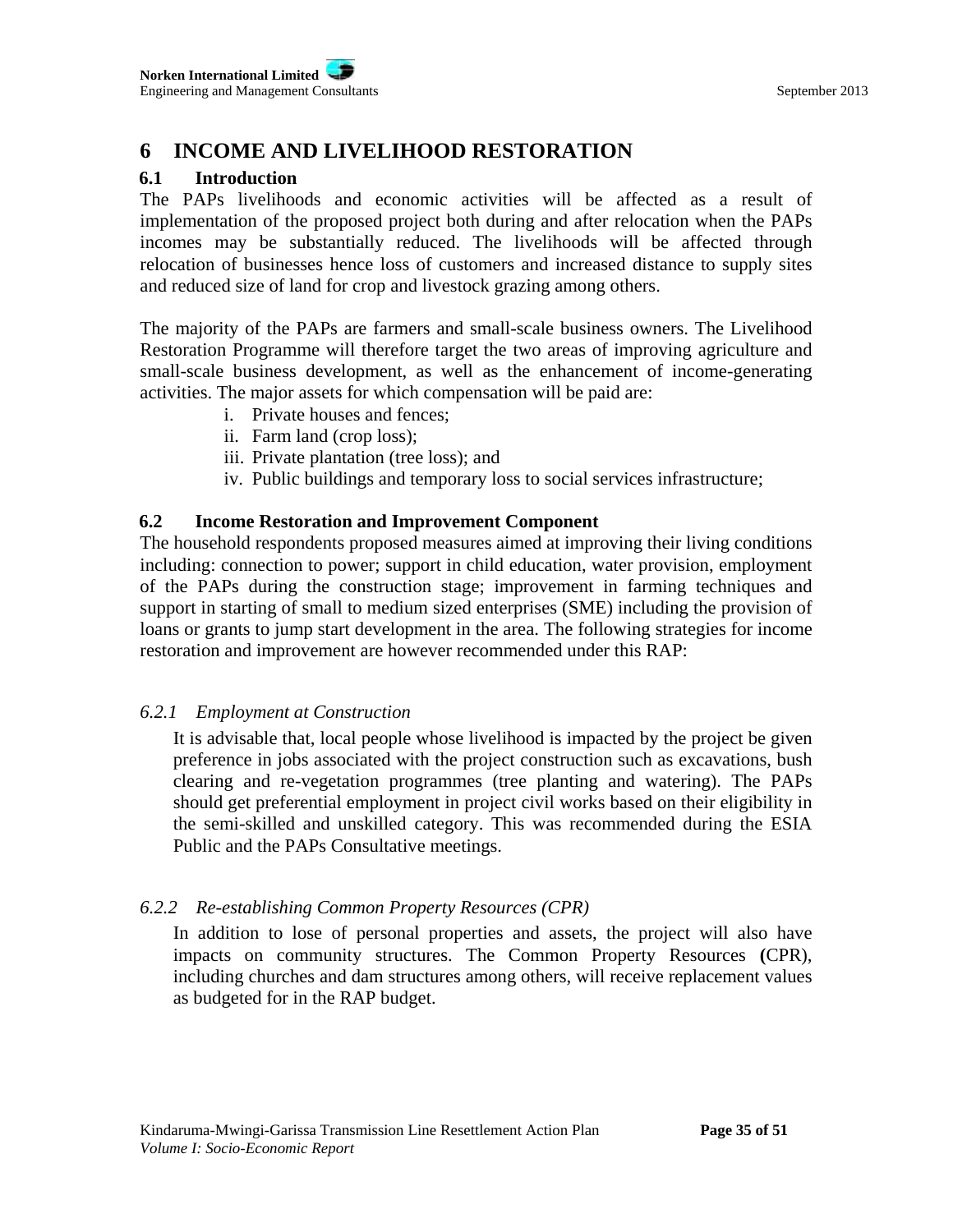# *6.2.3 Short-Term Livelihood Regeneration Assistance*

The short-term livelihood regeneration assistance under the RAP will be organized as follows:

| No.S             | <b>Vulnerable Group</b>                                                                                                                            | <b>Action</b>                                                                                                                                                                                                                                                                                                                                                                                 |
|------------------|----------------------------------------------------------------------------------------------------------------------------------------------------|-----------------------------------------------------------------------------------------------------------------------------------------------------------------------------------------------------------------------------------------------------------------------------------------------------------------------------------------------------------------------------------------------|
| 1.               | Eligible members of poor<br>households to be relocated<br>from the project right of way                                                            | Short-Term: Compensation for structure,<br>shifting<br>allowance, reconstruction assistance, alternative site or<br>homestead development assistance, cash assistance for<br>loss of workdays due to relocation, and priority in<br>employment in construction, medical subsidies, food,<br>temporary accommodation, employment referrals or<br>priority in employment in project activities. |
| 2.               | Eligible members from poor<br>female headed households<br>having no adult male<br>members<br>shoulder<br>$\mathsf{to}$<br>household responsibility | In the short-term support as in 1 above is needed in<br>additional subsistence allowance will be required.                                                                                                                                                                                                                                                                                    |
| $\overline{4}$ . | Eligible members of poor<br>households losing access to<br>commercial land including<br>business proprietorship,<br>urban agricultural land etc.   | Compensation for loss of business income, shifting and<br>reconstruction assistance, alternative site development<br>assistance or developed relocation site.<br>As per need, credit support will be provided for<br>strengthening business capital                                                                                                                                           |
| 5.               | Eligible members of poor<br>households losing more than<br>10% of their plots                                                                      | Replacement value of land, assistance for land purchase<br>and employment in construction                                                                                                                                                                                                                                                                                                     |

Table 6: Livelihood Restoration Options

# **6.3 Land**‐**Based Component**

Income restoration for the land-based component through agricultural improvement will be accomplished through the provision of food crop seeds and, post harvest grain conservation. In addition, the monitoring team should ensure that PAPs purchase replacement land where they lose over 70% of their pre-owned land,

# **6.4 Non**‐**farm Component**

The measures proposed to mitigate adverse impacts at the Community Level will target the 600 PAP households and institutions/groups. These measures will endeavour to address issues including such as stress to vulnerable groups who include the elderly (70 and above), child and female headed households, the spread of HIV/AIDS as well as the loss of trees, rental revenue, communal facilities (churches, schools and hand dug wells), undeveloped residential and commercial plots.

# **6.5 Compensation Preferences**

All discussions conducted with Focus Groups and Sector Offices have revealed that the general preference for compensation is for financial reimbursement for lost or damaged assets. Where land-for-land compensation is often not possible, financial restitution is the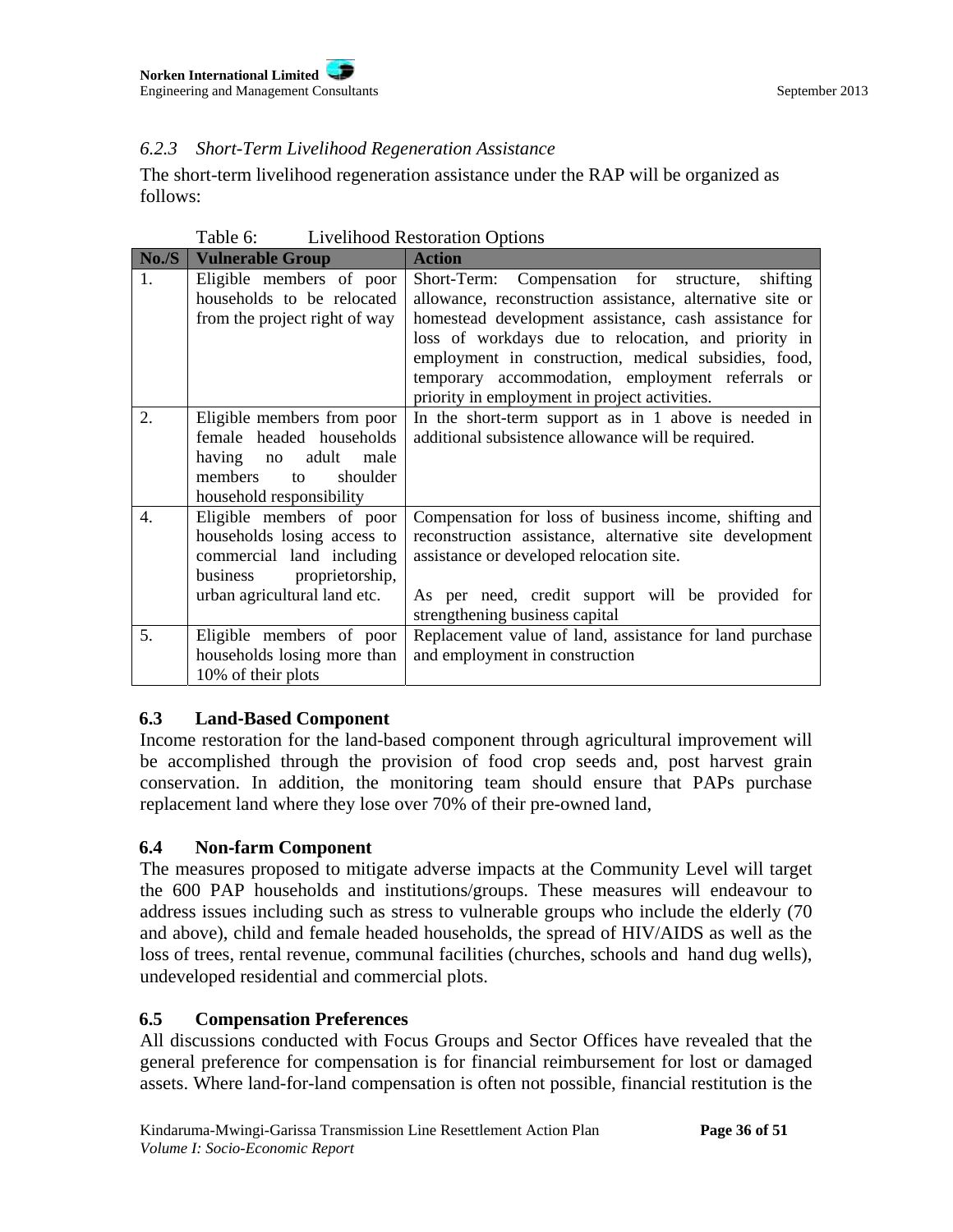only option available. Cash was the most preferred mode of compensation along the transmission line accounting for 92% of the PAP households with 4.8% preferring land for land and the rest opting to be compensated both in land and cash. The list of those preferring land for land is presented in Appendix 6 and the reasons provided for this preference are as follows:

- i. Decrease in available land for sales compared to its demand will make it unaffordable with the money offered for compensation;
- ii. Perceptions that the household head may mishandle compensation paid in cash (e.g., preferring to increase the number of spouses, leaving his/her family to live in town centres or taking to excessive drinking) that is not likely to occur if compensation is in kind;
- iii. Fear of getting land far from current settlement area owing to bonds of social relations; and
- iv. Fear of getting land on extremely hostile environment far from services and facilities.

Considering the above factors, it would be prudent for KETRACO to involve all members of the household head in the compensation process so that they all can decide the best options available. In addition, the PAPs should be allowed to identify land and then KETRACO directly pays to the seller through the PAP.

### **6.6 Summary of Mitigation Measures**

The strategies for this Livelihood Restoration Programme are aimed at enhancing restoration of the residents' economic and income bases, mostly by promoting diversification and adoption of alternative economic activities. To realize these, there is need for the proposed project to incorporate other activities beyond ordinary compensation. The proposed strategies to ensure minimal shock as well as fast recovery of losses and eventual realization of stability of incomes and livelihoods will include efforts that are aimed at improving the PAPs land parcels; capacity building and training; expanding the existing social facilities and; promoting economic diversification.

In addition, there should be concerted efforts to improve the land in line with peasantry economic modes of production. This will facilitate the crop dependent PAPs, majority of them being peasant farmers, to adopt themselves to the changing conditions within the shortest time possible. Further, the land improvement should ensure that per unit production is higher or equivalent to that before resettlement. This will ensure that the resettlers' production and standard is higher or equivalent to the original pre-resettlement level.

Ensuring that the PAPs resume production and land is transformed will include the following key activities:

i. Introduction of the PAPs to the characteristics and appropriate production as well as profitable economic activities;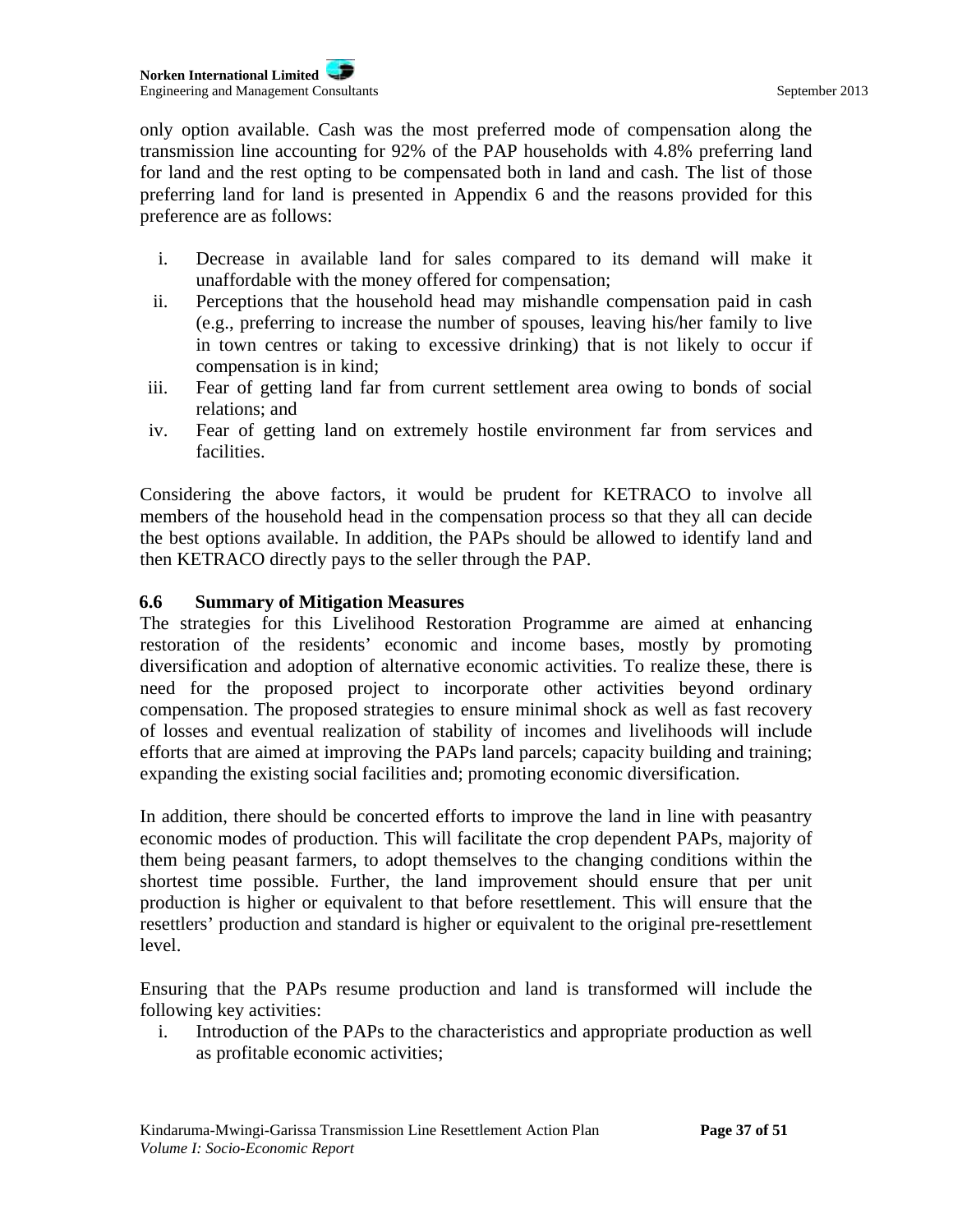- ii. Providing appropriate training in farming methods including farm management, tree production, agro forestry, soil improvement and animal production; and
- iii. Setting up demonstrative fields and tree nurseries;
- iv. The resettlers and host community members be facilitated to develop a common plan of action for appropriate and relevant diversified economic activities in the Resettlement Areas mostly micro-projects for which the PAPs were found to have some experience;
- v. Before resettlement, social adjustment is a priority for the PAPs so that they are able to cope with the anticipated psychological constraints that come with changes. During the field visit and discussions, the PAPs clearly emphasized that in order to enhance social adjustments, the following activities are necessary:
	- Resettle the homestead, not a household, as a unit to one site to ensure continued social support;
	- As much as possible, where a PAP has his portion of land remaining, he should be allowed to move his homestead there rather than relocating to "foreign" land. Thus the resettlement should be done in a manner where the PAPs are resettled on basis of village/greater household social units. If the relocation takes place, the resettlers should be taken to the nearest possible land within their original homes;
	- Resettlement sites should as much as possible have the same characteristics as the former sites; and
	- In order to reduce the project impacts, the PAPs should be allowed to harvest resources on right of way before they are cleared by the contractors;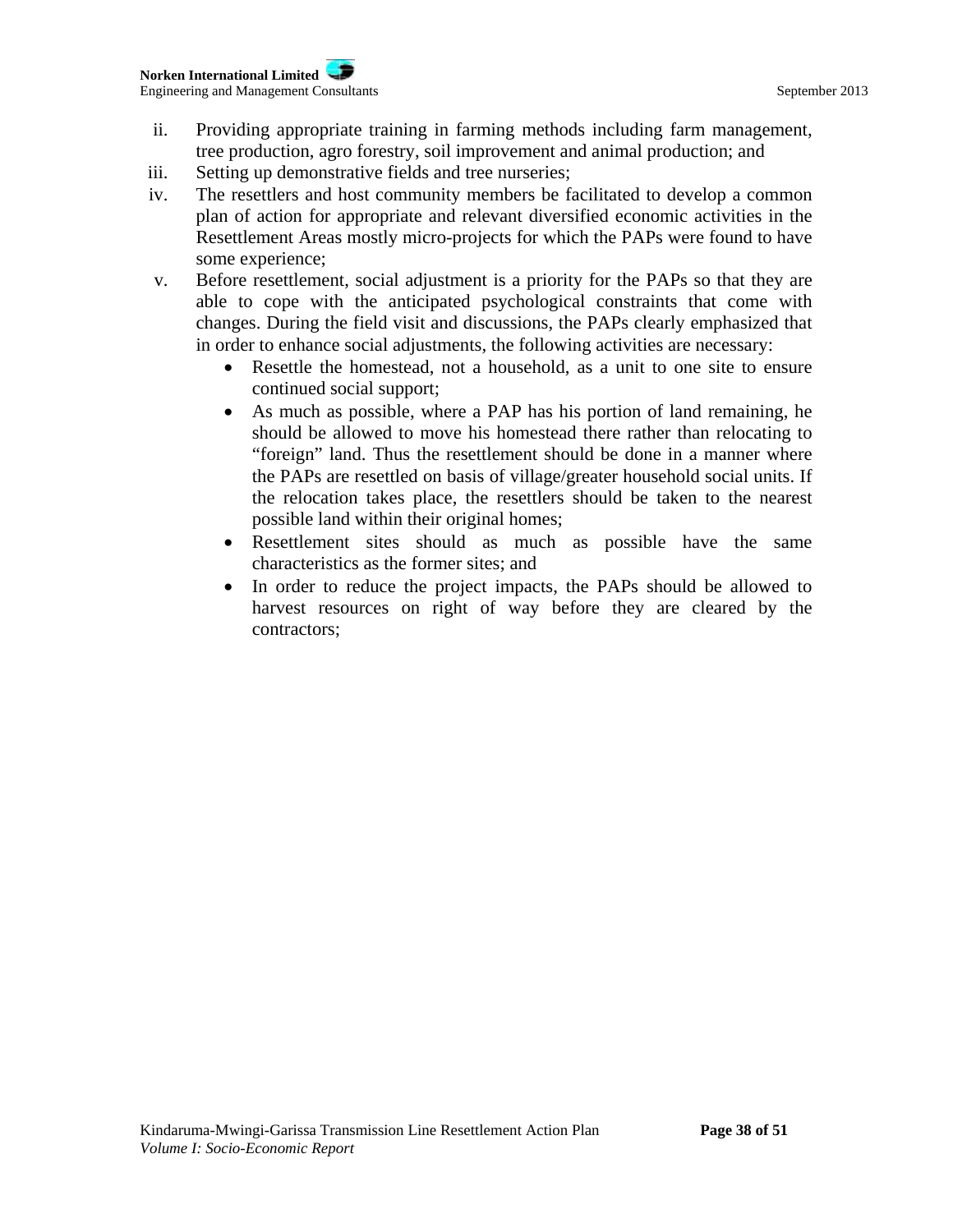# **7 INSTITUTIONAL ARRANGEMENTS FOR RAP IMPLEMENTATION**

# **7.1 Organisation Structure**

This chapter provides a list of all agencies and institutions that are to be involved in the RAP implementation process that includes management of resettlement and compensation as well as monitoring and evaluation. Each of the agencies/institutions have adequate capacity to accomplish their relevant responsibilities and, where there are capacity gaps, outsourcing is advised in order to respond to the resettlement and compensation issues as fast as possible.

The implementation management organization for this RAP will be at two levels namely nationally with the Project Implementation Unit (PIU) and locally with the Resettlement Steering Committee (RSC). The outlook of the proposed RAP Institutional Arrangement is presented in the following figure:



**Figure 4: Institutional Arrangement for RAP Implementation** 

*Source: RAP Field visit discussions*

Kindaruma-Mwingi-Garissa Transmission Line Resettlement Action Plan **Page 39 of 51**  *Volume I: Socio-Economic Report*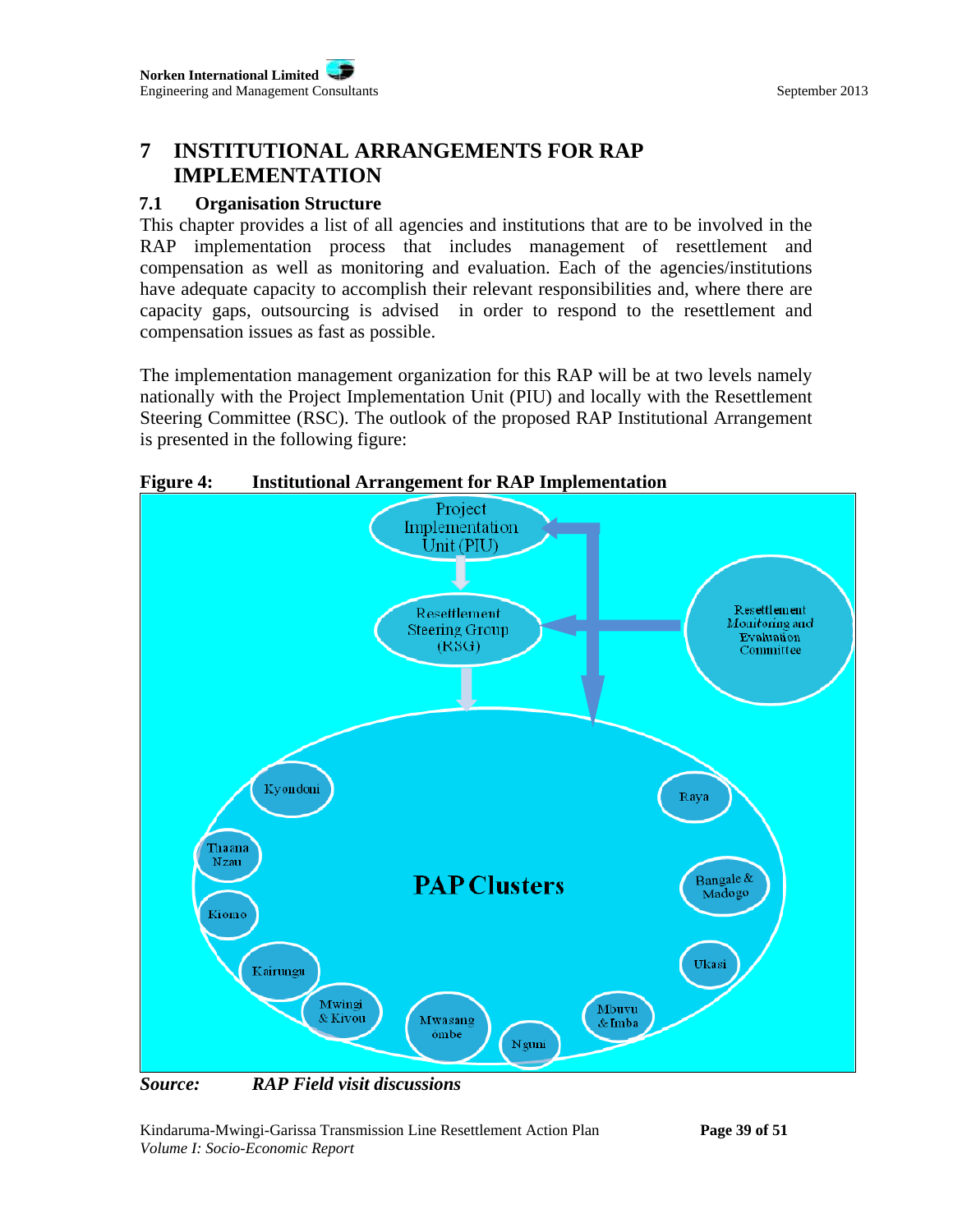**Norken International Limited** Engineering and Management Consultants September 2013

### **7.2 Agencies for the RAP implementation**

Primarily, implementation of this RAP and compensation necessitated by the construction of Kindaruma-Mwingi-Garissa Transmission Line requires the following main actors: Ministries of Lands, Agriculture, Forestry and Public Works (for providing and approving compensation rates), the Developer who will effect the compensation/resettlement as well as Ministry of Energy through KETRACO (for sourcing the contractor, financing, co-ordinating and monitoring the resettlement) and NEMA to monitor implementation of the RAP. The specific roles and responsibilities for each agency are outlined in the following paragraphs:

### *7.2.1 KETRACO Resettlement Unit*

KETRACO will put in place a Project Implementation Unit (PIU) dedicated to the implementation of this RAP under the leadership of a RAP manager. The aim of this unit is to involve other Key Stakeholders and Institutions who will play collective roles in implementation of the Resettlement Action Plan, including: land acquisition, award of compensation and resettlement for the project. This unit will have KETRACO's core staff including the Managing Director, Engineers, Internal Auditor, Procurement Officer, Environment Officer, Socio-economist (Community Liaison Officer) , Surveyor, ICT officer (Database Officer), Legal Advisor, Way-Leave Officer, Land Valuer and a Monitoring and Evaluation officer.

### *7.2.2 Resettlement Steering Committee*

A Resettlement Steering Committee (RSC) will be operationalised at Mwingi town and headed by KETRACO resettlement officer. This committee will comprise of KETRACO, provincial administration, NEMA, Lands Officer, Agriculture officer, Housing and Settlement officer.

The RSC roles will include:

- 1. Conducting extensive Public Awareness and consultations with the affected people so that they can air their concerns, interests and grievances. This consultation will ensure that they own up the whole process of resettlement so that they do not oppose the implementation of the project;
- 2. Ratifying compensation rates and resolving disputes that may arise relating to resettlement process. If it is unable to resolve any such problems, will channel them through the appropriate grievance procedures laid out in this RAP;
- 3. Develop the monitoring and evaluation protocol for the whole process;
- 4. Explore all mechanisms by which RAP can be implemented; and
- 5. Ensure employment (for those who cannot find alternative employment) and, conduct training and counseling the PAPs both socially and economically.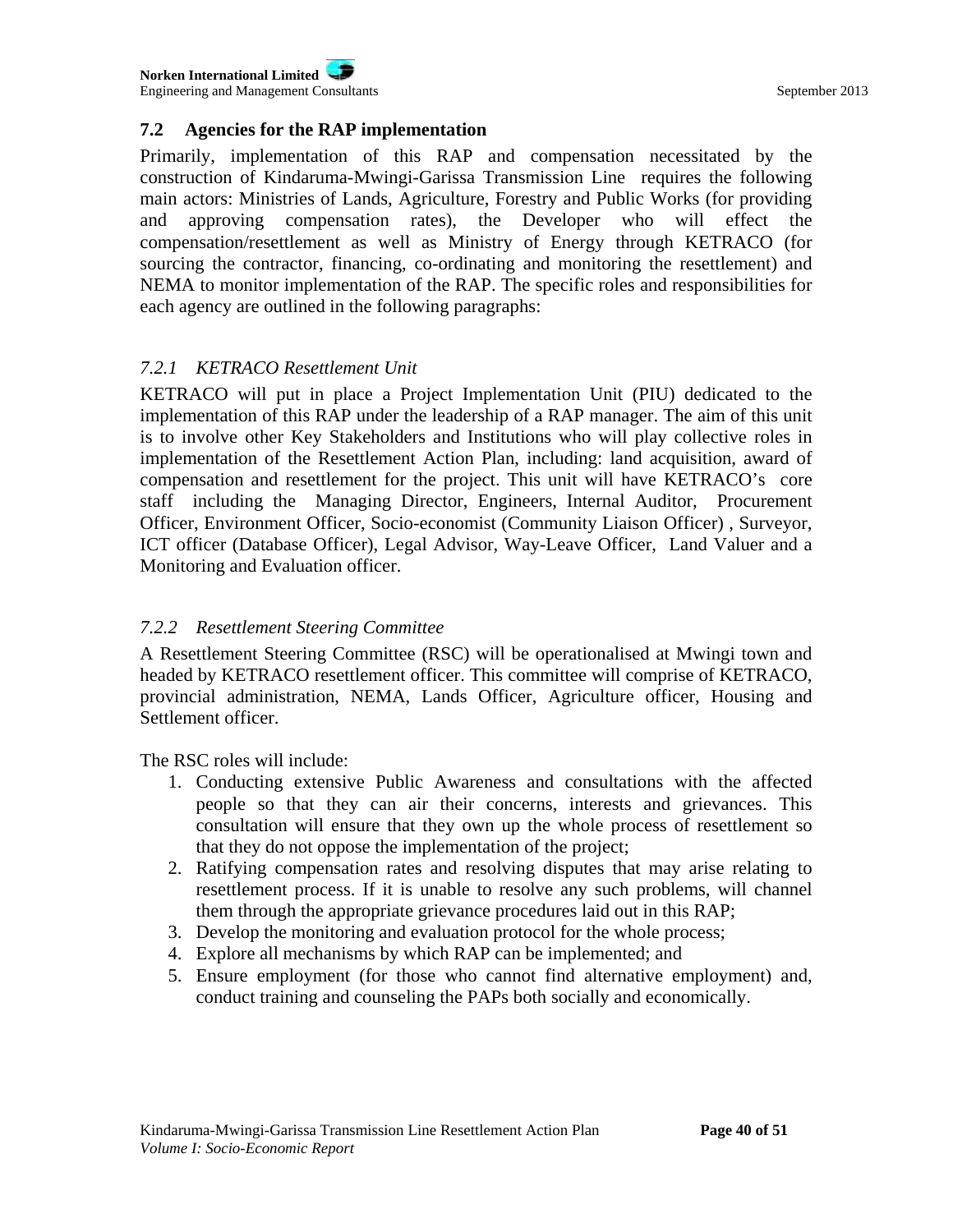### *7.2.3 Local PAP Committee*

Project Affected Persons at each location/sub-location will to the best of their preference, identify one of their own as the PAP-RSC liaison person to form the Local PAP Committee. The Committee will be responsible for representing the PAPs in matters arising as far as resettlement is concerned.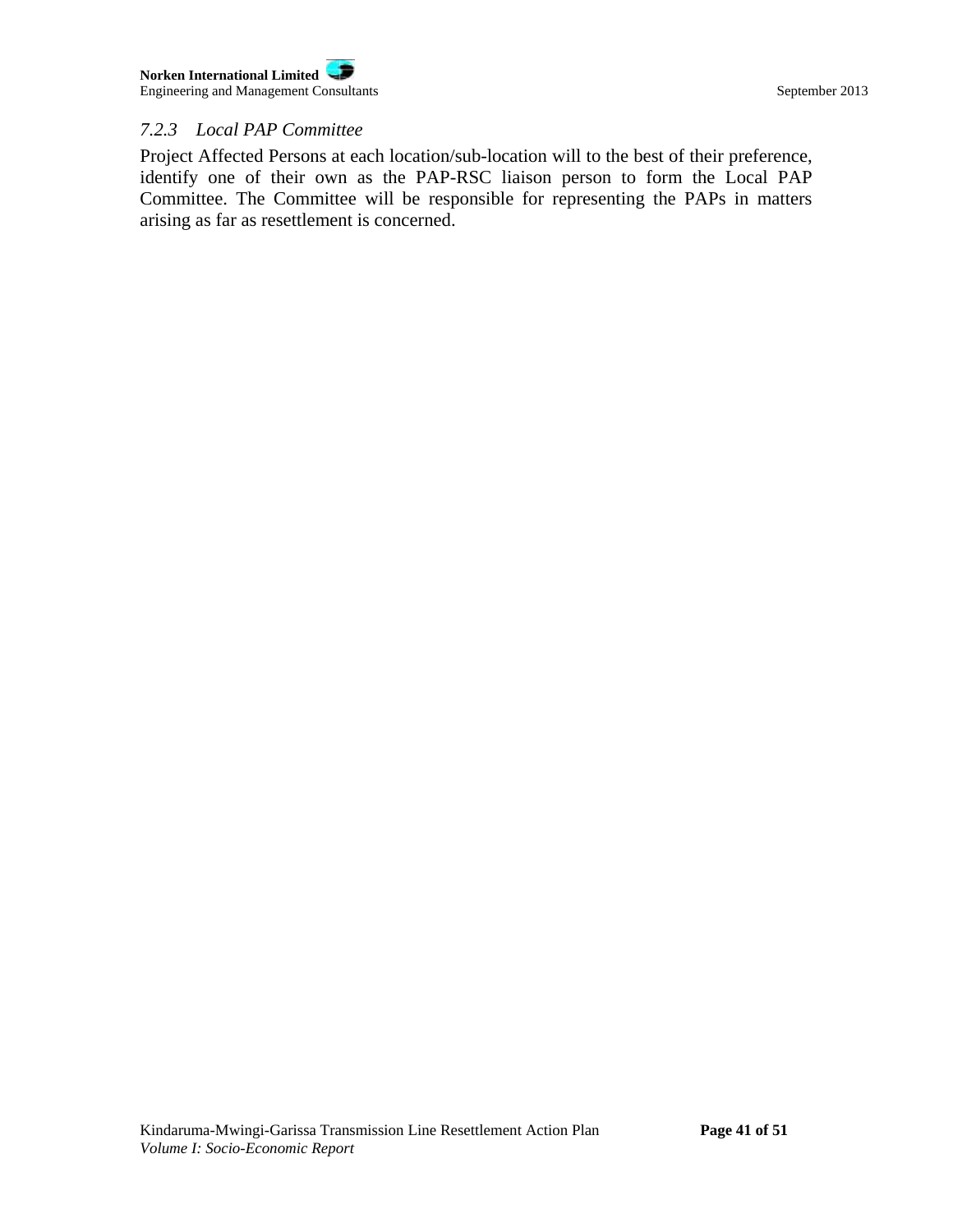# **8 IMPLEMENTATION SCHEDULE**

### *8.1 Implementation Schedule*

The responsibility for the RAP implementation will lie with the RSC under the supervision of the PIU. It is anticipated that the PAP's would be resettled before commencement of the rehabilitation project.

The project implementation schedule will consist of three phases namely preparation, implementation and operation. The resettlement schedule for land acquisition and relocation will be coordinated by KETRACO. The construction schedule and key activities anticipated prior to, during and after are outlined as Resettlement Action Plan Activity Schedule (RAPAS). The RAPAS covers all resettlement activities from project preparation through implementation to monitoring and evaluation indicating timelines for achievement of expected benefits to PAPs. The Resettlement Action Plan Activity Schedule is spread over twelve months including approval of the RAP as presented in the table below and will consist of the following activities:

- i. Preparation of RAP
- ii. Mobilisation and consultation with PAPs
- iii. Verification of property/asset ownership and valuation for compensation including offering of awards
- iv. Bank account opening and/or revival for those that are dormant
- v. Payment of compensation and delivery of other entitlements within 3 months after serving notices;
- vi. Issue a vacate communiqué for removal of all movable structures and assets, six months for complete remove of all affected structures and assets ;
- vii. Dispute /grievances resolution;
- viii. Complete removal of all affected structures and assets, six months after issuing of the vacate communiqué
- ix. Monitoring, evaluation and final audit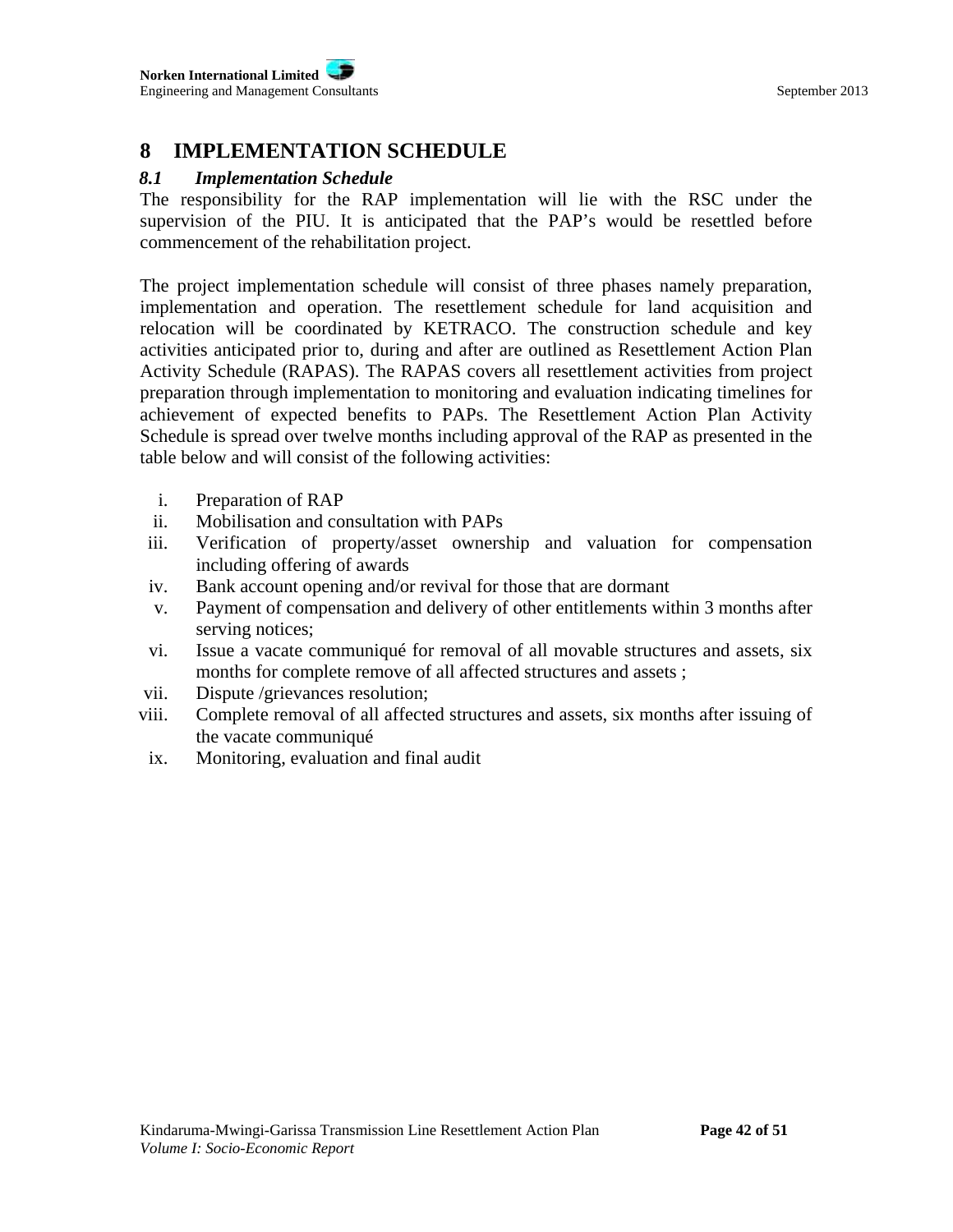# **Table 7: RAP Implementation Schedule**

| <b>Activity</b>                                 |  | <b>Month</b>   |   |   |   |   |  |   |   |    |    |    |
|-------------------------------------------------|--|----------------|---|---|---|---|--|---|---|----|----|----|
|                                                 |  | $\overline{2}$ | 3 | 4 | 5 | h |  | 8 | 9 | 10 | 11 | 12 |
| RAP approval                                    |  |                |   |   |   |   |  |   |   |    |    |    |
| Verification<br><sub>of</sub><br>property/asset |  |                |   |   |   |   |  |   |   |    |    |    |
| ownership                                       |  |                |   |   |   |   |  |   |   |    |    |    |
| valuation and offering of awards                |  |                |   |   |   |   |  |   |   |    |    |    |
| Bank account opening                            |  |                |   |   |   |   |  |   |   |    |    |    |
| Payment of compensation                         |  |                |   |   |   |   |  |   |   |    |    |    |
| Issuance of vacate notice                       |  |                |   |   |   |   |  |   |   |    |    |    |
| <b>PAPs</b><br>consultation<br>and              |  |                |   |   |   |   |  |   |   |    |    |    |
| communication                                   |  |                |   |   |   |   |  |   |   |    |    |    |
| Formation and functioning of RSC                |  |                |   |   |   |   |  |   |   |    |    |    |
| and PIU                                         |  |                |   |   |   |   |  |   |   |    |    |    |
| Livelihood restoration activities               |  |                |   |   |   |   |  |   |   |    |    |    |
| <b>Contractor identification</b>                |  |                |   |   |   |   |  |   |   |    |    |    |
| Dispute /grievances resolution;                 |  |                |   |   |   |   |  |   |   |    |    |    |
| <b>Monitoring and evaluation</b>                |  |                |   |   |   |   |  |   |   |    |    |    |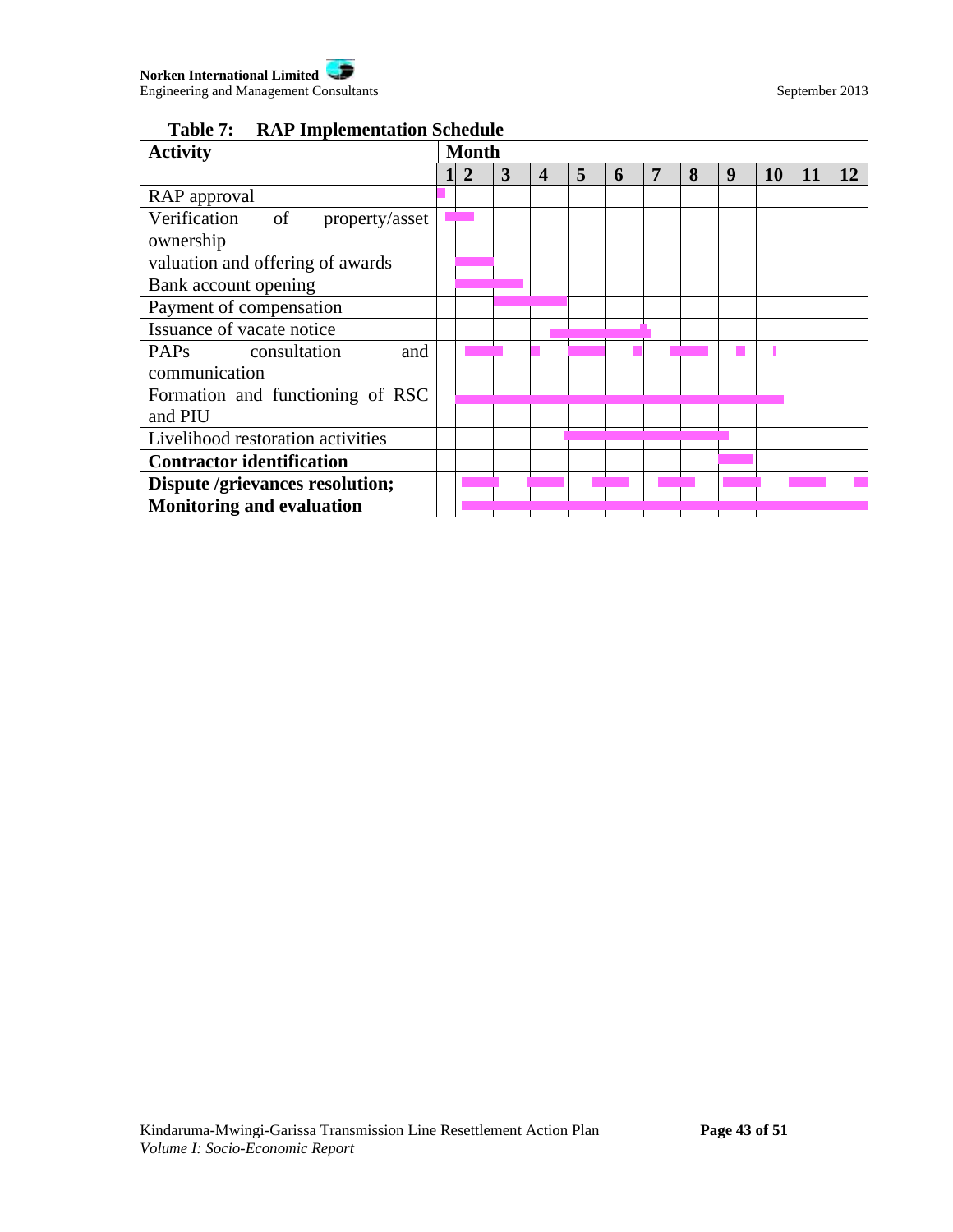# **9 PARTICIPATION AND CONSULTATION**

### **9.1 Summary Outcome of Public Consultations and Discussions**

The goal of consultation and community participation process was aimed at disseminating project information and soliciting the views of stakeholders in as far as the project design and Resettlement Action Plan implementation is concerned. This process facilitated collection and collation of PAP and other stakeholder views as well as in cooperating them into the RAP procedures and structures. The process of consultation and disclosure of affected properties was conducted through in-depth discussions with the provincial administration and various Government departmental heads, meetings and interviews with each of the PAP and consultative meetings with groups of PAPs.

### **9.2 Stakeholders Consulted**

As part of meeting Government of Kenya (GoK) and the World Bank policies and guidelines, community consultation and participation was undertaken in preparation for this RAP. The community consultation and participation provided the opportunity to raise the PAPS awareness on the proposed transmission line and its facets.

The Consultant in collaboration with the Proponent organised and facilitated PAPs consultations through Focus Group Discussions (FGD) in thirteen different venues across all affected locations/sub locations during which the RAP study was discussed. The FGD schedule is presented in the table below:

| Location          | County     | Date       | <b>Venue</b>                  | <b>Number of PAP</b><br><i>participants</i> |                |       |
|-------------------|------------|------------|-------------------------------|---------------------------------------------|----------------|-------|
|                   |            |            |                               | Males                                       | Females        | Total |
| Mwingi<br>Central | Kitui      | 29/10/2012 | Chief's Office Mwingi         | 37                                          | 16             | 53    |
| Kiomo             | Kitui      | 29/10/2012 | Chief's Office, Kiomo         | 32                                          | 16             | 48    |
| Kyondoni          | Kitui      | 31/10/2012 | Kwa Kyumbo Market             | 15                                          | 10             | 25    |
| Thaana Nzau       | Kitui      | 01/11/2012 | Thaana Nzau market            | 15                                          | 3              | 18    |
| Kairungu          | Kitui      | 01/11/2012 | Kairungu Market               | 14                                          | 27             | 41    |
| Endui             | Kitui      | 02/11/2012 | Chief's Office<br>Mutwangombe | 32                                          | 10             | 42    |
| Kivou             | Kitui      | 03/11/2012 | Chief's Office Kivou          | 42                                          | 11             | 53    |
| Nguni             | Kitui      | 03/11/2012 | Chief's Office Nguni          | 22                                          | $\overline{7}$ | 29    |
| Ukasi             | Kitui      | 05/11/2012 | Chief's Office Ukasi          | 7                                           | $\Omega$       | 7     |
| Kitui<br>Mbuvu    |            | 06/11/2012 | Kasteni Market                | 64                                          | 40             | 106   |
| Raya              | Garissa    | 07/11/2012 | Wathajir Farm                 | 19                                          | 13             | 32    |
| Bangale           | Tana River | 08/11/2012 | Arawelo Hall                  | 42                                          | 5              | 47    |
| <b>Total</b>      |            |            |                               | 341                                         | 158            | 499   |

**Table 8: Focus Group Discussions Schedule**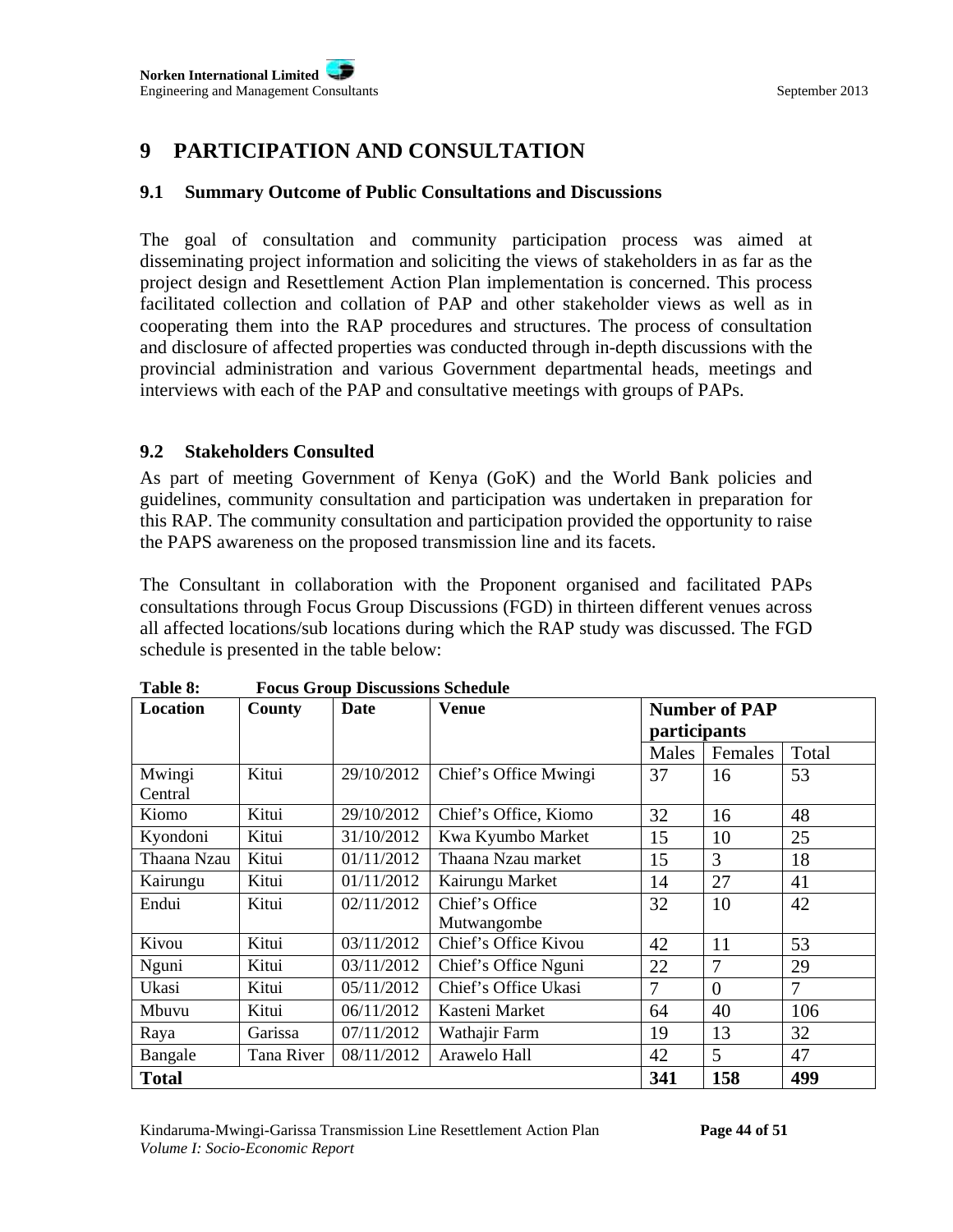During each of these meetings, PAPs were advised on assets affected, the legal aspects asset acquisition and resettlement, proposed implementation structures and grievance redress mechanisms. All meetings were conducted by the consultant and facilitated by the local provincial administration. In-depth discussions with GoK officers were also conducted.

### **9.3 Promoting Consultation in Resettlement Preparation and Planning**

Following the preparation of the RAP, disclosure of the RAP report should be undertaken with the PAPS. This will enhance PAPs and public awareness on the resettlement and compensation processes. Further consultation and communication with the PAPs should be undertaken during the RAP implementation process. The proponent should also prepare communication materials on the resettlement and compensation processes, PAPs rights during compensation and resettlement, established grievance redress mechanism, PAPs relocation and resettlement. The involvement of the local community will continue during implementation of this RAP through public forums and, participating in interviews held in the project area.

Several stakeholders and community public meetings should be held in the project area and the proponent present to the community details of the RAP status as well as monitoring findings including possible impacts and recommendations. The summary of this RAP will be posted in the World Bank's Public Information Centre (PIC) and website for public review and comments.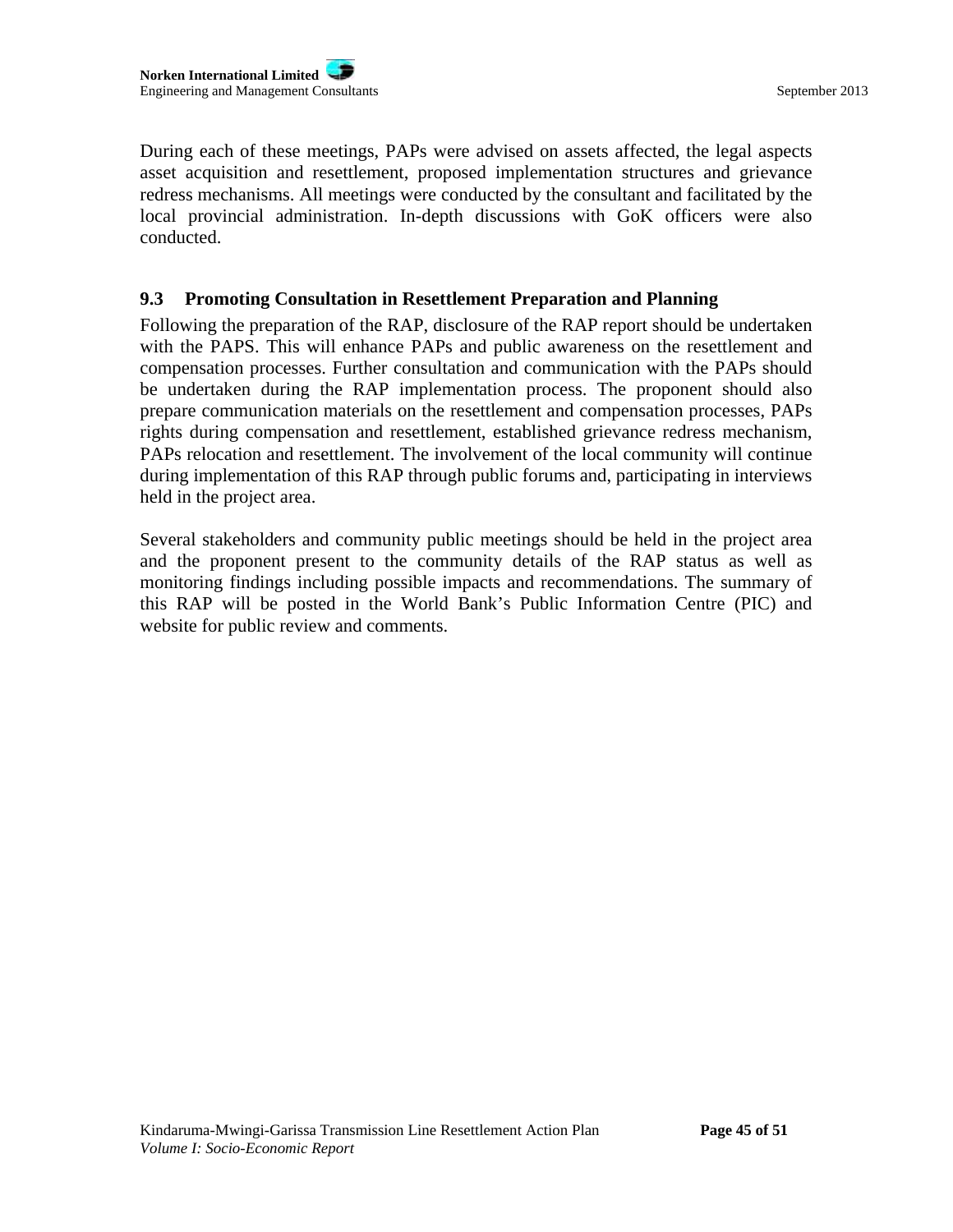# **10 GRIEVANCE REDRESS**

Grievance redress mechanisms are essential tools for facilitating PAPs to voice their concerns about the resettlement and compensation processes as they arise and, if necessary, for corrective action to be taken promptly. Such mechanisms are fundamental to achieving transparency in the land acquisition and resettlement processes.

# *10.1 Sources of Grievances /Disputes*

The key grievances subject matters likely to arise in the case of the Kindaruma-Mwingi-Garissa Transmission Line include:

- i. Mistakes on inventory of the affected properties that might have occurred during the census survey
- ii. Disagreements over land parcel boundaries for the affected
- iii. Court pending cases, that by law cannot be discussed outside the court, unless such are withdrawn,
- iv. Disagreements on plot /asset valuation where the PAP feels that his/her properties have been undervalued. This is also the case where the PAP demands are far higher than both the Government and market value arising from the perception that "the Government is rich"
- v. Divorce among couples, succession by heirs and other family disagreements;
- vi. Delays in compensation payment.
- vii. Extend and values for the resettlement assistance, relocation as well as disturbance and compensation for livelihoods.

These grievances necessitate the setting up of appropriate grievance and appeals redress mechanisms to address the grievances and disputes that may arise from time to time.

# *10.2 Proposed procedure for grievance redress and management*

Complaints will be launched through either one or combination of the following methods:

- i. Filling a specifically pre-designed complaint form and appending the PAPs signature and formally submitting it to the RSC office; or
- ii. Widely disseminating, through consultative fora and the media, information about PAPs disputes and grievances.

KETRACO will make every effort to resolve grievances at the community level without impeding access to any judicial or administrative remedies that are available but slow and expensive. All complaints from the PAPs received in writing or verbally by the RSC will be documented. The proposed step-by-step procedures of Grievance Redress mechanism for the proposed road project are:

### *Step 1*

PAPs are informed of their losses and entitlement in writing and through the RSC.

*Step 2* 

If satisfied, the PAP claims resettlement payment from the PIU through the RSC. If dissatisfied or the PAP do not clearly understand the entitlement/any aspect of the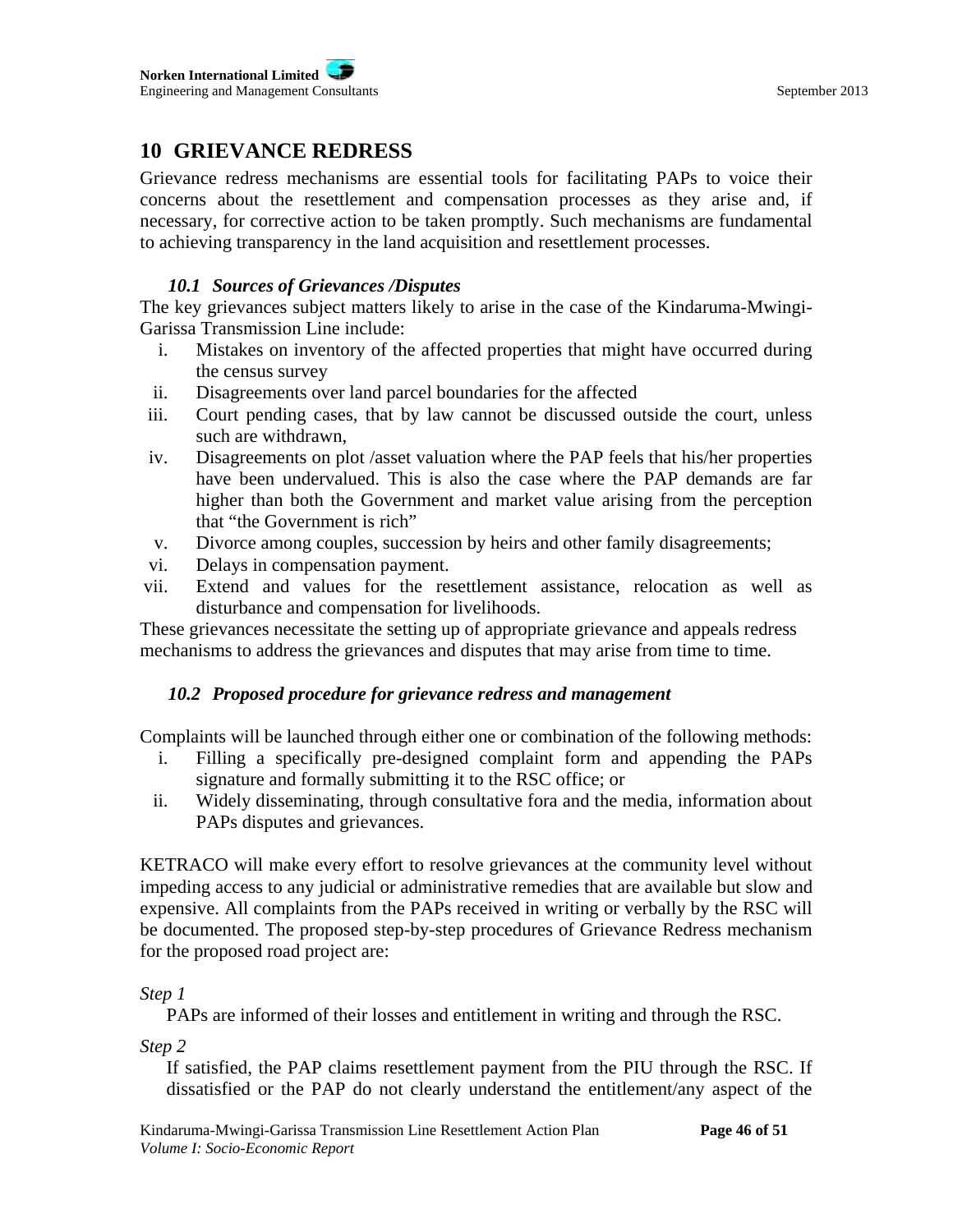resettlement plan, s/he approaches the RSC or its representative for clarification. The RSC makes a note and explains the unclear issues to the PAP according to the RAP. If the issue(s) are resolved, the PAP collects the payment from the PIU. If not solved PAP moves to step 3

*Step 3* 

The PAP writes up or a fills a complaint's form appended with his signature formally to the RSC at their office. The RSC holds a session with the aggrieved PAP and if resolved, the PIU approves and the PAP collects his/her entitlements. The RSC has 3 weeks from submission to hold a session with the PAP.

*Step 4* 

The PAP appeals to the Public Compliant Committee/Land Compensation Tribunal. If the outcome decision is not acceptable, the PAP proceeds to the final step.

*Step 5* 

The PAP can appeal to a court of law for settlement of the case

A schematic diagram of the grievance redress is represented in the following figure



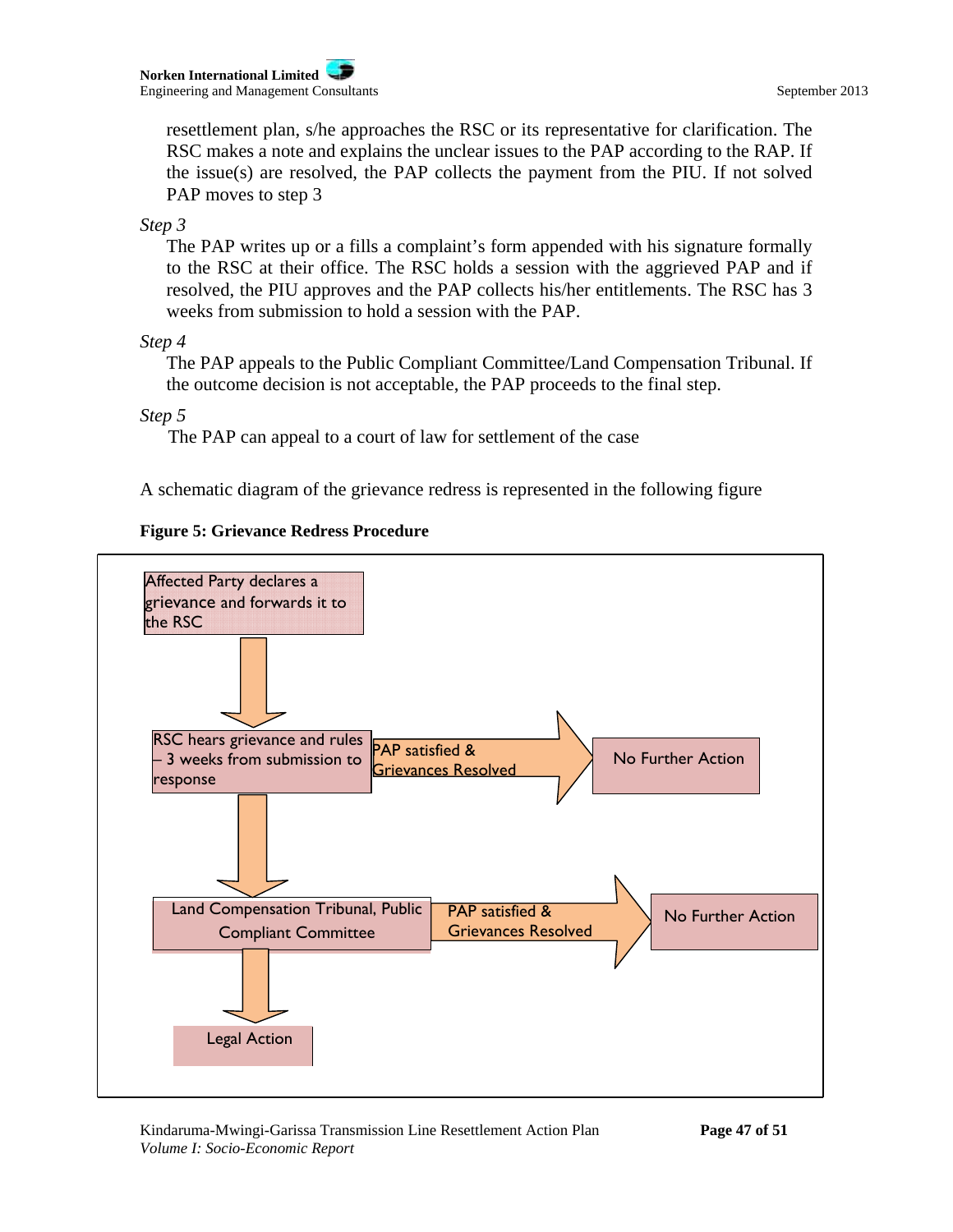# **11 MONITORING AND EVALUATION**

### **11.1 General Considerations**

Monitoring and evaluation of the RAP will be carried out during the whole process of land acquisition and resettlement, including rehabilitation activities. This is meant to ensure that the earmarked objectives are met and the RAP is appropriately implemented, both internally and externally.

### **11.2 Internal Monitoring**

Internal monitoring will be conducted by the RSC and PIU. Monitoring will be done on a continuous basis to ensure that all responsible implementing agencies follow the schedule and comply with the principles of the RAP. The PIU will develop an internal monitoring framework to supervise the resettlement activities. The PIU will maintain the basic database of land acquisition, house relocation and resettlement. It will monitor all of the relocated households, and supervise the whole process of resettlement preparation and implementation.

Performance monitoring will be conducted to assess the efficiency with which the RAP activities have been implemented. It will include environmental audit and an independent compensation committee who will spearhead the grievance and verification of the compensation.

Impact monitoring will be conducted to assess the change in living standards of PAPs e.g. whether the RAP is effective in maintaining or restoring PAPs livelihoods, especially the vulnerable groups e.g housing conditions, access to basic amenities, demographic characteristics and indebtedness among others.

### **11.3 External Monitoring**

External resettlement monitoring will be conducted by an External Monitoring Assistance (EMA) Team who shall be engaged by the PIU. External monitoring will be in two phase namely compliance monitoring and impact evaluation. The overall objective of the EMA will be to carry out the following:

- i. Review the results of the internal monitoring and overall compliance with the RAP;
- ii. Assess whether relocation objectives have been met especially with regard to housing, living standards, compensation levels, etc;
- iii. Assess general efficiency of relocation and formulate lessons for future guidance; and
- iv. Determine overall adequacy of entitlements to meet the objectives.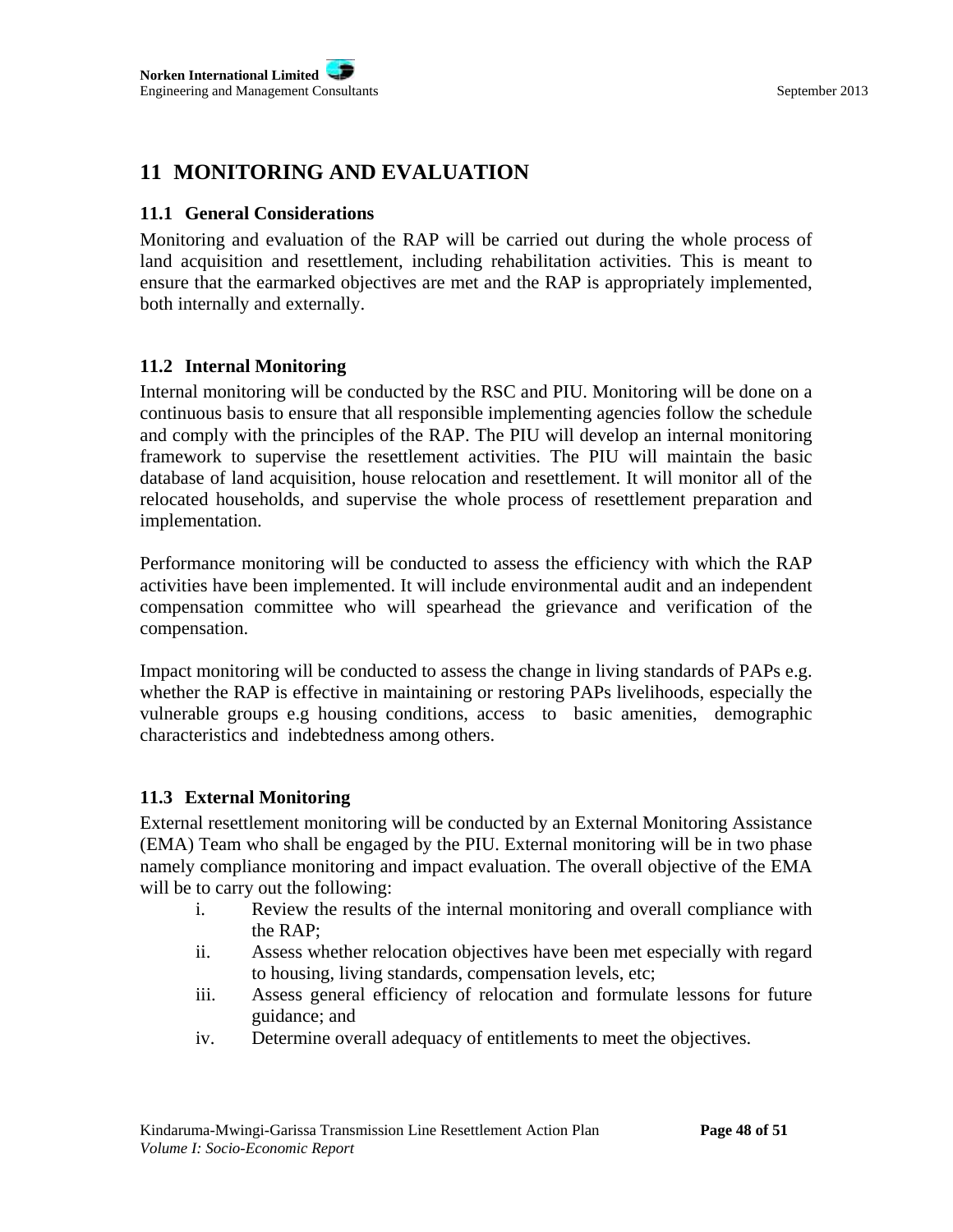# **11.4 Monitoring Indicators**

These indicators will facilitate monitoring of resettlement performance based on set timelines as per the RAP. Monitoring and evaluation will assist in ensuring that compensation measures are correct, all eligible persons have received their entitlements and that implementation of the RAP is proceeding well. Lists of indicators are tabulated below:

| Table 9:          | <b>Monitoring Indicators</b>                                           |  |  |  |  |  |
|-------------------|------------------------------------------------------------------------|--|--|--|--|--|
| Subject           | Indicator                                                              |  |  |  |  |  |
| Land              | Number of acres of land (private, communal or Government) land         |  |  |  |  |  |
|                   | acquired for the road way leaves                                       |  |  |  |  |  |
|                   | Number of land parcels and plots acquired                              |  |  |  |  |  |
| Acquisition of    | Number of structures (private, residential and commercial) buildings   |  |  |  |  |  |
| buildings and /   | acquired                                                               |  |  |  |  |  |
| <b>Structures</b> | Number of newly constructed structures                                 |  |  |  |  |  |
| Trees and Crops   | Number of trees cut                                                    |  |  |  |  |  |
|                   | Crops destroyed by area, type and ownership                            |  |  |  |  |  |
| Compensation, Re- | Number of homesteads affected (buildings, land, trees, crops)          |  |  |  |  |  |
| establishment and | Number of owners compensated by type of loss                           |  |  |  |  |  |
| Rehabilitation    | Number and type of replacement houses constructed                      |  |  |  |  |  |
| Social/           | Homestead size (births, deaths, migration in and out)                  |  |  |  |  |  |
| Demographic       | Age and gender distribution                                            |  |  |  |  |  |
|                   | <b>Marital</b> status                                                  |  |  |  |  |  |
|                   | Status of "vulnerable" homesteads                                      |  |  |  |  |  |
|                   | Landholding size, area cultivated and production volume/value, by crop |  |  |  |  |  |
|                   | (cash and subsistence crops)                                           |  |  |  |  |  |
|                   | Landholding status (tenure)                                            |  |  |  |  |  |
|                   | Employment status of economically active members                       |  |  |  |  |  |
|                   | Amount and balance of income and expenditure                           |  |  |  |  |  |
|                   | Realisation of homestead income restoration plans (components          |  |  |  |  |  |
|                   | implemented, net income achieved)                                      |  |  |  |  |  |
|                   | Organisational membership of homestead members                         |  |  |  |  |  |
|                   | Leadership positions held by homestead members                         |  |  |  |  |  |
|                   | Leadership positions held by women                                     |  |  |  |  |  |
| Consultation      | Number of grievances registered by type                                |  |  |  |  |  |
|                   | Number of grievances resolved                                          |  |  |  |  |  |
|                   | Number of cases referred to court                                      |  |  |  |  |  |
| Management        | Census and asset verification/quantification procedures in place       |  |  |  |  |  |
|                   | Effectiveness of compensation delivery system                          |  |  |  |  |  |
|                   | Number of land transfers effected                                      |  |  |  |  |  |
|                   | Co-ordination between local community structures, KETRACO and          |  |  |  |  |  |
|                   | GoK officials                                                          |  |  |  |  |  |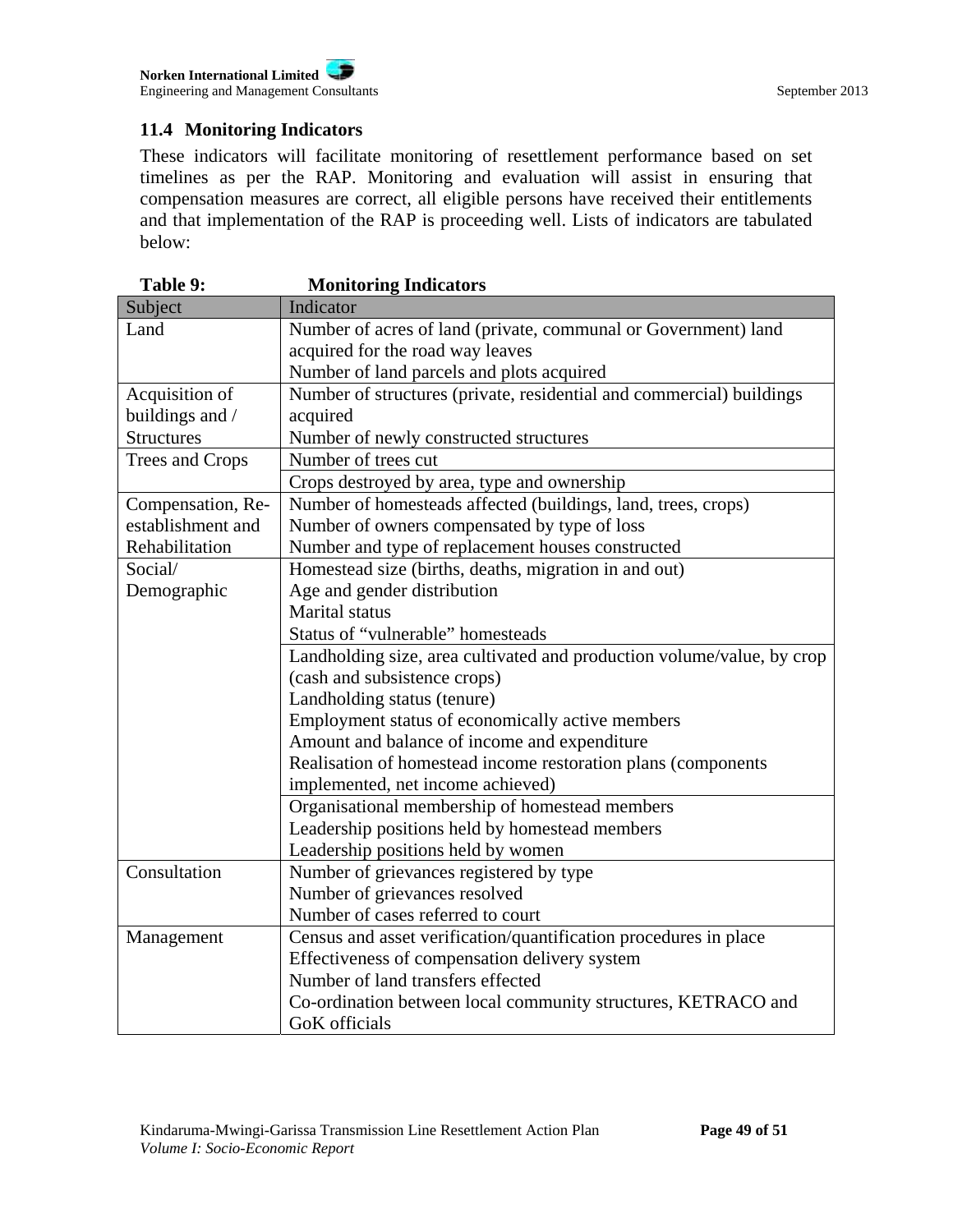# **12 CONCLUSION AND RECOMMENDATIONS**

### **12.1 Conclusions**

Resettlement to allow for the construction of Kindaruma-Mwingi-Garissa transmission line is supported by all the PAPs on condition that they are compensated for what they will lose at the market values. The viability of this project is further enhanced by the fact that it will lead to both national and regional economic growth impacting on thousands of people in Kitui County and North Eastern Province in general.

### **12.2 Recommendations**

This RAP will be implemented by compensating the individuals to be affected by construction of the proposed 132kva transmission line activities. Compensation is meant to enable the PAPs to relocate so as to allow for construction of the transmission line. In addition, the compensation will have their livelihoods improved above or at least restored to pre-impact levels.

It is planned that this RAP will be implemented before the construction activities begin. The compensation should be implemented within 3 months after the approval of the valuation report. For compensations paid thereafter, an interest equivalent to bank rate at the moment will need to be paid in addition to the principal values to be compensated.

Consultations with KETRACO confirmed that the compensation will be implemented first for structures to allow the PAPs to rebuild prior to relocation. In addition, KETRACO will adhere to the requirements proposed in the RAP to ensure smooth relocation of the PAPs.